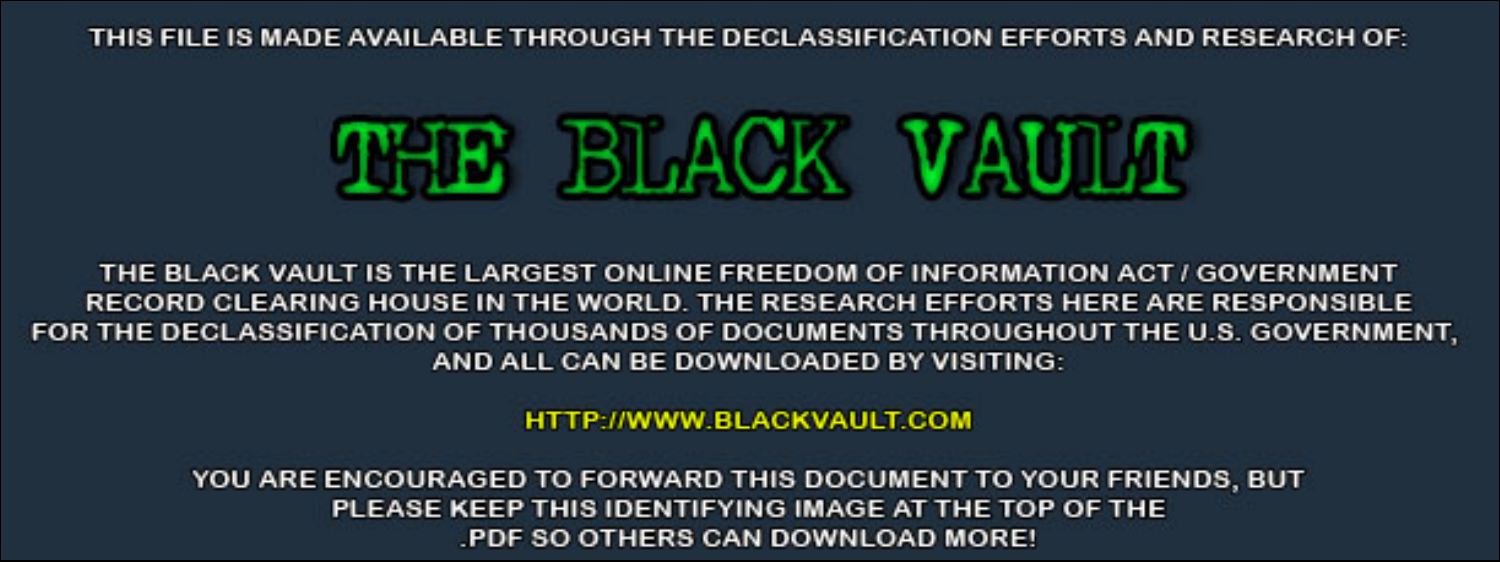| Record_Type          | RG     | <b>Series</b> | Item#                   | Item_Title                                                                        | <b>Accession#</b>                |
|----------------------|--------|---------------|-------------------------|-----------------------------------------------------------------------------------|----------------------------------|
| Moving Images        | 19     |               | S-10700                 | 1962 NUCLEAR SEA TESTS                                                            | NC3-19-85-002                    |
| Moving Images        |        | 38 787075     | 155-1                   | No Title                                                                          |                                  |
| Moving Images        |        | 72 67920      | $152 - 1$               | Bullpup, NAMTC                                                                    | NN3-072-86-12                    |
| Moving Images        |        | 72 67920      | $205 - 1$               | <b>Operation Redwing</b>                                                          | NN3-072-86-12                    |
| Moving Images        |        | 72 67921      | 1240-26                 | [No Title]                                                                        |                                  |
| Moving Images        |        | 72 148784     | 91-1115                 | [No Title]                                                                        | NN3-072-86-12                    |
| Moving Images        |        | 72 148788     | 248-5612                | [No Title]                                                                        | NN3-072-86-12                    |
| Moving Images        |        | 72 148788     | $252 - 1$               | Flight Test Gorgon V                                                              | NN3-072-86-12                    |
| Moving Images        |        | 72 148788     | $252 - 2$               | [No title]                                                                        |                                  |
| Moving Images        |        | 72 148788     | 261-2381                | [No Title]                                                                        | NN3-072-86-12                    |
| Moving Images        |        | 72 148788     | 28-10965                | [No Title]                                                                        | NN3-072-86-12                    |
| Moving Images        |        | 72 148788     | 28-6143                 | Sparrow I                                                                         | NN3-072-86-12                    |
|                      |        | 72 148788     |                         |                                                                                   | NN3-072-86-12                    |
| Moving Images        |        |               | 28-9803                 | [No Title]                                                                        |                                  |
| Moving Images        |        | 72 149053     | 114-A10                 | Solar Run                                                                         |                                  |
| Moving Images        |        | 72 149053     | 273-MN8125              | <b>Operation AESOP</b>                                                            |                                  |
| Moving Images        |        | 72 149053     | 277-MP2707              | <b>Bullpup System</b>                                                             |                                  |
| Moving Images        |        | 72 149053     | 280-MP2142              | <b>Bullpup Stock Footage</b>                                                      |                                  |
| Moving Images        |        | 72 149053     | 51-A7                   | Flying Bullpup to Target                                                          |                                  |
| Moving Images        | $72$ . |               | $\overline{1}$          | EXPERIMENTS ON UNDERCARRIAGES OF AIRCRAFT 11900 (C-1121)                          | NN3-072-86-014                   |
| Moving Images        | $72$ . |               | $\overline{2}$          | MB-1 FILM REPORT #3 (PRINT #6) K-7258                                             | NN3-072-86-012                   |
| Moving Images        | $72$ . |               | $\overline{\mathbf{3}}$ | HIGH CARD FILM REPORT #2 (PRINT #9) A-2720                                        | NN3-072-86-012                   |
| Moving Images        | $72$ . |               | $\overline{4}$          | S-7806 SPARROW 101 DRONE                                                          | NN3-072-86-014                   |
| Moving Images        | $72$ . |               | 5                       | ANNUAL GUIDED MISSLE PROGRESS REPORT (N-2002)                                     | NN3-072-86-014                   |
| Moving Images        | $72$ . |               | 6                       | <b>CORVUS LAUNCH 1954 (N-1930)</b>                                                | NN3-072-86-014                   |
| Moving Images        | $72$ . |               | $\overline{7}$          | <b>CORVUS LAUNCH 1954 (N-1930)</b>                                                | NN3-072-86-014                   |
| Moving Images        | $72$ . |               | 8                       | OPERATION AESOP/(SPARROW ONE) (MN-8215/A-6159)                                    | NN3-072-86-012                   |
| Moving Images        | $72$ . |               | $\overline{9}$          | (PN-7184/S-7822)                                                                  | NN3-072-86-014                   |
| Moving Images        | $72$ . |               | 11                      | [No Title] (S-2730)                                                               | NN3-072-86-014                   |
| Moving Images        | $72$ . |               | 12                      | S-2340/P-3645 FLIGHT OF THE LARK MISSILE                                          | NN3-072-86-014                   |
| Moving Images        | $72$ . |               | 13                      | SPARROW ONE (S-7976)                                                              | NN3-072-86-014                   |
| Moving Images        | $72$ . |               | 14                      | CORVUS (LAW MP77-119, E PRINT) A-7209                                             | NN3-072-86-012                   |
| Moving Images        | $72$ . |               | 15                      | CORVUS (LAW MP BID 113D - 114D) A-7209                                            | NN3-072-86-012                   |
| Moving Images        | $72$ . |               | 16                      | LARK 8581 (R-6544)                                                                | NN3-072-86-014                   |
| Moving Images        | $72$ . |               | 17                      | BRITISH SPRING DECK GLIDER OPERATIONS (C-2627)                                    | NN3-072-86-014                   |
| Moving Images        | $72$ . |               | 18                      | Tactical Teams HYDRO ANNUAL REVIEW 1951 (5268)                                    | NN3-072-86-012                   |
| Moving Images        | $72$ . |               | 19                      | FLIGHT OF LARK MISSLE (S-2315)                                                    | NN3-072-86-014                   |
| Moving Images        | $72$ . |               | 20                      | R-6100/SFR-174                                                                    | NN3-072-86-014                   |
|                      | $72$ . |               | 21                      |                                                                                   |                                  |
| Moving Images        | $72$ . |               | 22                      | R-6544 LARK INTERCEPT<br>S-7284 SPARROW I STAGE #5                                | NN3-072-86-014<br>NN3-072-86-014 |
| Moving Images        |        |               |                         |                                                                                   |                                  |
| Moving Images        | $72$ . |               | 23                      | S-7284 SPARROW I                                                                  | NN3-072-86-014                   |
| Moving Images        | $72$ . |               | 24                      | AESOP #2 (G-3527)                                                                 | NN3-072-86-012                   |
| Moving Images        | $72$ . |               | 25                      | EFFECTIVENESS OF AIRBORNE SPRAY TANK (AERO 14 SERIES, 1956) A-2584 NN3-072-86-012 |                                  |
| Moving Images        | $72$ . |               | 26                      | SEAPLANE HANGER (G-905/1684)                                                      | NN3-072-86-012                   |
| <b>Moving Images</b> | $72$ . |               | 27                      | AIR MATERIAL COMMAND ENG. DIV. FILM REPORT (R-1434)                               | NN3-072-86-014                   |
| Moving Images        | $72$ . |               | 28                      | AIRPLANE RESEARCH (C-3329)                                                        | NN3-072-86-014                   |
| Moving Images        | $72$ . |               | 29                      | S-3329 XAAM-N-2 SPARROW 1                                                         | NN3-072-86-014                   |
| Moving Images        | $72$ . |               | 30                      | EVAL. TEST OF 1-URQ-5 (PRINT #3) (S-4091)                                         | NN3-072-86-012                   |
| Moving Images        | $72$ . |               | 31                      | INCOMING S'S (S-4826)                                                             | NN3-072-86-012                   |
| Moving Images        | $72$ . |               | 32                      | OPERATION AESOP (SPARROW ONE) MN-8213                                             | NN3-072-86-014                   |
| Moving Images        | $72$ . |               | 33                      | EVAL. TEST OF URQ-5 (S-4090)                                                      | NN3-072-86-012                   |
| Moving Images        | $72$ . |               | 34                      | SEA SPARROW FILM REPORT (T-4850)                                                  | NN3-072-86-012                   |
| Moving Images        | $72$ . |               | 35                      | OPERATION BULLPUP EVAL. REPORT (CA. 1959) J-33412                                 | NN3-072-86-012                   |
| Moving Images        | $72$ . |               | 36                      | RETURN OF SPARROW III J-1013                                                      | NN3-072-86-012                   |
|                      |        |               | 37                      | BULLPUP TECH FILM REPORT (MP-3717-C)                                              | NN3-072-86-012                   |
| Moving Images        | $72$ . |               |                         |                                                                                   |                                  |
| Moving Images        | $72$ . |               | 38                      | BULLPUP TECH FILM REPORT (MP-3717-D)                                              | NN3-072-86-012                   |
| Moving Images        | $72$ . |               | 39                      | CORVUS (ENC #3) T-8872                                                            | NN3-072-86-012                   |
| Moving Images        | $72$ . |               | 40                      | CORVUS (ENC #2)                                                                   | NN3-072-86-012                   |
| Moving Images        | $72$ . |               | 41                      | XAAM-N-1064 (S-7512)                                                              | NN3-072-86-014                   |
| Moving Images        | $72$ . |               | 55                      | [RADAR FILM OF TESTS]                                                             | NN3-072-86-012                   |
| Moving Images        | $72$ . |               | 56                      | ATOMIC BOMB AT SEA (MN-7856) 1957                                                 | NN3-072-86-012                   |
| Moving Images        | $72$ . |               | 57                      | AIR TO AIR ROCKET PROGRESS REPORT #4 PRINT 10                                     | NN3-072-86-012                   |
| <b>Moving Images</b> | $72$ . |               | 58                      | OPERATIONAL MISSION TEAPOT: TARGET APPLE II                                       |                                  |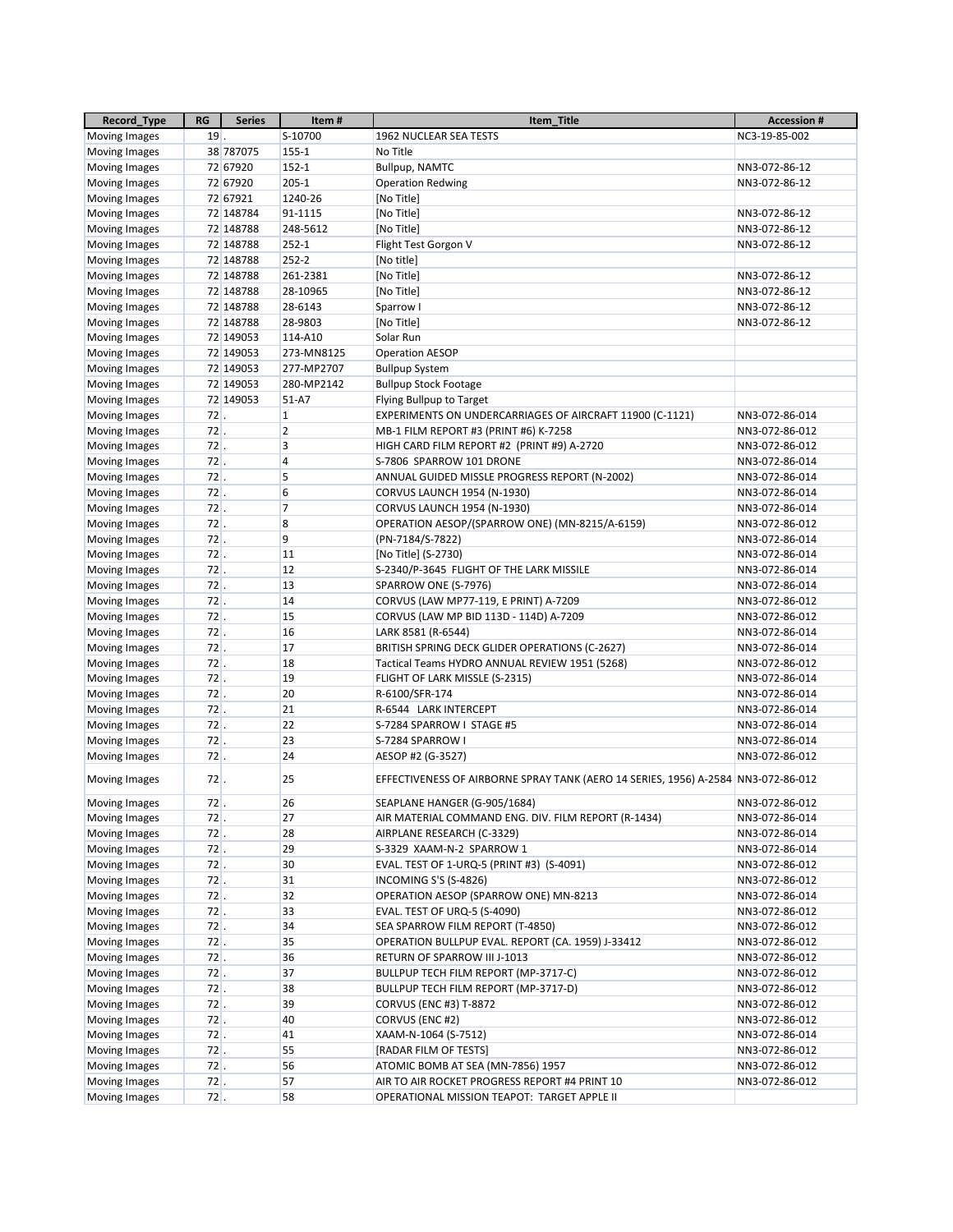| Moving Images                  | $72$ .          |          | 59             | OPERATIONAL MISSION TEAPOT: TARGET ZUCCHINI                                            |           |
|--------------------------------|-----------------|----------|----------------|----------------------------------------------------------------------------------------|-----------|
| Moving Images                  | $72$ .          |          | 58a            | OPERATION MISSION TEAPOT: TARGET APPLE II                                              |           |
| Moving Images                  | $72$ .          |          | 59a            | OPERATION MISSION TEAPOT: TARGET ZUCCHINI                                              |           |
| Moving Images                  |                 | 74 72913 | $S78-1(6)$     | Wrench for Remote Control Removal of Fuzes                                             |           |
| Moving Images                  |                 | 74 72924 | S94(4)         | Daily                                                                                  |           |
| Moving Images                  |                 | 74 73525 | S78-1(128)     | [No Title]                                                                             |           |
| Moving Images                  | $74$ G          |          | $\mathbf{1}$   | Torpedo Mark 34 Mod. 1 Air Drops                                                       |           |
| Moving Images                  | 74 G            |          | $\overline{2}$ | [No Title]                                                                             |           |
| Moving Images                  | 74 G            |          | 3              | Navy Photographic Report (MN-9179)                                                     |           |
| Moving Images                  | 74 G            |          | 4              | [No Title]                                                                             |           |
| Moving Images                  | 74 G            |          | 5              | [No Title]                                                                             |           |
| Moving Images                  | 74 G            |          | 6              | Signal Corps Engineering Laboratories Research and Development Report<br>#25 [S67]     |           |
| Moving Images                  | 74 G            |          | $\overline{7}$ | <b>Evaluation Tests of URQ-5</b>                                                       |           |
| Moving Images                  | 74 G            |          | 8              | Cherokee                                                                               |           |
| Moving Images                  | $74$ G          |          | 9              | Lacrosse                                                                               |           |
| Moving Images                  | 74 G            |          | 10             | Lacrosse                                                                               |           |
| Moving Images                  | 74 G            |          | 11             | BOAR TECHNICAL FILM REPORT [X23] 11/14/56                                              | 74-89-001 |
| Moving Images                  | 74 G            |          | 12             | BOAR MOTOR DUMMY, US NAVAL ORDNANCE TEST STATION [X23]<br>11/18/57                     | 74-89-001 |
| Moving Images                  | 74 G            |          | 13             | <b>BOAR [J12]</b>                                                                      | 74-89-001 |
| Moving Images                  | 74 G            |          | 14             | Test of Roll Stabilized Rocket [S78-1 (119)]                                           | 74-89-001 |
| Moving Images                  | 74 G            |          | 15             | MODERN NAVY WEAPONS [J12] 05/21/59                                                     | 74-89-001 |
| Moving Images                  | 74 G            |          | 16             | VISUAL INSPECTION OF THE AIR FORCE SPECIAL WEAPONS PROJECT [J12]<br>08/26/59           | 74-89-001 |
|                                | 74 G            |          | 17             | ALIAS BETTY ASSEMBLY [X5/2-2] 07/06/59                                                 | 74-89-001 |
| Moving Images                  | 74 G            |          | 18             | THE TRITON MISSLE, 1957 [J12] 07/06/59                                                 | 74-89-001 |
| Moving Images<br>Moving Images | 74 G            |          | 19             | HOTPOINT RELEASE PRINT [X5/2-2] 07/06/59                                               | 74-89-001 |
| Moving Images                  | 74 G            |          | 20             | SUBROC REPORT #1, NOL [X5/2-3] 04/10/59                                                | 74-89-001 |
|                                |                 |          |                | R&D BRIEFING REPORT CNO 1-59 (REPORTS ON 6 WEAPONS SYSTEMS,                            |           |
| Moving Images                  | 74 G            |          | 21             | CNO) [J12] 05/27/59                                                                    | 74-89-001 |
| Moving Images                  | 74 G            |          | 22             | WAKE STUDIES, USNOUS, NEWPORT, RI. [S75-1] 05/29/59                                    | 74-89-001 |
| Moving Images                  | $74$ G          |          | 23             | HAWK GUIDANCE FLIGHTS [X11/2] 09/16/57                                                 | 74-89-001 |
| Moving Images                  | 74 G            |          | 24             | HAWK [X11/2] 10/02/56                                                                  | 74-89-001 |
| Moving Images                  | 74 G            |          | 25             | LULU PROGRESS FILM NO. 2, NOL TECHNICAL FILM REPORT [X5/2-3]<br>06/17/59               | 74-89-001 |
| Moving Images                  | 74 G            |          | 26             | HIGHLIGHTS OF SIDEWINDER TEST PROGRAM 9/53-7/54 [S78-1 (126)-1]<br>11/16/54            | 74-89-001 |
| Moving Images                  | 74 G            |          | 27             | HIGHLIGHTS OF SIDEWINDER TEST PROGRAM 9/53-7/54 [S78-1 (126)-2]                        | 74-89-001 |
| Moving Images                  | 74 G            |          | 28             | SIDEWINDER, HIGHLIGHTS OF TESTS [X11] 11/01/55                                         | 74-89-001 |
| Moving Images                  | 74 G            |          | 29             | PROJECT X-55, SIDEWINDER, US NAVAL ORDNANCE TEST STATION [S78-1<br>(126)] 07/09/54     | 74-89-001 |
| Moving Images                  | 74 G            |          | 30             | MARK 19 ASSEMBLY FOR FIRING, ARMED FORCES SPECIAL WEAPONS<br>PROJECT [X1-1/9] 06/15/56 | 74-89-001 |
| Moving Images                  | 74 G            |          | 31             | THE MARK 40 MOD 0 WARHEAD, AFSWP [J12] 08/31/59                                        | 74-89-001 |
| Moving Images                  | 74 <sub>6</sub> |          | 32             | THE MARK 49 MOD 0 WARHEAD, AFSWP [J12] 05/11/59                                        | 74-89-001 |
| Moving Images                  | $74$ G          |          | 33             | PATROL SQUADRON TWO: MARK 34, MINE DROPS [S75-1 (MK-34)]                               | 74-89-001 |
| Moving Images                  | 74 G            |          | 34             | PREPARATION FOR FIRING 8 INCH ATOMIC ARTILLERY SHELLS, AFSWP [X1-<br>1/9] 05/21/57     | 74-89-001 |
| Moving Images                  | 74 G            |          | 35             | PRE-LOADING INSPECTION OF GUN TYPE NUCLEAR COMPONENTS, AFSWP<br>[X24] 05/21/57         | 74-89-001 |
| Moving Images                  | 74 G            |          | 36             | THE MARK 28 ELECTRICAL SYSTEMS, AFSWP REPORT [X5/2-2] 08/13/59                         | 74-89-001 |
| Moving Images                  | 74 G            |          | ?              | TECHNICAL TRAINING FILM, MARK 28 MOD 1 [X5/2-2] 02/18/59                               | 74-89-001 |
| Moving Images                  | 74 G            |          | 5              | NAVY GUIDED MISSLE PROGRAM, US NAVAL PHOTOGRAPHIC CENTER [S78-                         | 74-89-001 |
|                                |                 |          |                | 1 (126)] 04/23/54                                                                      |           |
| Moving Images                  | $74$ G          |          | ?              | MINE DROPS (HAND WRITTEN TITLES) [X17/MK25] 08/17/56                                   | 74-89-001 |
| Moving Images                  | $74$ G          |          | Ċ.             | FLARES [J12] 06/02/59                                                                  | 74-89-001 |
| Moving Images                  | 74 G            |          | 5              | DECLASSIFICATION OF SPECIAL WEAPONS COMPONENTS, AFSWP [S24]<br>06/27/57                | 74-89-001 |
| Moving Images                  | 74 G            |          | 5              | ATOMIC BOMBS AT SEA, US NAVAL PHOTOGRAPHIC CENTER [F41-6(19)]<br>07/09/53              | 74-89-001 |
| Moving Images                  | 74 G            |          | Ś.             | AN-URG, NAVAL ORDNANCE TEST STATION [S85] 05/26/52                                     | 74-89-001 |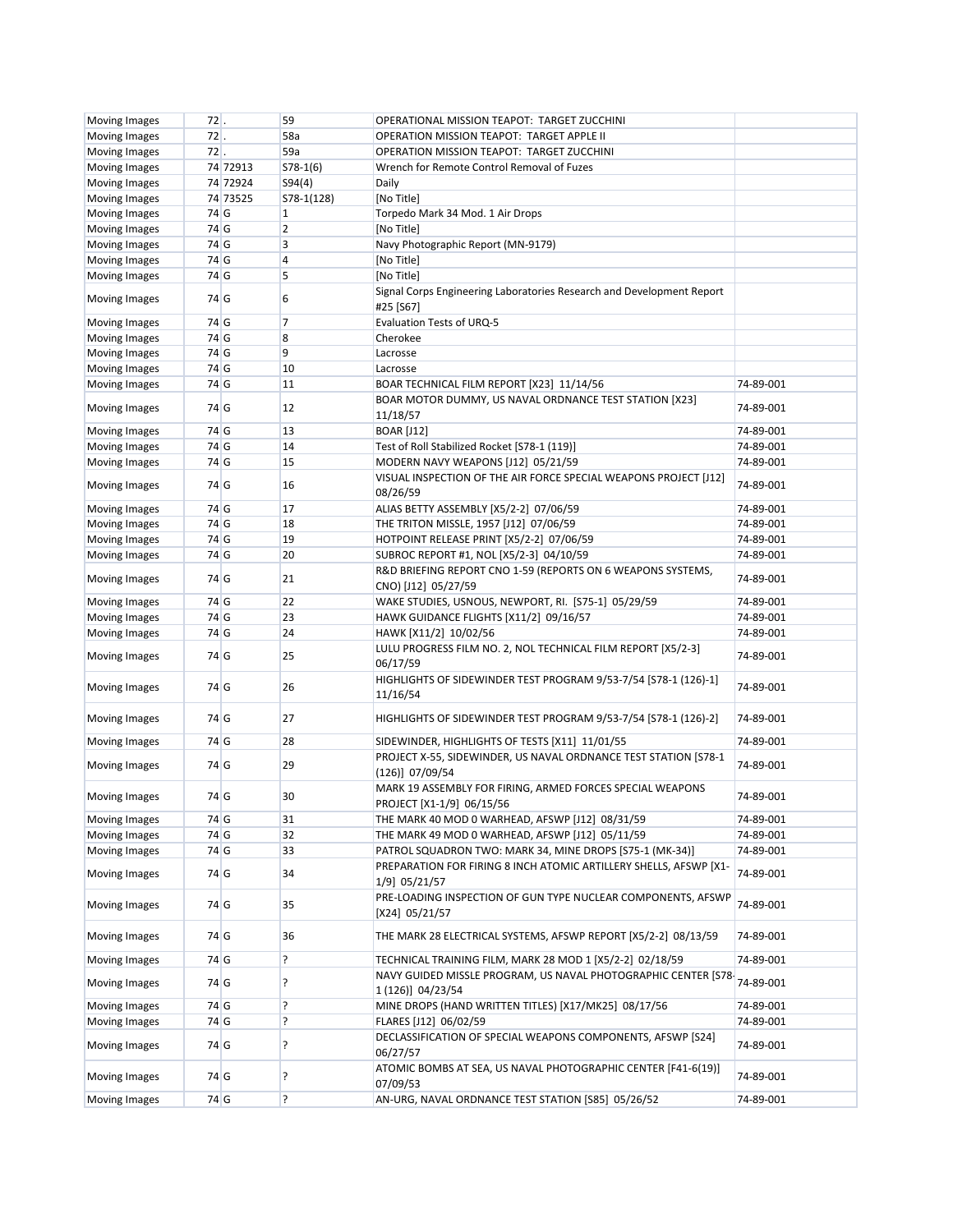| Moving Images        |          | 77 400850       | $10-1$       | High Speed Fastax Pictures of Ground Rise at Dry Clay Site                                           | NN3-077-03-002 |
|----------------------|----------|-----------------|--------------|------------------------------------------------------------------------------------------------------|----------------|
| Moving Images        | $77$ .   |                 | 15           | [TRINITY TEST (Y-203-6)], July 16, 1945                                                              | NC3-434-83-001 |
| Moving Images        |          | 111 ABM         | 15           | NIKE ZEUS-NIKE-X REPORT OF PROGRESS; 1 JULY 1963                                                     | NN3-111-91-006 |
| Moving Images        |          | 111 ABM         | 19           | NIKE-X PROGRESS REPORT; 1 DECEMBER 1965                                                              | NN3-111-91-006 |
| Moving Images        |          | 111 ABM         | 21           | NIKE-X REPORT OF PROGRESS; 1 OCTOBER 1966                                                            | NN3-111-91-006 |
| Moving Images        |          | 111 ABM         | 22           | NIKE-X REPORT OF PROGRESS; 1 APRIL 1967                                                              | NN3-111-91-006 |
| Moving Images        |          | 111 ABM         | 23           | SENTINEL REPORT OF PROGRESS; 1 OCTOBER 1965                                                          | NN3-111-91-006 |
| Moving Images        |          | 111 ABM         | 24           | SENTINEL REPORT OF PROGRESS; 1 APRIL 1967                                                            | NN3-111-91-006 |
| Moving Images        |          | 111 ABM         | 25           | SENTINEL SYSTEM MOTION PICTURE PROGRESS REPORT; 1 OCT 1968                                           | NN3-111-91-006 |
| Moving Images        |          | 111 ABM         | 26           | SAFEGUARD PROGRESS REPORT; 1 APRIL 1969                                                              | NN3-111-91-006 |
| Moving Images        |          | 111 ABM         | 27           | SAFEGUARD Missile Defense System, 1 OCTOBER 1969                                                     | NN3-111-91-006 |
|                      |          | 111 ABM         | 28           | SAFEGUARD STATUS REPORT; 1 APRIL 1970                                                                | NN3-111-91-006 |
| Moving Images        |          |                 | 29           |                                                                                                      |                |
| Moving Images        |          | 111 ABM         |              | SAFEGUARD STATUS REPORT; 1 OCTOBER 1970                                                              | NN3-111-91-006 |
| Moving Images        |          | 111 ABM         | 31           | SAFEGUARD SYSTEM MOTION PICTURE PROGRESS REPORT; 1 APR 1971                                          | NN3-111-91-006 |
| Moving Images        |          | 111 ABM         | 32           | WEPO SAFEGUARD PRODUCTION ORIENTATION FILM REPORT; 30 JUNE<br>1971                                   | NN3-111-91-006 |
| Moving Images        |          | 111 ABM         | 33           | SAFEGUARD STATUS REPORT; 1 OCTOBER 1971                                                              | NN3-111-91-006 |
| Moving Images        |          | 111 ABM         | 34           | SAFEGUARD STATUS REPORT; 1 MARCH 1972                                                                | NN3-111-91-006 |
| Moving Images        |          | 111 ABM         | 35           | SAFEGUARD STATUS REPORT; 1 SEPTEMBER 1972                                                            | NN3-111-91-006 |
| Moving Images        |          | 111 ABM         | 36           | SAFEGUARD STATUS REPORT; 31 AUGUST 1973                                                              | NN3-111-91-006 |
| Moving Images        |          | 111 ABM         | 61           | EMPLOYMENT OF THE SAFEGUARD BALLISTIC MISSILE DEFENSE SYSTEM                                         | NN3-111-94-001 |
| Moving Images        |          | 111 ABM         | 33A          | SAFEGUARD STATUS REPORT                                                                              |                |
| Moving Images        |          | <b>111 AFIF</b> | 334          | Evasion                                                                                              | NN3-342-94-001 |
|                      |          |                 |              | EMPLOYMENT OF THE ATTACK HELICOPTER TO DEFEAT ARMOR THREAT                                           |                |
| Moving Images        |          | 111 AVA         | 112          | <b>IN EUROPE  1970</b>                                                                               | NN3-111-94-001 |
| Moving Images        |          | 111 CWS         | 3            | ARMOR FOR THE INNER MAN (CRDL-460)                                                                   | NN3-111-94-001 |
| Moving Images        |          | 111 DTCF        | $\mathbf{1}$ | PENTANA COMBAT SURVEILLANCE [1960]                                                                   | NN3-111-94-001 |
| Moving Images        |          | 111 DTCF        | 65-11/66-3   | SUN DOWN AND SWAMP OAK                                                                               | NN3-111-94-001 |
| <b>Moving Images</b> |          | 111 DTCF        | $65 - 2$     | <b>NIGHT TRAIN</b>                                                                                   |                |
| Moving Images        |          | 111 DTCF        | $65 - 3$     | WEST SIDE I                                                                                          |                |
| Moving Images        |          | 111 DTCF        | 66-8         | WEST SIDE II                                                                                         | NN3-111-94-001 |
| Moving Images        | 111 FB   |                 | 26           | MK 23 Preparation for Firing                                                                         |                |
| Moving Images        | 111 FB   |                 | 53           | Visual Inspection of the 993P-Y                                                                      |                |
|                      | 111 FB   |                 | 80           | The Mark 47 MOD 0 Warhead                                                                            |                |
| Moving Images        | 111 FB   |                 | 116          | Mark 45 MOD 3 Warhead                                                                                |                |
| Moving Images        |          |                 |              |                                                                                                      |                |
| Moving Images        | 111 FB   |                 | 163          | MUSTARD SPRAY TESTS WITH MULTIPLE PLANES 1944                                                        | NN3-111-91-006 |
| Moving Images        | 111 FB   |                 | 121B         | Mark 61 Bomb Maintenance                                                                             |                |
| Moving Images        | 111 FB   |                 | 121C         | The Mark 61 EOD Bomb                                                                                 |                |
| Moving Images        | 111 FB   |                 | 28C          | Preparation for Assembly of an XM29 Warhead System                                                   | NN3-111-94-001 |
| Moving Images        |          | 111 FFM         | 352          | OPERATION HOLE CARD 03/16/63                                                                         |                |
| Moving Images        |          | 111 FFM         | 353          | LANCE PROGRESS REPT #1, APR 63                                                                       | NN3-111-94-001 |
| Moving Images        |          | 111 FFM         | 368          | WHITE SANDS MISSLE RANGE                                                                             | NN3-111-94-001 |
| Moving Images        |          | 111 FFM         | 369          | HAWK DEVELOPMENT HISTORY NO. 6, 1 JAN 59 - 30 JUN 59                                                 | NN3-111-94-001 |
| Moving Images        |          | 111 FFM         | 370          | HAWK DEVELOPMENT HISTORY #7, JUL-DEC 59                                                              | NN3-111-94-001 |
| Moving Images        |          | 111 FFM         | 371          | HAWK DEVELOPMENT HISTORY #4, JUN 54 - JUN 58                                                         | NN3-111-94-001 |
| Moving Images        |          | 111 FFM         | 372          | <b>HAWK RPT #2, JUN 54 - JAN 57</b>                                                                  | NN3-111-94-001 |
| Moving Images        |          | 111 FFM         | 374          | HAWK DEVELOPMENT HISTORY #10, JAN-JUN 61                                                             | NN3-111-94-001 |
| Moving Images        |          | 111 FFM         | 375          | HAWK DEVELOPMENT HISTORY #5, JUN 54 - DEC 58                                                         | NN3-111-94-001 |
| Moving Images        |          | 111 FFM         | 376          | HAWK DEVELOPMENT HISTORY, #8, JAN-JUN 60                                                             | NN3-111-94-001 |
| Moving Images        |          | 111 FFM         | 377          | HAWK RPT FILM #1, JUN 54-56                                                                          | NN3-111-94-001 |
| Moving Images        |          | 111 FFM         | 378          | HAWK DEVELOPMENT HISTORY #2, JUN 54 - DEC 57                                                         | NN3-111-94-001 |
| Moving Images        |          | 111 FFM         | 379          | HAWK DEVELOPMENT HISTORY #9, JUL-DEC 60                                                              | NN3-111-94-001 |
| Moving Images        |          | 111 FFM         | 522          | LANCE OPN #2                                                                                         | NN3-111-94-001 |
| Moving Images        |          | 111 FFM         | 534          | NIKE X REPORT OF PROGRESS FOR 1 OCT 1964                                                             | NN3-111-94-001 |
| Moving Images        |          | 111 FFM         | 593          | PROJECT DANCING DOLL                                                                                 | NN3-111-94-001 |
| Moving Images        |          | 111 FFM         | 682          | SENTINEL BALLISTIC MISSILE DEF SYS RPT OF PROGRESS, APRIL 1968                                       | NN3-111-94-001 |
| Moving Images        | $111$ IF |                 | 6            | INTRODUCTION TO HONEST JOHN ROCKET                                                                   | NN3-111-94-001 |
| Moving Images        | $111$ IF |                 | 9            | Rail Car Loading of the MK 27/28/30/31                                                               |                |
| Moving Images        | $111$ IF |                 | 12           | Rail Car Loading of MK 15/39                                                                         |                |
| Moving Images        | $111$ LC |                 | 56265        | US TROOP WITHDRAWLS-KOREANS TAKE OVER SECURITY<br>FUNCTIONSDMZ, KOREA 21-23 APRIL 1971 (NO CAPTIONS) | NN3-111-91-004 |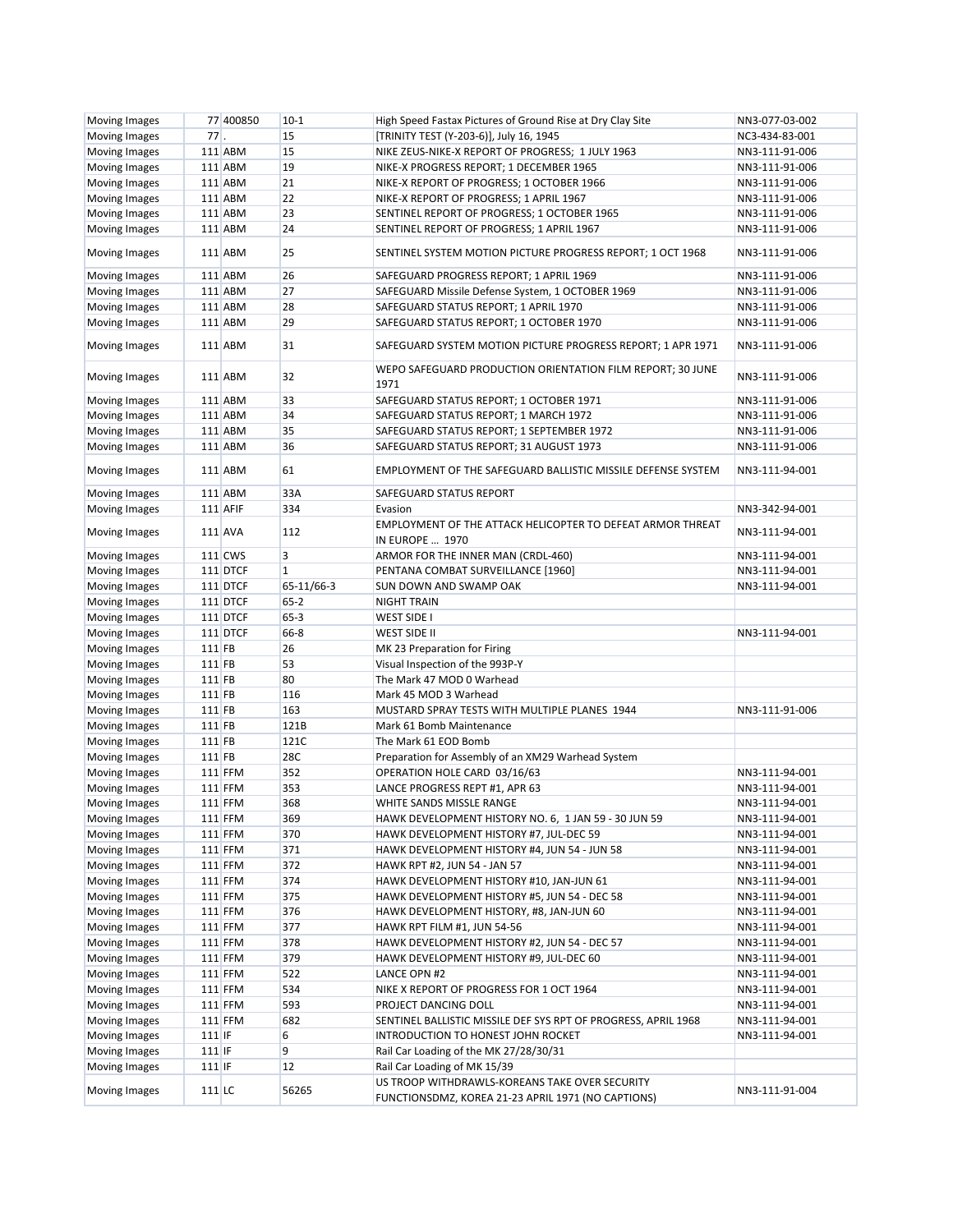| Moving Images        | $111$ LC       |         | 56266     | US TROOP WITHDRAWLS-KOREANS TAKE OVER SECURITY                                                       | NN3-111-91-004                   |
|----------------------|----------------|---------|-----------|------------------------------------------------------------------------------------------------------|----------------------------------|
|                      |                |         |           | FUNCTIONSDMZ, KOREA 21-23 APRIL 1971 (NO CAPTIONS)                                                   |                                  |
| Moving Images        | $111$ LC       |         | 56267     | US TROOP WITHDRAWLS-KOREANS TAKE OVER SECURITY                                                       | NN3-111-91-004                   |
|                      |                |         |           | FUNCTIONSDMZ, KOREA 21-23 APRIL 1971 (NO CAPTIONS)                                                   |                                  |
| Moving Images        | 111 LC         |         | 56268     | US TROOP WITHDRAWLS-KOREANS TAKE OVER SECURITY<br>FUNCTIONSDMZ, KOREA 21-23 APRIL 1971 (NO CAPTIONS) | NN3-111-91-004                   |
| Moving Images        | 111 MF         |         | 8125      | THE ATOMIC BOMB AT SEA                                                                               | NN3-111-91-006                   |
| Moving Images        | 111 MF         |         | 8141      | THE ATOMIC BOMB GENERAL DESCRIPTION                                                                  | NN3-111-94-001                   |
| <b>Moving Images</b> | 111 MF         |         | 11-8912   | <b>ELECTRONIC WARFARE</b>                                                                            | NN3-111-91-006                   |
| Moving Images        | 111 MF         |         | 3-8937    | ANTIPERSONNEL BIOLOGICAL WARFARE                                                                     | NN3-111-91-006                   |
| <b>Moving Images</b> | 111 MF         |         | 9-9315    | DAVY CROCKETT: WEAPONS SYSTEM                                                                        | NN3-111-94-001                   |
| <b>Moving Images</b> | 111 MF         |         | 11-9623   | THE OCSIGO REPORTS-COMBAT SURVEILLANCE, 7TH ARMY                                                     | NN3-111-91-006                   |
|                      |                |         | 11-9630   |                                                                                                      |                                  |
| Moving Images        | 111 MF         |         |           | OCSIGO REPORTS-CMBT SURVEILLANCE                                                                     | NN3-111-91-006                   |
| Moving Images        | 111 MF         |         | 7-9669    | KEEPING THE PEACE, PART I                                                                            | NN3-111-94-001                   |
| <b>Moving Images</b> | 111 MF         |         | 7-9670    | KEEPING THE PEACE, PART 2                                                                            | NN3-111-94-001                   |
| Moving Images        | 111 MF         |         | 7-9726    | <b>ELECTRONIC WARFARE</b>                                                                            | NN3-111-94-001                   |
| Moving Images        | 111 MF         |         | 20-8927   | EFFECTS OF NUCLEAR WEAPONS PT II THE AIR BURST 1958                                                  | NN3-111-94-001                   |
| Moving Images        | 111 MF         |         | 20-911    | RPT OF THE JNT US ARM/NAV MISS TO UK FOR STUDY OF BRITISH SONIC<br><b>WAR IN 1943</b>                | NN3-111-94-001                   |
| Moving Images        | 111 MF         |         | 3-1277    | BIOLOGICAL WARFARE 1947                                                                              | NN3-111-94-001                   |
| <b>Moving Images</b> | 111 MF         |         | 32-9361   | COMMUNICATIONS COUNTERMEASURES EQUIPMENT                                                             | NN3-111-94-001                   |
| Moving Images        |                | 111 MPF | 200       | <b>ASSORTED WEAPONS (RUSSIAN)</b>                                                                    | NN3-111-94-001                   |
| <b>Moving Images</b> |                | 111 MPF | 201       | [Russian Title]                                                                                      | NN3-111-94-001                   |
| <b>Moving Images</b> |                | 111 MPF | 202       | 1967-1972 WILL POWER (Egyptian Armed Forces)                                                         | NN3-111-94-001                   |
| Moving Images        |                | 111 MPF | 203       | <b>WILL POWER</b>                                                                                    | NN3-111-94-001                   |
| Moving Images        |                | 111 MPF | 204       | <b>WILL POWER</b>                                                                                    | NN3-111-94-001                   |
|                      |                |         |           |                                                                                                      |                                  |
| <b>Moving Images</b> |                | 111 MPF | 205       | 4TH ANNIVERSARY CUBAN REVOLUTION PARADE                                                              | NN3-111-94-001                   |
| Moving Images        | 111 PA         |         | 207       | THE DEFEAT OF NONCONVENTIONAL ARMOR                                                                  | NN3-111-94-001                   |
| <b>Moving Images</b> | 111 PA         |         | 32009X    | GRAVEL ANTI-PERSONNEL MINE                                                                           | NN3-111-94-001                   |
| Moving Images        | 111 SBF        |         | 73-43     | WARSAW PACT: A CONVERSATION WITH GEN SENJA                                                           | NN3-111-94-001                   |
| Moving Images        | 111 SBF        |         | 76-16     | The Mobile Test Unit Story                                                                           | NN3-111-94-001                   |
| <b>Moving Images</b> | 111 SF         |         | 32-284    | <b>CRAZY CAT TEST</b>                                                                                | NN3-111-94-001                   |
| Moving Images        | 111 SF         |         | 44-158    | THE SERGEANT SYSTEM                                                                                  | NN3-111-94-001                   |
| Moving Images        | 111 SF         |         | 44-161    | THE REDEYE STORY                                                                                     | NN3-111-94-001                   |
| <b>Moving Images</b> | 111 SF         |         | 44-162    | SAFEGUARD ANTI-BALLASTIC MISSLE SYSTEM                                                               | NN3-111-94-001                   |
| Moving Images        | 111 SF         |         | 44-191    | EMPLOYMENT OF THE SAFEGUARD BALLISTIC MISSLE DEFENSE SYSTEM                                          | NN3-111-94-001                   |
| Moving Images        | 111 SF         |         | $6 - 104$ | ROCKET ASSISTED PROJECTILES                                                                          | NN3-111-94-001                   |
| <b>Moving Images</b> | 111 SF         |         | 9-339     | MK-70 TANK                                                                                           | NN3-111-94-001                   |
| Moving Images        | 111 SF         |         | 9-351     | SOVIET 57MM AA GUN S-60                                                                              | NN3-111-94-001                   |
| Moving Images        |                |         | 26        |                                                                                                      |                                  |
|                      | <b>111 SFR</b> |         |           | BURMA ROAD BARRIER WWII                                                                              | NN3-111-91-002                   |
| <b>Moving Images</b> |                | 111 SFR | 32        | ETO - EUROPEAN THEATRE OF OPERATIONS                                                                 | NN3-111-94-001                   |
| Moving Images        | 111 TF         |         | 5-2677    | ATOMIC DEMOLITIONS P. 1-T-46EZ DEMOLITION FIRING DEVICE                                              | NN3-111-94-001                   |
| Moving Images        | 111 TF         |         | 5-2678    | ATOMIC DEMOLITIONS PT. 2-W-7 ATOMIC DEMOLITION MUNITION                                              | NN3-111-94-001                   |
| <b>Moving Images</b> | $111$ TF       |         | 5-2679    | <b>ATOMIC DEMOLITIONS</b>                                                                            | NN3-111-94-001                   |
| Moving Images        | $111$ TF       |         | 5-2680    | ATOMIC DEMOLITIONS                                                                                   | NN3-111-94-001                   |
| Moving Images        | $111$ TF       |         | 5-2681    | ATOMIC DEMOLITIONS                                                                                   | NN3-111-94-001                   |
| Moving Images        | $111$ TF       |         | 6-2798    | LACROSSE BATTALION PT II                                                                             | NN3-111-94-001                   |
| Moving Images        | $111$ TF       |         | 11-2856   | CIPHER UNIT: KWK-9/TSEC                                                                              | NN3-111-94-001                   |
| Moving Images        | $111$ TF       |         | 11-2878   | CIPHER MACHINE TSEC/KW-9 PT. II-ASSEMBLE OF KEYING ELEMENTS                                          | NN3-111-94-001                   |
| Moving Images        | $111$ TF       |         | 11-2879   | CIPHER MACHINE TSEC/KW-9 PT. III ORGANIZATIONAL MAINTENANCE                                          | NN3-111-94-001                   |
| Moving Images        | $111$ TF       |         | 11-3493   | CIPHER MACHINE TSEC/KY-8--PART I--INTRODUCTION                                                       | NN3-111-91-005                   |
|                      |                |         |           |                                                                                                      |                                  |
| Moving Images        | $111$ TF       |         | 11-3494   | CIPHER MACHINE TSEC/KY-8 - PART II - INSTALLATION AND                                                | NN3-111-91-005<br>NN3-111-91-005 |
| Moving Images        | $111$ TF       |         | 11-3495   | CIPHER MACHINE TSEC/KY-8 - PART III - MAINTENANCE                                                    |                                  |
| Moving Images        | $111$ TF       |         | 11-3575   | <b>CIPHER MACHINE</b>                                                                                | NN3-111-94-001                   |
| Moving Images        | $111$ TF       |         | 11-3576   | <b>CIPHER MACHINE</b>                                                                                | NN3-111-94-001                   |
| Moving Images        | $111$ TF       |         | 11-3577   | CIPHER MACHINE PT. III-MAINTENANCE                                                                   | NN3-111-94-001                   |
| Moving Images        | $111$ TF       |         | 5-3803    | [No Title]                                                                                           | NN3-111-06-003                   |
| Moving Images        | $111$ TF       |         | 20-1937   | TACTICAL EMPLOYMENT OF ATOMIC WEAPONS IN SUPPORT OF GROUND<br><b>TROOPS</b>                          | NN3-111-91-006                   |
| Moving Images        | $111$ TF       |         | 30-1747   | RADIO INTELLIGENCE IN ACTION USA AVA BULLETIN 298, JAN 1974                                          | NN3-111-94-001                   |
| Moving Images        | $111$ TF       |         | 30-1923   | COUNTER INTELLIGENCE CORPS IN COMBAT                                                                 | NN3-111-94-001                   |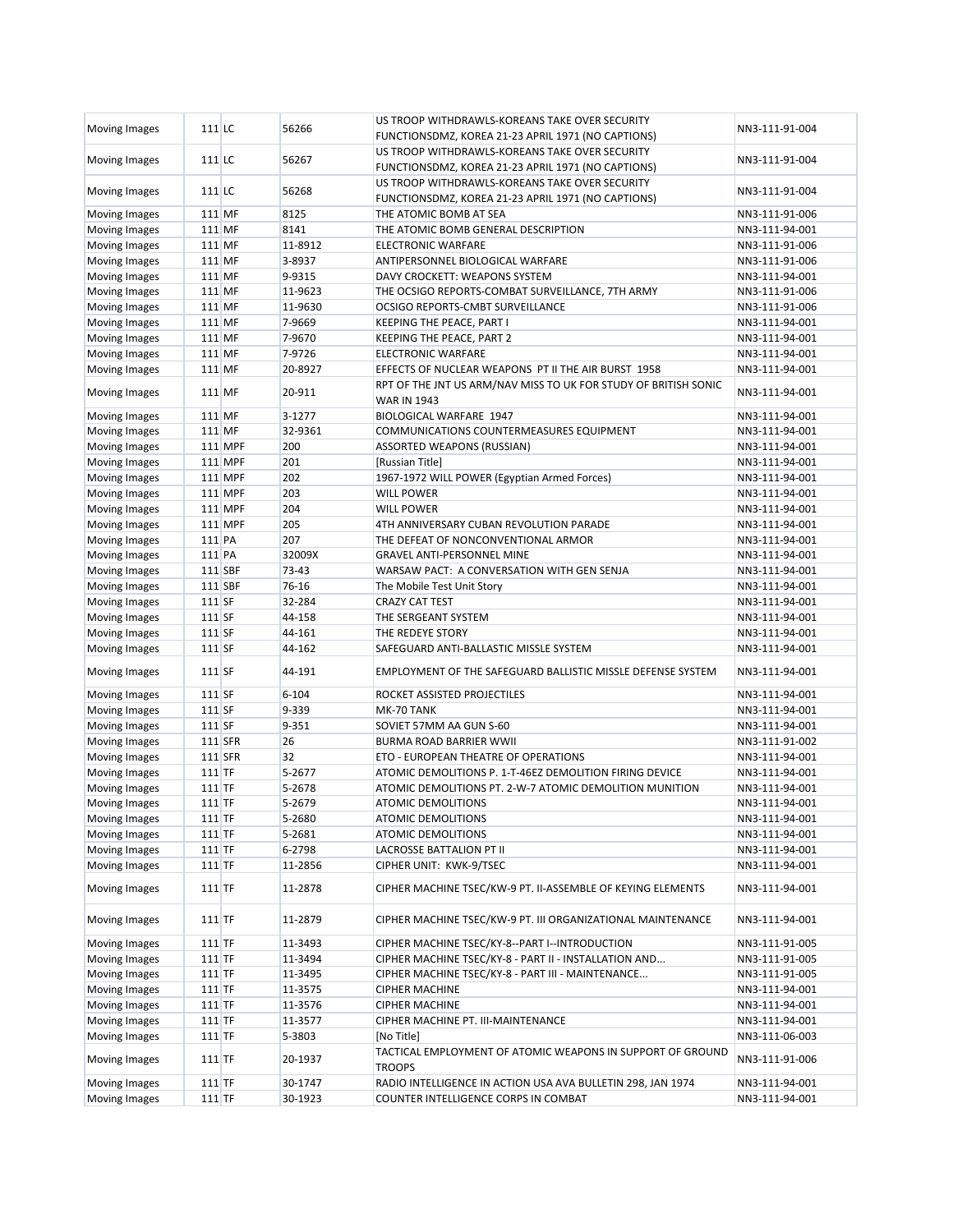| Moving Images        | 111 TF   |           | 30-3514        | INTELLIGENCE OPERATIONS-AIR, SEA, LAND, INFILTRATION EXFILTRATION                                                     | NN3-111-94-001  |
|----------------------|----------|-----------|----------------|-----------------------------------------------------------------------------------------------------------------------|-----------------|
| Moving Images        | $111$ TF |           | 30-949         | [No Title]                                                                                                            | NN3-077-03-002  |
| Moving Images        | 111 TF   |           | 32-3395        | ELECTRONIC INTELLIGENCE SEARCH TECHNIQUES                                                                             |                 |
| <b>Moving Images</b> | $111$ TF |           | 38-1842        | 280MM ATOMIC ARTILLERY SHELL                                                                                          | NN3-111-94-001  |
| Moving Images        | 111 TF   |           | 44-2545        | NIKE AJAX BATTERY DEFENSE AGAINST ELECTRONIC COUNTERMEASURES                                                          | NN3-111-94-001  |
| Moving Images        | 111 TF   |           | 44-2789        | INTRODUCTION TO THE HAWK SYSTEM                                                                                       | NN3-111-94-001  |
| <b>Moving Images</b> | $111$ TF |           | 44-2898        | NIKE HERCULES (TAMA FILM BULLETIN 303 JUNE 1974)                                                                      | NN3-111-94-001  |
| Moving Images        | 111 TF   |           | 44-2900        | NIKE HERCULES (TAMA FILM BULLETIN 303 JUNE 1974)                                                                      | NN3-111-94-001  |
| Moving Images        | $111$ TF |           | 44-2902        | NIKE HERCULES (BTY DEFENSE AGAINST ELECTRONIC COUNTERMEASURES<br>[ECM] PT I)                                          | NN3-111-94-001  |
| Moving Images        | 111 TF   |           | 44-2948        | NIKE HERCULES (RADAR TEST SET)                                                                                        | NN3-111-94-001  |
| Moving Images        | 111 TF   |           | 44-3395        | SPACE TECHNOLOGY FOR THE U.S. ARMY PT. II                                                                             | NN3-111-94-001  |
| Moving Images        | $111$ TF |           | 44-3528        | AN INTRODUCTION TO AN ARMY AIR DEFENSE COMPLEX OPERATING IN<br>AN ELECTRONIC COUNTERMEASURE (ECM) ENVIRONMENT, PT. II | NN3-111-94-001  |
| Moving Images        | 111 TF   |           | 44-4138        | ELECTRONIC COUNTERMEASURES (ECM) AGAINST AIR DEFENSE ARTILLERY<br>RADAR - PART I - INTR                               | NN3-111-91-005  |
| Moving Images        | $111$ TF |           | 44-4139        | ELECTRONIC COUNTERMEASURES (ECM) AGAINST AIR DEFENSE ARTILLERY<br>RADAR - PART II - JAM                               | NN3-111-91-005  |
| Moving Images        | 111 TF   |           | 44-4140        | ELECTRONIC COUNTERMEASURES (ECM) AGAINST AIR DEFENSE ARTILLERY<br>RADAR - PART III - DE                               | NN3-111-91-005  |
| Moving Images        | 111 TF   |           | 44-4141        | ELECTRONIC COUNTERMEASURES (ECM) AGAINST AIR DEFENSE ARTILLERY<br>RADAR - PART IV - ECM                               | NN3-111-91-005  |
| Moving Images        | 111 TF   |           | 44-4542        | IMPROVED NIKE HERCULES-OPERATION IN AN ELECTRONIC<br>COUNTERMEASURE (ECM) ENVIRONMENT                                 | NN3-111-94-001  |
| Moving Images        | 111 TF   |           | 46-3840        | <b>AVIATION AERIAL SURVEILLANCE COMPANY</b>                                                                           | NN3-111-94-001  |
| Moving Images        | 111 WF   |           | 49             | <b>CASUALTIES OF WAR</b>                                                                                              | NN3-111-91-006  |
| <b>Moving Images</b> |          | 127 72548 | 166672         | [No Title]                                                                                                            | NN3-127-000-002 |
| Moving Images        |          | 127 72548 | 178102         | [No Title]                                                                                                            | NN3-127-000-002 |
| Moving Images        |          | 127 72548 | 179351         | Hawk Report #1, August 28, 1957                                                                                       | NN3-127-000-002 |
| <b>Moving Images</b> |          | 127 72548 | 182337-1       | U.S. Army Training Film                                                                                               | NN3-127-000-002 |
| Moving Images        |          | 127 72548 | 182337-2       | [No Title]                                                                                                            | NN3-127-000-002 |
| <b>Moving Images</b> |          | 127 72600 | TFR-4-63       | The Redeye Guided Missile System                                                                                      | 67-A-6045       |
| Moving Images        | 156      |           | $\overline{1}$ | ROCKET POWDER TESTS, JEFFERSON PROVING GROUND, MADISON, IN<br>3/1/45                                                  | 60-A-1252       |
| Moving Images        | 156      |           | $\overline{2}$ | Debris from the Burnt Shed of Ammunition                                                                              |                 |
| Moving Images        | $156$ .  |           | 3              | CHRONOGRAPH RECORD SHEETS SSDTD/NDG 45                                                                                | 60-A-1252       |
| Moving Images        | 156.     |           | 4              | R70-2-43 ESSEX SPECIALITY CO., FOR INCIDENT SEE R73,2-43                                                              | 60-A-1252       |
| Moving Images        | 156.     |           | 5              | [Ordnance Test]                                                                                                       |                 |
| Moving Images        | $156$ .  |           | 6              | [Ordnance Test]                                                                                                       |                 |
| Moving Images        | 156      |           | $\overline{7}$ | [No Title]                                                                                                            |                 |
| Moving Images        | 156.     |           | 8              | <b>CLOUD OF SMOKE</b>                                                                                                 |                 |
| Moving Images        | $156$ .  |           | 9              | SUBSTANTIAL WALL (3 WALL) TEST                                                                                        | 60-A-1252       |
| Moving Images        | $156$ .  |           | 10             | <b>EXPERIMENT NO. 2</b>                                                                                               | 60-A-1252       |
| Moving Images        | $156$ .  |           | 11             | M-103 FUSE IN 24 (REEL 3 A46-427)                                                                                     |                 |
| Moving Images        | $156$ .  |           | 12             | M-103 FUSE IN 24 (REEL 4 A46-427)                                                                                     |                 |
| Moving Images        | $156$ .  |           | 13             | AN-M103 BOMB FUSES (REEL #2)                                                                                          |                 |
| Moving Images        | $263$ .  |           | 2243           | Pueblo Crew in North Korea, 1968                                                                                      | NN3-263-04-006  |
| Moving Images        | $263$ .  |           | 2527           | SAM Firings and POW Parade, 1972                                                                                      | NN3-263-04-006  |
| Moving Images        | $263$ .  |           | 2530           | Brainwash Victims, Bersohn POW, 1955                                                                                  | NN3-263-04-006  |
| Moving Images        | $263$ .  |           | 2584           | US POW USAF Major J. H. Kasler, 1966                                                                                  | NN3-263-04-006  |
| Moving Images        | $263$ .  |           | 3217           | US POW Ensign David Rehmann, 1966                                                                                     | NN3-263-04-006  |
| Moving Images        | $263$ .  |           | 3219           | US POW Major David Everson - Interview, 1967                                                                          | NN3-263-04-006  |
| Moving Images        | $263$ .  |           | 3220           | US POW Major David Everson - Interview, 1967                                                                          | NN3-263-04-006  |
| Moving Images        | $263$ .  |           | 3221           | Three US Pilots Paraded at Hanoi, 1967                                                                                | NN3-263-04-006  |
| Moving Images        | $263$ .  |           | 3223           | <b>US POWs, 1968</b>                                                                                                  | NN3-263-04-006  |
| Moving Images        | $263$ .  |           | 3224           | US Vietnam War POWs, 1970                                                                                             | NN3-263-04-006  |
| Moving Images        | $263$ .  |           | 3225           | <b>US POWs, 1968</b>                                                                                                  | NN3-263-04-006  |
| Moving Images        | $263$ .  |           | 3228           | US POWs in Hanoi, Christmas 1968                                                                                      | NN3-263-04-006  |
| Moving Images        | $263$ .  |           | 3232           | US POW Capt. M. N. Jones in Hanoi, 1966                                                                               | NN3-263-04-006  |
| Moving Images        | $306$ .  |           | 3061           | STANLEYVILLE RESCUE MISSION CONGO REEL 3/5                                                                            | NN376-52        |
| Moving Images        | $306$ .  |           | 3079           | STANLEYVILLE RESCUE MISSION CONGO REEL 4/6                                                                            | NN376-52        |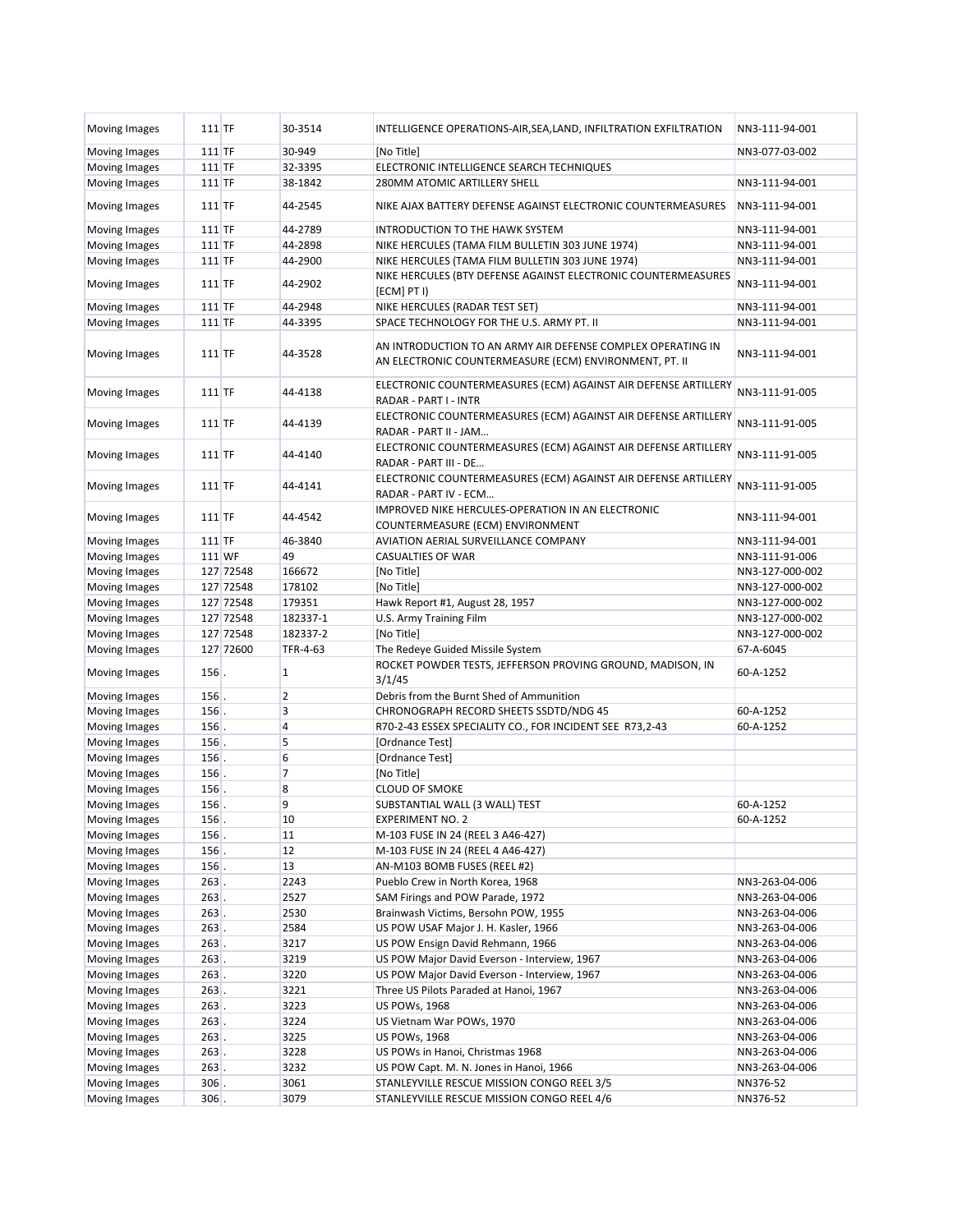| Moving Images        |         | 319 305389 | $8 - 1$          | Main Battle Tank                                                                                    |                            |
|----------------------|---------|------------|------------------|-----------------------------------------------------------------------------------------------------|----------------------------|
| Moving Images        |         | 319 305389 | $8 - 2$          | Main Battle Tank                                                                                    |                            |
| Moving Images        |         | 319 305389 | $8 - 3$          | Main Battle Tank 70/M60A1E2 Moving Tanks                                                            |                            |
| Moving Images        |         | 319 305389 | $8 - 4$          | R&D Results of MBT Field Demonstrations at Aberdeen Proving Grounds                                 |                            |
| <b>Moving Images</b> |         | 319 305389 | $8 - 5$          | Main Battle Tank 70                                                                                 |                            |
| Moving Images        |         | 319 305389 | $8-6$            | Main Battle Tank 70 Testing                                                                         |                            |
|                      |         |            |                  |                                                                                                     |                            |
| Moving Images        | $319$ . |            | $\mathbf{1}$     | DIE ERSTEN SCHNITTE, THE FIRST STEPS, WEST GERMAN ARMED FORCES<br>BUILDUP, R-100-56, (ID # 2023150) |                            |
| Moving Images        | $319$ . |            | $\overline{2}$   | NETHERLANDS, IJSSEL I & II, (ID # 2030703), ENCL. 4 TO R-173-56 OARMA,<br>THE HAGUE                 |                            |
| Moving Images        | 319     |            | $\overline{3}$   | POLAND (1956) (ID # 2032036), LR5837                                                                |                            |
| Moving Images        | $319$ . |            | 5                | CHINA IN 1950's (ID # 2025943)                                                                      |                            |
| Moving Images        | 319 IDF |            | $\overline{4}$   | Hydrocentral, January 1959                                                                          | NN-319-5619                |
| Moving Images        | 319 IDF |            | 5                | Overhead Tramway Line, January 1959                                                                 | NN-319-5619                |
| Moving Images        | 319 IDF |            | 6                | Moon Rocket, January 1959                                                                           | NN-319-5619                |
|                      |         |            | $\overline{7}$   |                                                                                                     |                            |
| Moving Images        | 319 IDF |            |                  | Romanian Newsreel, January 1959                                                                     | NN-319-5619                |
| Moving Images        | 319 IDF |            | $\boldsymbol{8}$ | Cotton Mill, January 1959                                                                           | NN-319-5619                |
| Moving Images        | 319 IDF |            | $\overline{9}$   | Transmission Lines, January 1959                                                                    | NN-319-5619                |
| Moving Images        | 319 IDF |            | 10               | Piston Fabrication, January 1959                                                                    | NN-319-5619                |
| Moving Images        | 319 IDF |            | 11               | Romanian Newsreel, January 1959                                                                     | NN-319-5619                |
| Moving Images        | 319 IDF |            | 12               | Romanian Newsreel, January 1959                                                                     | NN-319-5619                |
| Moving Images        | 319 IDF |            | 13               | China, January 1959                                                                                 | NN-319-5619                |
| Moving Images        | 319 IDF |            | 14               | PILA, January 1959                                                                                  | NN-319-5619                |
| Moving Images        | 319 IDF |            | 17               | Bulgarian Newsreel, February 1959                                                                   | NN-319-5619                |
| Moving Images        | 319 IDF |            | 18               | Bulgarian Newsreel Story, February 1959                                                             | NN-319-5619                |
| Moving Images        | 319 IDF |            | 19               | Czechoslovakian Newsreel, February 1959                                                             | NN-319-5619                |
| Moving Images        | 319 IDF |            | 20               | Romanian Newsreel, February 1959                                                                    | NN-319-5619                |
| Moving Images        | 319 IDF |            | 21               | Polish Newsreel, February 1959                                                                      | NN-319-5619                |
| Moving Images        | 319 IDF |            | 22               | Mining, February 1959                                                                               | NN-319-5619                |
| Moving Images        | 319 IDF |            | 23               | Poland: Warsaw Foundry, February 1959                                                               | NN-319-5619                |
| Moving Images        | 319 IDF |            | 24               | Glider, February 1959                                                                               | NN-319-5619                |
|                      |         |            | 25               |                                                                                                     |                            |
| Moving Images        | 319 IDF |            |                  | Romanian Newsreel, January 1959                                                                     | NN-319-5619                |
| Moving Images        | 319 IDF |            | 26               | Romanian Newsreel, February 1959                                                                    | NN-319-5619                |
| Moving Images        | 319 IDF |            | 27               | Romanian Newsreel, February 1959                                                                    | NN-319-5619                |
| Moving Images        | 319 IDF |            | 28               | Construction Projects, February 1959                                                                | NN-319-5619                |
| Moving Images        | 319 IDF |            | 29               | People's Army, February 1959                                                                        | NN-319-5619                |
| Moving Images        | 319 IDF |            | 30               | Ball Bearing Plant, March 1959                                                                      | NN-319-5619                |
| Moving Images        | 319 IDF |            | 31               | Diesel Locomotive, March 1959                                                                       | NN-319-5612                |
| Moving Images        | 319 IDF |            | 32               | Welding Machines, March 1959                                                                        | NN-319-5619                |
| Moving Images        | 319 IDF |            | 33               | Poldina Steel Plant in Kladno District, July 10, 1958                                               | NN-319-5619                |
| Moving Images        | 319 IDF |            | 34               | Romanian Newsreel, April 1959                                                                       | NN-319-5619                |
| Moving Images        | 319 IDF |            | 36               | Romanian Newsreel, April 1959                                                                       | NN-319-5619                |
| Moving Images        | 319 IDF |            | 37               | Operations in the Ostrava Region, April 1959                                                        | NN-319-5619                |
| Moving Images        | 319 IDF |            | 38               | Newsreel, July 1959                                                                                 | NN-319-5619                |
| Moving Images        | 319 IDF |            | 39               | Czechoslovakian News, July 1959                                                                     | NN-319-5619                |
| Moving Images        | 319 IDF |            | 40               | Czechoslovakian Newsreel, April 1959                                                                | NN-319-5619                |
| Moving Images        | 319 IDF |            | 44               | Mining, May 1959                                                                                    | NN-319-5619                |
| Moving Images        | 319 IDF |            | 46               | Romanian Newsreel, May 1959                                                                         | NN-319-5619                |
| Moving Images        | 319 IDF |            | 47               | Romanian Newsreel, May 1959                                                                         | NN-319-5619                |
| Moving Images        | 319 IDF |            | 48               | Hunedoara Iron Works, May 1959                                                                      | NN-319-5619                |
|                      |         |            | 49               |                                                                                                     |                            |
| Moving Images        | 319 IDF |            |                  | Germany, June 1959<br>Polish Newsreel Story, May 1959                                               | NN-319-5619<br>NN-319-5619 |
| Moving Images        | 319 IDF |            | 50               |                                                                                                     |                            |
| Moving Images        | 319 IDF |            | 51               | Czechoslovakian Newsreel, July 1959                                                                 | NN-319-5619                |
| Moving Images        | 319 IDF |            | 52               | City of Borzesti, July 1959                                                                         | NN-319-5619                |
| Moving Images        | 319 IDF |            | 53               | Excavating Combine, July 1959                                                                       | NN-319-5619                |
| Moving Images        | 319 IDF |            | 54               | Electric Station, July 1959                                                                         | NN-319-5619                |
| Moving Images        | 319 IDF |            | 55               | Advanced Experience Day, July 1959                                                                  | NN-319-5619                |
| Moving Images        | 319 IDF |            | 56               | Thermocentral, July 1959                                                                            | NN-319-5619                |
| Moving Images        | 319 IDF |            | 57               | Czechoslovakian Newsreel, August 1959                                                               | NN-319-5619                |
| Moving Images        | 319 IDF |            | 58               | Shipyard, August 1959                                                                               | NN-319-5619                |
| Moving Images        | 319 IDF |            | 59               | Czechoslovakia News, August 1959                                                                    | NN-319-5619                |
| Moving Images        | 319 IDF |            | 60               | Romanian Newsreel, August 1959                                                                      | NN-319-5619                |
| Moving Images        | 319 IDF |            | 61               | Romanian Newsreel, August 1959                                                                      | NN-319-5619                |
|                      |         |            |                  |                                                                                                     |                            |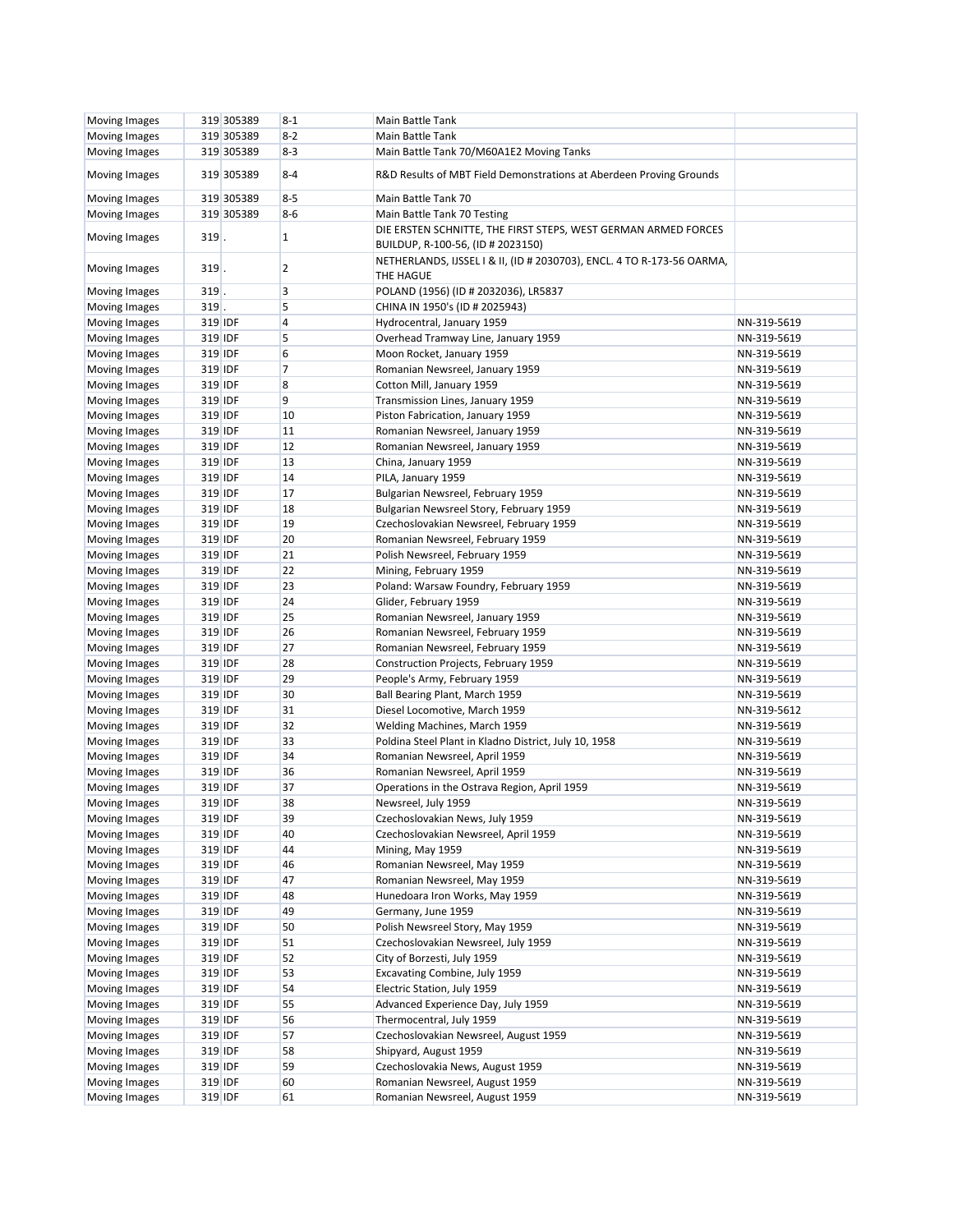| Moving Images        | 319 IDF | 62  | Romanian Newsreel, August 1959                                                     | NN-319-5619 |
|----------------------|---------|-----|------------------------------------------------------------------------------------|-------------|
| <b>Moving Images</b> | 319 IDF | 63  | Romanian Newsreel, August 1959                                                     | NN-319-5619 |
| <b>Moving Images</b> | 319 IDF | 64  | Czechoslovakian Newsreel, August 1959                                              | NN-319-5619 |
| Moving Images        | 319 IDF | 65  | Bulgarian Newsreel, August 1959                                                    | NN-319-5619 |
| <b>Moving Images</b> | 319 IDF | 66  | Romanian Newsreel, August 1959                                                     | NN-319-5619 |
| <b>Moving Images</b> | 319 IDF | 67  | Romanian Newsreel, August 1959                                                     | NN-319-5619 |
| Moving Images        | 319 IDF | 68  | Romanian Newsreel, August 1959                                                     | NN-319-5619 |
| <b>Moving Images</b> | 319 IDF | 69  | Rumanian People's Republic, August, 1959                                           | NN-319-5619 |
| <b>Moving Images</b> | 319 IDF | 71  | Soviet Heavy Bridging, June 1956                                                   | NN-319-5617 |
| Moving Images        | 319 IDF | 74  | Ball Bearing Research Institute in BRNO, July 1959                                 | NN-319-5619 |
| Moving Images        | 319 IDF | 75  | Czechoslovak Newsreel, August 1959                                                 | NN-319-5619 |
| Moving Images        | 319 IDF | 76  | Military Parade, May 9, 1956                                                       | NN-319-5611 |
| Moving Images        | 319 IDF | 77  | Camoflauge Training                                                                | NN-319-5611 |
|                      | 319 IDF | 78  |                                                                                    | NN-319-5611 |
| <b>Moving Images</b> |         |     | Grain Harvest, August 1958                                                         |             |
| <b>Moving Images</b> | 319 IDF | 79  | Hydro Electric Power, August 1958                                                  | NN-319-5611 |
| Moving Images        | 319 IDF | 80  | Heavy Machinery, April 1959                                                        | NN-319-5619 |
| Moving Images        | 319 IDF | 81  | Czechoslovakia: Klement Gottwald Works [Romanian Newsreel], April 1959 NN-319-5619 |             |
| <b>Moving Images</b> | 319 IDF | 82  | Imagini Din Regiunea Tinisoara [Czechoslovakian Newsreel], April 1959              | NN-319-5619 |
| Moving Images        | 319 IDF | 83  | Romanian Newsreel, May 1959                                                        | NN-319-5619 |
| Moving Images        | 319 IDF | 84  | Czechoslovakian Newsreel, June 1959                                                | NN-319-5619 |
| Moving Images        | 319 IDF | 85  | Romanian Newsreel, June 1959                                                       | NN-319-5619 |
| <b>Moving Images</b> | 319 IDF | 87  | Road Conditions, Laos, January 1956                                                | NN-319-5610 |
| Moving Images        | 319 IDF | 89  | Polish Parade, July 1957                                                           | NN-319-5614 |
| <b>Moving Images</b> | 319 IDF | 91  | Transmittal of Film, November 1957                                                 | NN-319-5614 |
| <b>Moving Images</b> | 319 IDF | 92  | Poland Air Show, November 29, 1957                                                 | NN-319-5614 |
| Moving Images        | 319 IDF | 93  | Oil Drilling, July 1958                                                            | NN-319-5611 |
| Moving Images        | 319 IDF | 94  | Topolnitza Dam, August 1958                                                        | NN-319-5611 |
| <b>Moving Images</b> | 319 IDF | 95  | Bulgaria Thermo Hydraulic Plant, August 1958                                       | NN-319-5611 |
| Moving Images        | 319 IDF | 96  | China, October 1958                                                                | NN-319-5611 |
| Moving Images        | 319 IDF | 97  | Leipzig Military Meet, September 1958                                              | NN-319-5611 |
| <b>Moving Images</b> | 319 IDF | 98  | Poland, December 1958                                                              | NN-319-5611 |
| Moving Images        | 319 IDF | 99  | Ship Instructions, December 1958                                                   | NN-319-5611 |
| Moving Images        | 319 IDF | 100 | Iron Work (Czech), November 1958                                                   | NN-319-5611 |
| <b>Moving Images</b> | 319 IDF | 101 | Czech Electric, November 1958                                                      | NN-319-5611 |
|                      | 319 IDF | 102 | Czech Chems, November 1958                                                         | NN-319-5611 |
| Moving Images        |         |     |                                                                                    |             |
| Moving Images        | 319 IDF | 103 | Textile Plant, December 1958                                                       | NN-319-5611 |
| <b>Moving Images</b> | 319 IDF | 104 | Czech Medicine, December 1958                                                      | NN-319-5611 |
| Moving Images        | 319 IDF | 105 | Chalk, November 1958                                                               | NN-319-5611 |
| Moving Images        | 319 IDF | 106 | Czechoslovakian, December 1958                                                     | NN-319-5611 |
| <b>Moving Images</b> | 319 IDF | 107 | USSR Mining, December 1958                                                         | NN-319-5611 |
| Moving Images        | 319 IDF | 108 | Steel Works, December 1958                                                         | NN-319-5611 |
| Moving Images        | 319 IDF | 110 | Telephone Central, December 1958                                                   | NN-319-5611 |
| <b>Moving Images</b> | 319 IDF | 111 | Hungarian Delegation, December 1958                                                | NN-319-5611 |
| Moving Images        | 319 IDF | 112 | Beach No. 333, Puntarenas, Costa Rica, October 1957                                | NN-319-5612 |
| Moving Images        | 319 IDF | 113 | Classified Title, 1957                                                             | NN-319-5612 |
| Moving Images        | 319 IDF | 114 | United States Army Europe, 1958                                                    | NN-319-5612 |
| Moving Images        | 319 IDF | 115 | United States Army Europe, 1957                                                    | NN-319-5612 |
| Moving Images        | 319 IDF | 118 | Atomic Reactor Plant, October 1957                                                 | NN-319-5612 |
| Moving Images        | 319 IDF | 119 | Ice Breaker, December 1957                                                         | NN-319-5612 |
| Moving Images        | 319 IDF | 120 | Atomic Reactor, August 1957                                                        | NN-319-5612 |
| Moving Images        | 319 IDF | 121 | Equipment, December 1957                                                           | NN-319-5612 |
| Moving Images        | 319 IDF | 122 | Romanian News Reels, February 1958                                                 | NN-319-5612 |
| Moving Images        | 319 IDF | 123 | News Reels, 1957                                                                   | NN-319-5612 |
| Moving Images        | 319 IDF | 125 | Rocket Experiment, January 1958                                                    | NN-319-5612 |
| Moving Images        | 319 IDF | 126 | Waterworks and Dam, April 1958                                                     | NN-319-5612 |
| Moving Images        | 319 IDF | 127 | Construction of Oil Works, March 1958                                              | NN-319-5612 |
| Moving Images        | 319 IDF | 128 | Reactor, February 1958                                                             | NN-319-5612 |
| Moving Images        | 319 IDF | 129 | Surgical Instrument, February 1958                                                 | NN-319-5612 |
| Moving Images        | 319 IDF | 130 | Steel Works/ Leather Works, April 1958                                             | NN-319-5612 |
| Moving Images        | 319 IDF | 131 | New Crane / New Method of Stiffening Foundry Sand, March 1958                      | NN-319-5612 |
| Moving Images        | 319 IDF | 132 | Klement Gottwald Foundry, April 1958                                               | NN-319-5612 |
| Moving Images        | 319 IDF | 133 | Welding Automation, May 1958                                                       | NN-319-5612 |
|                      |         |     |                                                                                    |             |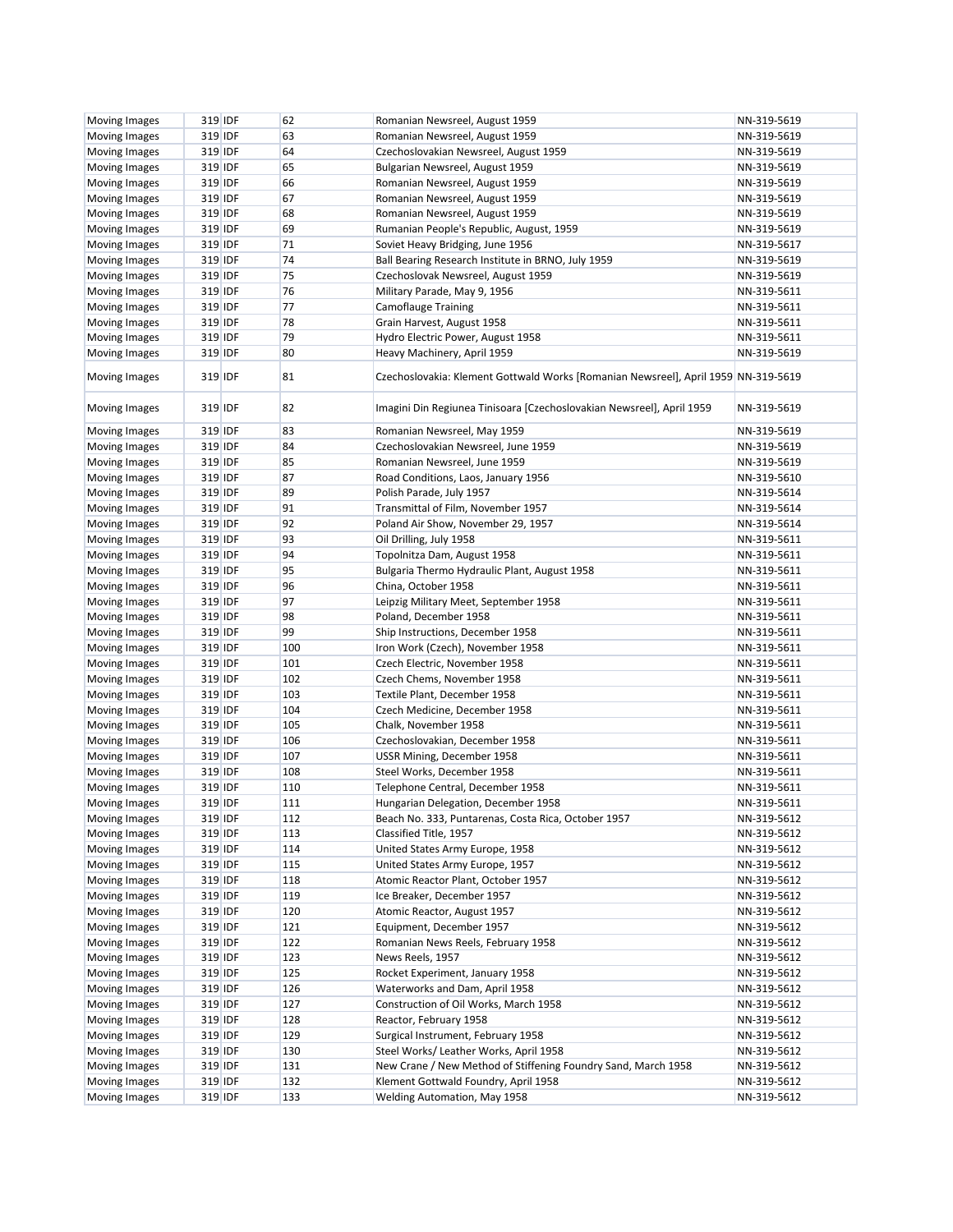| <b>Moving Images</b>           | 319 IDF | 134 | Factory Construction / Soda Works / Bicycle Factory / Metallurgical Works,<br>1958                                                                                                           | NN-319-5612                |
|--------------------------------|---------|-----|----------------------------------------------------------------------------------------------------------------------------------------------------------------------------------------------|----------------------------|
| <b>Moving Images</b>           | 319 IDF | 135 | Transmittal of Film, 1958                                                                                                                                                                    | NN-319-5612                |
| Moving Images                  | 319 IDF | 136 | Bridge Construction CSR, January 1958                                                                                                                                                        | NN-319-5612                |
| Moving Images                  | 319 IDF | 137 | Rectifiers (Solenium), April 1958                                                                                                                                                            | NN-319-5612                |
| <b>Moving Images</b>           | 319 IDF | 138 | Railyards at Clerna, CSR, 1958                                                                                                                                                               | NN-319-5612                |
| Moving Images                  | 319 IDF | 139 | Aluminum Production / Iron Works / Red Steel Works, April 1958                                                                                                                               | NN-319-5612                |
| Moving Images                  | 319 IDF | 140 | Transmittal of Film, June 1958                                                                                                                                                               | NN-319-5612                |
| Moving Images                  | 319 IDF | 142 | Nuclear Research, March 1958                                                                                                                                                                 | NN-319-5612                |
| Moving Images                  | 319 IDF | 143 | Hydro-Electric Station, April 1958                                                                                                                                                           | NN-319-5612                |
| Moving Images                  | 319 IDF | 144 | Electro Porcelaine, May 1958                                                                                                                                                                 | NN-319-5612                |
| Moving Images                  | 319 IDF | 145 | Polish Expedition in Vietnam, 1958                                                                                                                                                           | NN-319-5612                |
| Moving Images                  | 319 IDF | 146 | May Day Parade, 1958                                                                                                                                                                         | NN-319-5612                |
| Moving Images                  | 319 IDF | 147 | Czech Army Corps Engineer, November 1957                                                                                                                                                     | NN-319-5612                |
| Moving Images                  | 319 IDF | 148 | Material Handling, March 1958                                                                                                                                                                | NN-319-5612                |
| Moving Images                  | 319 IDF | 149 | High Tension Electric, April 1958                                                                                                                                                            | NN-319-5612                |
| Moving Images                  | 319 IDF | 150 | Hydro-Electric Station, April 1958                                                                                                                                                           | NN-319-5612                |
| Moving Images                  | 319 IDF | 151 | Tracking Calculator, February 1958                                                                                                                                                           | NN-319-5612                |
| Moving Images                  | 319 IDF | 152 | Lab Apparatus                                                                                                                                                                                | NN-319-5612                |
| Moving Images                  | 319 IDF | 153 | BLOL Parades, May 1958                                                                                                                                                                       | NN-319-5612                |
| Moving Images                  | 319 IDF | 154 | Photography, May 1958                                                                                                                                                                        | NN-319-5612                |
| Moving Images                  | 319 IDF | 155 | Production of Natural Gas, 1958                                                                                                                                                              | NN-319-5612                |
| Moving Images                  | 319 IDF | 156 | Bulgarian Newsreel, March 1958                                                                                                                                                               | NN-319-5612                |
| Moving Images                  | 319 IDF | 157 | Hungarian TV, April 1958                                                                                                                                                                     | NN-319-5612                |
| Moving Images                  | 319 IDF | 158 | Interview with Director on Nuclear Physics Institute (Bucharest, Romania),<br><b>March 1958</b>                                                                                              | NN-319-5612                |
|                                | 319 IDF | 159 | Explosives, March 1958                                                                                                                                                                       | NN-319-5612                |
| Moving Images                  | 319 IDF | 160 |                                                                                                                                                                                              |                            |
| Moving Images<br>Moving Images | 319 IDF | 161 | L.R. 5310, July 1958<br>Parade/Transmittal Film Publication, June 1958                                                                                                                       | NN-319-5612<br>NN-319-5612 |
|                                |         |     |                                                                                                                                                                                              |                            |
| Moving Images                  | 319 IDF | 162 | 07481, 07482, 07483, June 15-29, 1958                                                                                                                                                        | NN-319-5612                |
| Moving Images                  | 319 IDF | 163 | Steel Works Factory / Textile Mill / Pump Station / Cement Factory /<br>Synthetic Materials / Hydro-electric Construction / Production of Trucks /<br>Trolley Bus / Mao Works, May-June 1958 | NN-319-5612                |
| <b>Moving Images</b>           | 319 IDF | 164 | Atomic Reactor, June 1958                                                                                                                                                                    | NN-319-5612                |
| Moving Images                  | 319 IDF | 165 | Regulators, May 1958                                                                                                                                                                         | NN-319-5612                |
| Moving Images                  | 319 IDF | 166 | Helicopters, July 1958                                                                                                                                                                       | NN-319-5612                |
| <b>Moving Images</b>           | 319 IDF | 167 | Transmittal of Movie Film, Feb.-April 1958                                                                                                                                                   | NN-319-5612                |
| Moving Images                  | 319 IDF | 168 | Limestone, September 1959                                                                                                                                                                    | NN-319-5620                |
| Moving Images                  | 319 IDF | 169 | News Reel, September 1959                                                                                                                                                                    | NN-319-5620                |
| <b>Moving Images</b>           | 319 IDF | 170 | Ammo Factory, October 1959                                                                                                                                                                   | NN-319-5620                |
| Moving Images                  | 319 IDF | 171 | News Reel, September 1959                                                                                                                                                                    | NN-319-5620                |
| Moving Images                  | 319 IDF | 172 | Steel Works, September 1959                                                                                                                                                                  | NN-319-5620                |
| Moving Images                  | 319 IDF | 173 | Parade, October 1959                                                                                                                                                                         | NN-319-5620                |
| Moving Images                  | 319 IDF | 174 | Chemicals, October 1959                                                                                                                                                                      | NN-319-5620                |
| Moving Images                  | 319 IDF | 175 | Czech News Reel, October 1959                                                                                                                                                                | NN-319-5620                |
| Moving Images                  | 319 IDF | 176 | News Reel, October 1959                                                                                                                                                                      | NN-319-5620                |
| Moving Images                  | 319 IDF | 177 | Bulgarian News Reel, October 1959                                                                                                                                                            | NN-319-5620                |
| Moving Images                  | 319 IDF | 178 | Construction, October 1959                                                                                                                                                                   | NN-319-5620                |
| Moving Images                  | 319 IDF | 179 | Industry, October 1959                                                                                                                                                                       | NN-319-5620                |
| Moving Images                  | 319 IDF | 180 | News Reel, October 1959                                                                                                                                                                      | NN-319-5620                |
| Moving Images                  | 319 IDF | 181 | Laboratory, October 1959                                                                                                                                                                     | NN-319-5620                |
| Moving Images                  | 319 IDF | 182 | News Reel, October 1959                                                                                                                                                                      | NN-319-5620                |
| Moving Images                  | 319 IDF | 183 | Steel Industry, October 1959                                                                                                                                                                 | NN-319-5620                |
| Moving Images                  | 319 IDF | 184 | News Reel, October 1959                                                                                                                                                                      | NN-319-5620                |
| Moving Images                  | 319 IDF | 185 | Newsreel, October 1959                                                                                                                                                                       | NN-319-5620                |
| Moving Images                  | 319 IDF | 186 | News Reel, October 1959                                                                                                                                                                      | NN-319-5620                |
| Moving Images                  | 319 IDF | 187 | Atomil Power Station, October 1959                                                                                                                                                           | NN-319-5620                |
| Moving Images                  | 319 IDF | 188 | Navy Yard, October 1959                                                                                                                                                                      | NN-319-5620                |
| Moving Images                  | 319 IDF | 189 | Industry, November 1959                                                                                                                                                                      | NN-319-5620                |
| Moving Images                  | 319 IDF | 190 | Czechoslovakian Newsreel, November 1959                                                                                                                                                      | NN-319-5620                |
| Moving Images                  | 319 IDF | 191 | Machinery, November 1959                                                                                                                                                                     | NN-319-5620                |
| Moving Images                  | 319 IDF | 194 | A Report on the Disturbances in Tulcan, December 3-5, 1959                                                                                                                                   | NN-319-5620                |
| Moving Images                  | 319 IDF | 197 | GAZ 62, December 1959                                                                                                                                                                        | NN-319-5620                |
| Moving Images                  | 319 IDF | 198 | Film Extract from a Russian Newsreel, December 1959                                                                                                                                          | NN-319-5620                |
|                                |         |     |                                                                                                                                                                                              |                            |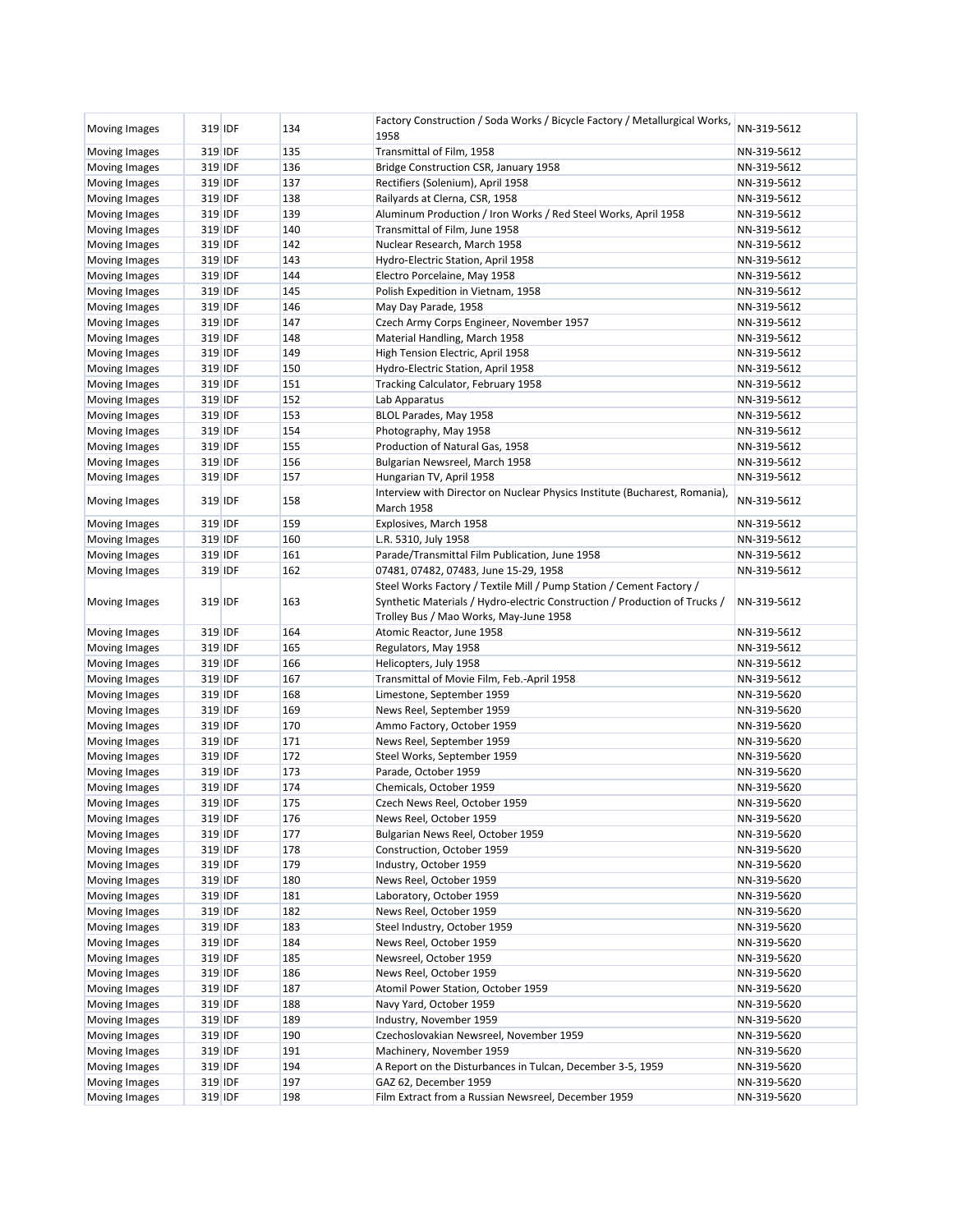| Moving Images        | 319 IDF |          | 199            | Car Trip Report: Moscow-Minsk-Brest and Return, December 1959 | NN-319-5620    |
|----------------------|---------|----------|----------------|---------------------------------------------------------------|----------------|
| Moving Images        | 319 IDF |          | 200            | Machinery, January 1960                                       | NN-319-5620    |
| Moving Images        | 319 IDF |          | 201            | Polish Newsreel Film Story, January 1960                      | NN-319-5620    |
| Moving Images        | 319 IDF |          | 202            | Czechoslovakian Newsreel, January 1960                        | NN-319-5620    |
| Moving Images        | 319 IDF |          | 203            | Czechoslovakian Newsreel, January 1960                        | NN-319-5620    |
| Moving Images        | 319 IDF |          | 204            | Czechoslovakian Newsreel, January 1960                        | NN-319-5620    |
| Moving Images        | 319 IDF |          | 205            | Czechoslovakian Newsreel, January 1960                        | NN-319-5620    |
| Moving Images        | 319 IDF |          | 206            | Semanatoarea, January 1960                                    | NN-319-5620    |
| Moving Images        | 319 IDF |          | 207            | Romanian Newsreel, January 1960                               | NN-319-5620    |
| Moving Images        | 319 IDF |          | 208            | USSR: Ship Industry, January 1960                             | NN-319-5620    |
| Moving Images        | 319 IDF |          | 209            | Bulgaria (Ivan Dimitrov Shipyard), January 1960               | NN-319-5620    |
| Moving Images        | 319 IDF |          | 210            | Czechoslovakian Newsreel, January 1960                        | NN-319-5620    |
| Moving Images        | 319 IDF |          | 211            | Hungarian Newsreel, January 1960                              | NN-319-5620    |
| Moving Images        | 319 IDF |          | 212            | Czech Newsreel, January 1960                                  | NN-319-5620    |
| Moving Images        | 319 IDF |          | 213            | Martin Furnaces Installed at Cerepovet, Russia, January 1960  | NN-319-5620    |
| Moving Images        | 319 IDF |          | 214            | Romanian Newsreel, February 1960                              | NN-319-5620    |
| Moving Images        | 319 IDF |          | 216            | Czech Newsreel, December 1959                                 | NN-319-5611    |
| Moving Images        | 319 IDF |          | 217            | Czech Newsreel, December 1959                                 | NN-319-5608    |
| Moving Images        | 319 IDF |          | 218            | Czech Newsreel, December 1959                                 | NN-319-5608    |
| Moving Images        | 319 IDF |          | 219            | Building Material, March 28, 1960                             | NN-319-5608    |
| Moving Images        | 319 IDF |          | 220            | Steel Works, May 1960                                         | NN-319-5608    |
| Moving Images        | 319 IDF |          | 221            | Desert, May 1960                                              | NN-319-5608    |
| Moving Images        | 319 IDF |          | 222            | Romanian Newsreel, May 1960                                   | NN-319-5608    |
| Moving Images        | 319 IDF |          | 223            | Czechoslovakian Newsreel, May 1960                            | NN-319-5608    |
| Moving Images        | 319 IDF |          | 224            | Radotin Valley, May 1960                                      | NN-319-5608    |
| Moving Images        | 319 IDF |          | 225            | Cement Works, May 1960                                        | NN-319-5611    |
| Moving Images        | 319 IDF |          | 226            | Rumania Combinate, May 1960                                   | NN-319-5608    |
| Moving Images        | 319 IDF |          | 227            | Steel Plant, May 1960                                         | NN-319-5611    |
| Moving Images        | 319 IDF |          | 228            | Czechoslovakian Newsreel, May 1960                            | NN-319-5608    |
| Moving Images        | 319 IDF |          | 229            | Research Institute, May 1960                                  | NN-319-5608    |
| Moving Images        | 319 IDF |          | 230            | Czech Newsreel, May 1960                                      | NN-319-5608    |
| Moving Images        | 319 IDF |          | 231            | Research Institute of Communications, May 1960                | NN-319-5608    |
| Moving Images        | 319 IDF |          | 233            | Clement Gottwald Plant, June 1960                             | NN-319-5608    |
| Moving Images        | 319 IDF |          | 234            | Various Operations, June 1960                                 | NN-319-5608    |
| Moving Images        | 319 IDF |          | 235            | Romanian, June 1960                                           | NN-319-5608    |
| Moving Images        | 319 IDF |          | 237            | Czechoslovakian Parachute Jumping Exhibition, June 29, 1956   | NN-319-5616    |
| Moving Images        | 319 IDF |          | 241            | Air Activities, September 1, 1960                             | NN-319-5607    |
| Moving Images        | 319 IDF |          | 243            | Nepalese Festival, October 1960                               | NN-319-5616    |
| Moving Images        | 319 IDF |          | 244            | Bucharest (MK 2030), Romania, November 1960                   | NN-319-5607    |
| Moving Images        | 319 IDF |          | 246            | Motor Production, January 27, 1961                            | NN-319-5607    |
| Moving Images        | 319 IDF |          | 247            | Tractor Production, January 21, 1961                          | NN-319-5607    |
| Moving Images        | 319 IDF |          | 249            | Soviet Rocket (Ice Breaker)                                   | NN-319-5607    |
| Moving Images        | 319 IDF |          | 250            | Cuban Propaganda, July 21, 1961                               | NN-319-5605    |
| Moving Images        | 319 IDF |          | 252            | Weapon, August 1960                                           | NN-319-5605    |
| <b>Moving Images</b> | 319 IDF |          | 253            | Inauguration of the "Third Congress", July 1960               | NN-319-5608    |
| Moving Images        | 319 IDF |          | 254            | Construction, July 1960                                       | NN-319-5608    |
| Moving Images        | 319 IDF |          | 255            | Construction Site, August 1960                                | NN-319-5608    |
| Moving Images        | 319 IDF |          | 256            | Czech Newsreel, August 1960                                   | NN-319-5608    |
| Moving Images        | 319 IDF |          | 257            | Romanian Newsreel, August 1960                                | NN-319-5608    |
| Moving Images        | 319 IDF |          | 258            | Romanian Newsreel, August 1960                                | NN-319-5608    |
| Moving Images        | 319 IDF |          | 259            | Rolling Mill, September 1960                                  | NN-319-5608    |
| Moving Images        | 319 IDF |          | 260            | Bulgarian Newsreel, September 1960                            | NN-319-5608    |
| Moving Images        | 319 IDF |          | 261            | Czech Newsreel, September 1960                                | NN-319-5608    |
| Moving Images        | 319 IDF |          | 265            | May Day Parade, 5/1/51                                        | NN-319-5603    |
| Moving Images        | 319 IDF |          | 266            | Trans. Equipment                                              | NN-319-5601    |
| Moving Images        |         | 326 1375 | 1              | 1963 ROVER REPORT, LASL GA-Y120, PRINT #6                     | NN3-326-92-012 |
| Moving Images        |         | 326 1375 | $\overline{2}$ | 1963 ROVER REPORT, LASL GA-Y120, PRINT #7                     | NN3-326-92-012 |
| Moving Images        |         | 326 1375 | 3              | KIWI B4D COLD FLOW, LASL GA-Y121, PRINT #5 NOV 1964           | NN3-326-92-012 |
| Moving Images        |         | 326 1375 | 4              | KIWI B4D COLD FLOW, LASL GA-Y121, PRINT #6 NOV 1964           | NN3-326-92-012 |
| Moving Images        |         | 326 1375 | 5              | KIWI B4D COLD FLOW, LASL GA-Y121, PRINT #7 NOV 1964           | NN3-326-92-012 |
| Moving Images        |         | 326 1375 | 6              | KIWI B4D-202, LASL GA-12Y, PRINT #5 NOV 1964                  | NN3-326-92-012 |
| Moving Images        |         | 326 1375 | 7              | KIWI B4D-202, LASL GA-12Y, PRINT #6 NOV 1964                  | NN3-326-92-012 |
| Moving Images        |         | 326 1375 | 8              | KIWI B4D-202, LASL GA-12Y, PRINT #7 NOV 1964                  | NN3-326-92-012 |
| Moving Images        |         | 326 1375 | 9              | 1963 ROVER REPORT, LASL GA-120, PRINT #5                      | NN3-326-92-012 |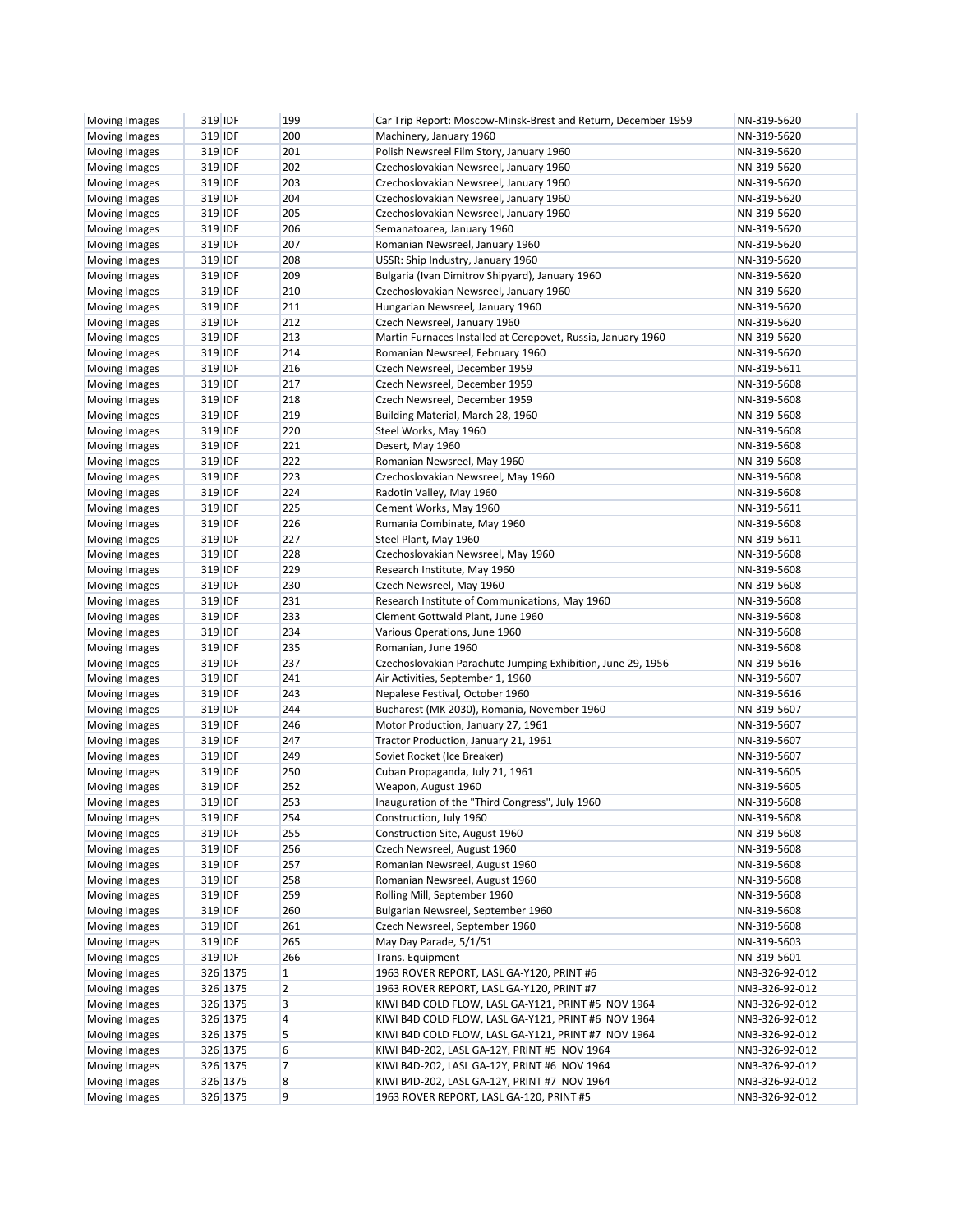| Moving Images        |         | 326 1375   | 10               | TEST 1360 AERL #61-492, 2B                                                                                                                                                                                 | NN3-326-92-012 |
|----------------------|---------|------------|------------------|------------------------------------------------------------------------------------------------------------------------------------------------------------------------------------------------------------|----------------|
| Moving Images        |         | 326 1375   | 11               | KIWI B4E, EP 5 & 6, GAY-137, PRINT #3 OCT 1964                                                                                                                                                             | NN3-326-92-012 |
| Moving Images        |         | 326 1375   | 12               | KIWI B4E, EP 5 & 6, GAY-137, PRINT #4 OCT 1964                                                                                                                                                             | NN3-326-92-012 |
| Moving Images        |         | 326 1375   | 13               | KIWI B4E, EP 5 & 6, GAY-137, PRINT #4 OCT 1964                                                                                                                                                             | NN3-326-92-012 |
| Moving Images        |         | 326 1375   | 14               | KIWI B4E, EP 5 & 6, GAY-137, PRINT #5 OCT 1964                                                                                                                                                             | NN3-326-92-012 |
| Moving Images        |         | 326 1375   | 15               | KIWI B4E, EP 5 & 6, GAY-137, PRINT #10 OCT 1964                                                                                                                                                            | NN3-326-92-012 |
| Moving Images        |         | 326 1375   | 16               | SFP 342 B, 1ST ANSWER                                                                                                                                                                                      | NN3-326-92-012 |
| Moving Images        |         | 326 1375   | 17               | SFP 342 A, 1ST ANSWER                                                                                                                                                                                      | NN3-326-92-012 |
| Moving Images        |         | 326 1375   | 17               | 90-2C, #3                                                                                                                                                                                                  | NN3-326-92-012 |
| Moving Images        |         | 326 1375   | 18               | SAVANNAH RIVER STORY                                                                                                                                                                                       | NN3-326-92-012 |
|                      |         |            | $\boldsymbol{8}$ |                                                                                                                                                                                                            | NN3-326-99-003 |
| Moving Images        | 326 CRB |            | 9                | Atomic Safety and Licensing Board (ASLB) Hearings                                                                                                                                                          |                |
| Moving Images        | 326 CRB |            |                  | <b>Fuel Handling</b>                                                                                                                                                                                       | NN3-326-99-003 |
| Moving Images        | 326 CRB |            | 10               | Sodium Safety: Action and Reaction, 5/15/79                                                                                                                                                                | NN3-326-99-003 |
| Moving Images        | 326 CRB |            | 11               | Inert Gas: Coping with Oxygen Deficient Environments in 400 Area (1979)                                                                                                                                    | NN3-326-99-003 |
| Moving Images        | 326 CRB |            | 12               | Sodium Spill on Protective Suit (1976)                                                                                                                                                                     | NN3-326-99-003 |
| Moving Images        | 326 CRB |            | 13               | NA Fires Cleanup, 1982                                                                                                                                                                                     | NN3-326-99-003 |
| Moving Images        | 326 CRB |            | 14               | Under Sodium Viewing (includes French and Ranging) with Revised Ending<br>(1975)                                                                                                                           | NN3-326-99-003 |
| Moving Images        | 326 CRB |            | 15               | 24" Pipe Test                                                                                                                                                                                              | NN3-326-99-003 |
| Moving Images        | 326 CRB |            | 16               | Components Unloading at Combustion Engineering, Chattanooga, TN                                                                                                                                            | NN3-326-99-003 |
| Moving Images        | 326 CRB |            | 17               | Six Foot Vessel Test (Seismic), 2/2/79                                                                                                                                                                     | NN3-326-99-003 |
|                      | 326 CRB |            | 18               | Large Scale Fire Suppression Test #1                                                                                                                                                                       | NN3-326-99-003 |
| Moving Images        |         |            |                  |                                                                                                                                                                                                            |                |
| Moving Images        | 326 CRB |            | 19               | Large Scale Fire Suppression Test, 5/11/83                                                                                                                                                                 | NN3-326-99-003 |
| Moving Images        | 326 CRB |            | 20               | Large Scale Sodium Fire Suppression Test Post Test Conditions, 5/24/83                                                                                                                                     | NN3-326-99-003 |
| Moving Images        | 326 CRB |            | 21               | Clinch River Story Update, 7/82                                                                                                                                                                            | NN3-326-99-003 |
| Moving Images        | 326 CRB |            | 22               | Progress Report '82                                                                                                                                                                                        | NN3-326-99-003 |
| Moving Images        | 326 CRB |            | 23               | Progress Report '83                                                                                                                                                                                        | NN3-326-99-003 |
| Moving Images        | 326 CRB |            | 24               | Progress Report 1983 Part II                                                                                                                                                                               | NN3-326-99-003 |
| Moving Images        | 326 CRB |            | 25               | Site Activities 9/22/82 - 5/1/83                                                                                                                                                                           | NN3-326-99-003 |
| Moving Images        | 326 CRB |            | 26               | The Next Step: Progress Report (1980)                                                                                                                                                                      | NN3-326-99-003 |
| Moving Images        | 326 CRB |            | 27               | Closure Head Testing, April 1982                                                                                                                                                                           | NN3-326-99-003 |
| Moving Images        | 326 OR  |            | 4                | International Radioactive Waste Technical Committee (WATEC) '82: ANS<br>Session                                                                                                                            | NN3-326-99-003 |
|                      | 326 OR  |            | 5                | <b>Metallic Fuel Fabrication</b>                                                                                                                                                                           | NN3-326-99-003 |
| Moving Images        |         |            | $\overline{7}$   |                                                                                                                                                                                                            | NN3-326-99-003 |
| Moving Images        | 326 OR  |            |                  | Lime Test                                                                                                                                                                                                  |                |
| Moving Images        | 326 OR  |            | 8                | Aerial Views - Y-12 Area, Y-12 Exclusion Area, Oak Ridge National<br>Laboratory (ORNL), Homogeneous Reactor Experiment (HRE), Aircraft<br>Reactor Experiment (ARE), Tower Shielding Facility (TSF), 9/3/55 | NN3-326-99-003 |
| Moving Images        | 326 OR  |            | 9                | The Story of Gaseous Diffusion at Portsmouth, Ohio                                                                                                                                                         | NN3-326-99-003 |
| Moving Images        | 326 OR  |            | 10               | Old Control Room K-25 Upstairs                                                                                                                                                                             | NN3-326-99-003 |
| <b>Moving Images</b> | 326 OR  |            | 11               | Control Room Paduca Gaseous Diffusion Plant                                                                                                                                                                | NN3-326-99-003 |
| <b>Moving Images</b> | 326 OR  |            | <b>12</b>        | Oak Ridge Gaseous Diffusion Plant (ORGDP) Panel Board                                                                                                                                                      | NN3-326-99-003 |
| Moving Images        |         | 330 57869  | $22 - 1$         | <b>Big Ear</b>                                                                                                                                                                                             | NN3-330-04-002 |
| Moving Images        |         | 330 57869  | $22 - 2$         | Big Ear                                                                                                                                                                                                    | NN3-330-04-002 |
| Moving Images        |         | 330 57869  | $27-1$           | 2.75 Warhead Test, 1-30-69                                                                                                                                                                                 | NN3-330-04-002 |
| Moving Images        |         | 330 57869  | $27-2$           | Saws Gun, C.T.S. Runs # 15 thru 18 and 20, March 2, 1968                                                                                                                                                   | NN3-330-04-002 |
| Moving Images        |         | 330 57869  | $27-3$           | Performance Test, May 15, 1969                                                                                                                                                                             | NN3-330-04-002 |
| Moving Images        |         | 330 58213  | $1 - 1$          | [No Title]                                                                                                                                                                                                 | NN3-330-05-001 |
| Moving Images        |         | 330 58213  | $31 - 1$         | Hyperclivicity Gun, January 12, 1970                                                                                                                                                                       | NN3-330-05-001 |
| Moving Images        |         | 330 58213  | $31 - 2$         | Red Aircraft Downey, 10-20-71                                                                                                                                                                              | NN3-330-05-001 |
|                      |         | 330 58213  | $31 - 3$         | Moving and Static Tank                                                                                                                                                                                     | NN3-330-05-001 |
| Moving Images        |         |            |                  |                                                                                                                                                                                                            |                |
| Moving Images        |         | 330 58213  | AIRTV-1          | Test 952 Air TV 1-25-72                                                                                                                                                                                    |                |
| Moving Images        |         | 330 59363  | 123              | Cost Reduction Awards '65, Number 10                                                                                                                                                                       |                |
| Moving Images        |         | 330 306074 | $2 - 1$          | AM3 Matting Tests at W.E.S., Vicksburg, Mississippi                                                                                                                                                        |                |
| Moving Images        |         | 330 413071 | $2 - 1$          | <b>Egyptian Goose</b>                                                                                                                                                                                      |                |
| Moving Images        |         | 330 413071 | $2 - 1$          | <b>Egyptian Goose</b>                                                                                                                                                                                      |                |
| Moving Images        |         | 330 413071 | $7 - 1$          | [No Title]                                                                                                                                                                                                 |                |
| Moving Images        |         | 330 413071 | $13-1$           | TAC Test: Test Day, 70-A-Data (4/22/70)                                                                                                                                                                    |                |
| Moving Images        | $330$ . |            | 80               | Corporal: Round No. 20, 5/16/1952                                                                                                                                                                          | NN3-330-95-003 |
| Moving Images        | $330$ . |            | 81               | [Korean Title] 1956                                                                                                                                                                                        | NN3-330-95-003 |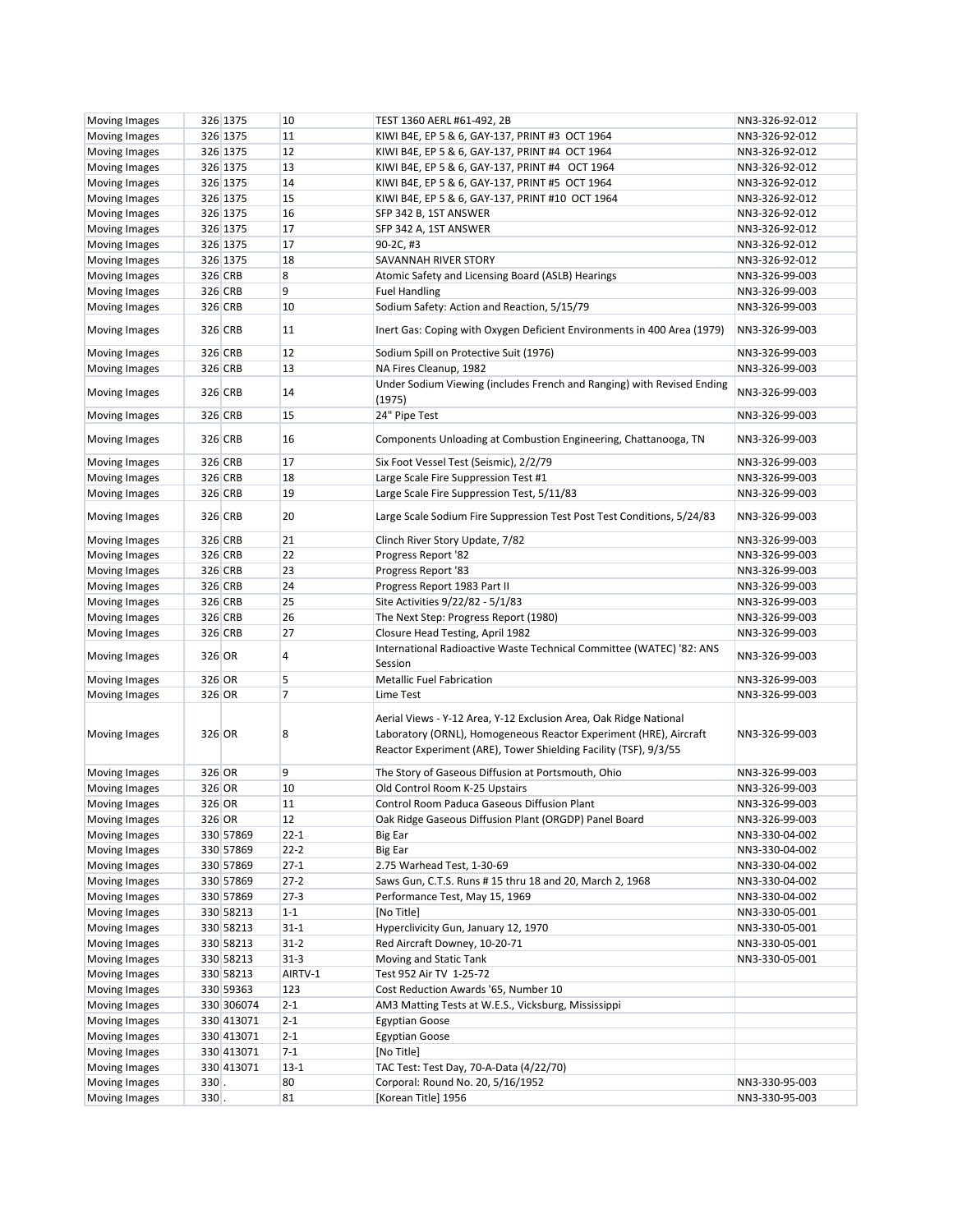| Moving Images        |         | 330 DPMO | 17     | Pilots in Pajamas                                                      |                                  |
|----------------------|---------|----------|--------|------------------------------------------------------------------------|----------------------------------|
| <b>Moving Images</b> |         | 330 DPMO | 18     | M. N. Jones, USAF 1967                                                 |                                  |
| Moving Images        |         | 330 DPMO | 19     | Travelogue                                                             |                                  |
| Moving Images        |         | 330 DPMO | 20     | Returnees                                                              |                                  |
| Moving Images        |         | 330 DPMO | 22     | M. J. Neuens, 2/13/67                                                  |                                  |
| Moving Images        |         | 330 DPMO | 23     | Christmas 1968                                                         |                                  |
| Moving Images        |         | 330 DPMO | 24     | R. E. Smith, USAF November 20, 1967                                    |                                  |
| Moving Images        |         | 330 DPMO | 25     | Liberation Motion Picture Section Newsreel                             |                                  |
| Moving Images        |         | 330 DPMO | 25     | [No Title] 1967                                                        |                                  |
| Moving Images        |         | 330 DPMO | 26     | VC Attending Lecture                                                   |                                  |
| Moving Images        |         | 330 DPMO | 28     | Phim Tuyen Truen Cua Ca Nhut                                           |                                  |
| Moving Images        |         | 330 DPMO | 29     | Wilfred Burchet Visit to Viet Cong Units, 1967                         |                                  |
| Moving Images        |         | 330 DPMO | 30     | D. B. Hatcher, USAF and D. E. Rehmann, USN                             |                                  |
| Moving Images        |         | 330 DPMO | 31     | Cambodia Temple Ruins, 1969                                            |                                  |
|                      |         | 330 DPMO | 32     | [No Title]                                                             |                                  |
| Moving Images        |         | 330 DPMO | 34     | Con Thien                                                              |                                  |
| Moving Images        |         |          |        |                                                                        |                                  |
| Moving Images        |         | 330 DPMO | 35     | J. H. Kasler, USAF                                                     |                                  |
| Moving Images        |         | 330 DPMO | 36     | C. N. Tanner, USN                                                      |                                  |
| Moving Images        |         | 330 DPMO | 37     | P. E. Smith                                                            |                                  |
| Moving Images        |         | 330 DPMO | 38     | Hanoi Parade, July 6, 1966                                             |                                  |
| Moving Images        |         | 330 DPMO | 39     | E. Alvarez, USN, 1966                                                  |                                  |
| Moving Images        |         | 330 DPMO | 40     | A. R. Carpenter, USN, 1967                                             |                                  |
| Moving Images        |         | 330 DPMO | 41     | [No Title]                                                             |                                  |
| Moving Images        |         | 330 DPMO | 42     | [No Title] 8/25/69                                                     |                                  |
| Moving Images        |         | 330 DPMO | 43     | <b>Extracts from Film of Dead Pilots</b>                               |                                  |
| Moving Images        |         | 330 DVIC | 22885  | Ivy Flats Film Report                                                  | NN3-111-06-003                   |
| Moving Images        |         | 330 DVIC | 22927  | Our Secret Weapon in Vietnam                                           | NN3-111-06-003                   |
| Moving Images        |         | 330 DVIC | 26007  | Army Research and Development - Film Report #10                        | NN3-111-06-003                   |
| Moving Images        |         | 330 DVIC | 26012  | Army Research and Development - Film Report #15                        | NN3-111-06-003                   |
| <b>Moving Images</b> |         | 330 DVIC | 26013  | Army Research and Development - Film Report #16                        | NN3-111-06-003                   |
| Moving Images        |         | 330 DVIC | 26014  | Army Research and Development - Film Report #17                        | NN3-111-06-003                   |
| Moving Images        |         | 330 DVIC | 26016  | Army Research and Development - Film Report #19                        | NN3-111-06-003                   |
| Moving Images        |         | 330 DVIC | 26018  | Army Research and Development - Film Report #20                        | NN3-111-06-003                   |
| Moving Images        |         | 330 DVIC | 26019  | Army Research and Development - Film Report #21                        | NN3-111-06-003                   |
| Moving Images        |         | 330 DVIC | 26020  | Army Research and Development - Film Report #22                        | NN3-111-06-003                   |
|                      |         |          |        | Army Research and Development Film Report #26: New Concepts in Mine    |                                  |
| Moving Images        |         | 330 DVIC | 26024  | Warfare                                                                | NN3-111-06-003                   |
| Moving Images        |         | 330 DVIC | 26026  | Army Research and Development - Film Report #28                        | NN3-111-06-003                   |
| Moving Images        |         | 330 DVIC | 26027  | Army Research and Development - Film Report #29                        | NN3-111-06-003                   |
| Moving Images        |         | 330 DVIC | 26054  | Army Research and Development - Film Report #7                         | NN3-111-06-003                   |
| Moving Images        |         | 330 DVIC | 26056  | Army Research and Development - Film Report #9                         | NN3-111-06-003                   |
|                      |         |          |        | US Army Special Bulletin #4- US Army Communications in Southeast Asia, |                                  |
| Moving Images        |         | 330 DVIC | 26109  | 1962                                                                   | NN3-111-06-003                   |
| Moving Images        |         | 330 DVIC | 27408  | The Thermonuclear Weapon                                               | NN3-342-06-042                   |
| Moving Images        |         | 330 DVIC | 28480  | <b>Aviation Aerial Surveillance Company</b>                            | NN3-111-06-003                   |
| Moving Images        |         | 330 DVIC | 28903  | Informants                                                             | NN3-111-06-003                   |
| <b>Moving Images</b> |         | 330 DVIC | 28910  | Undercover                                                             | NN3-111-06-003                   |
| Moving Images        |         | 330 DVIC | 28911  | Counter Intelligence Technical Support                                 | NN3-111-06-003                   |
| Moving Images        |         | 330 DVIC | 28927  | Special Forces Destructive Techniques                                  | NN3-111-06-003                   |
| Moving Images        |         | 330 DVIC | 28936  | Army Security Agency Operation Company in Action                       | NN3-111-06-003                   |
| Moving Images        |         | 330 DVIC | 28937  | US Army Security Agency Divisional Support Company                     | NN3-111-06-003                   |
| Moving Images        |         | 330 DVIC | 28942  | <b>Electronic Warfare Environment</b>                                  | NN3-111-06-003                   |
| Moving Images        |         | 330 DVIC | 28947  | So You Think You Are Secure                                            | NN3-111-06-003                   |
| Moving Images        |         | 330 DVIC | 29414  | INTRODUCTION TO ATOMIC DEMOLITION MUNITIONS                            | NN3-111-06-003                   |
|                      |         | 330 DVIC | 48153  | Operational Aspects of the 1973 Mideast War, Parts 1 and 2             |                                  |
| Moving Images        |         |          |        |                                                                        | NN3-342-06-042<br>NN3-342-06-042 |
| Moving Images        |         | 330 DVIC | 51106  | Electronic Warfare in the Middle East                                  |                                  |
| Moving Images        |         | 330 DVIC | 51179  | Global Shield '79                                                      | NN3-342-06-042                   |
| Moving Images        |         | 330 DVIC | 850374 | C-130, September1, 1970                                                | NN3-342-03-001                   |
| Moving Images        |         | 330 DVIC | 26054A | Research and Development Progress Report #7                            | NN3-111-06-003                   |
| Moving Images        | $338$ . |          | 55     | Vietnam Songkra Festival                                               |                                  |
| Moving Images        | 338.    |          | 56     | PARADE (Passive Active RAnge DEtermination) 1958                       | NN3-544-00-066                   |
| Moving Images        | $338$ . |          | 57     | <b>Operation Snoopy</b>                                                | NN3-544-00-154                   |
| Moving Images        | 338.    |          | 58     | Snoopy (7th Fleet Briefing)                                            |                                  |
| <b>Moving Images</b> | $338$ . |          | 59     | PARADE (Passive Active RAnge DEtermination)                            |                                  |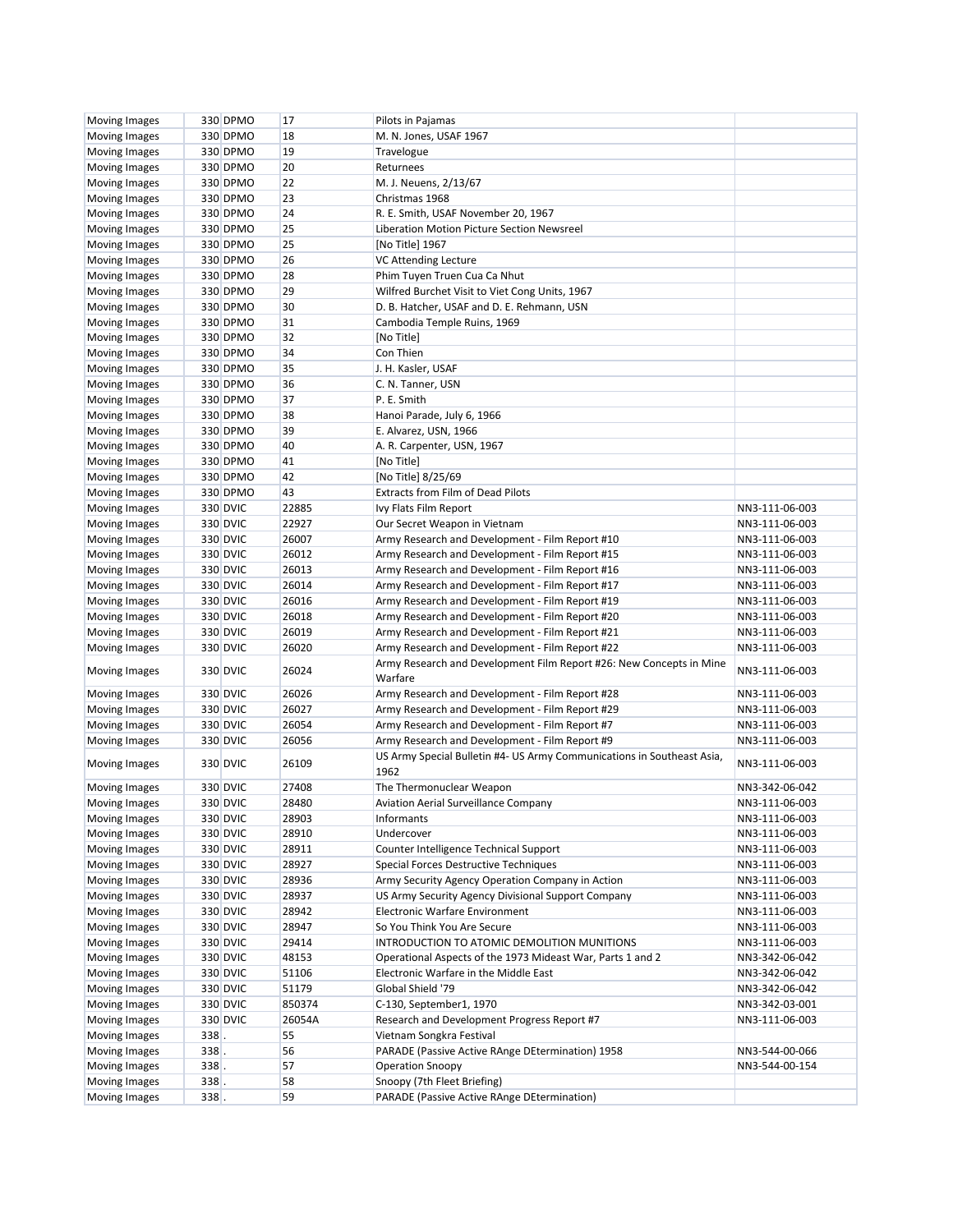| Moving Images        |        | 340 57029  | $1 - 1$        | World's First Missileport: Control Tower                              | NN3-340-06-002 |
|----------------------|--------|------------|----------------|-----------------------------------------------------------------------|----------------|
| <b>Moving Images</b> | 341 G  |            | $\mathbf{1}$   | Strategic Employment of Biological and Chemical Weapons (1952)        |                |
| Moving Images        | 341 G  |            | 3              | [No Title]                                                            |                |
| Moving Images        | 341 G  |            | $\overline{4}$ | [No Title]                                                            |                |
| Moving Images        | 341 G  |            | 5              | Cuban Army Cadet Graduation 21 JUL 49                                 |                |
| Moving Images        | 341 G  |            | 6              | Intelligence Report: Poland [Aug. 22, 1950]                           |                |
| Moving Images        | 341 IR |            | 6-50           | Air Review at Habbaniyah [1/30/50]                                    |                |
| Moving Images        | 341 IR |            | $1 - 51$       | Thirty Years of Military Aviation [Dec. 9-10, 1950]                   |                |
| Moving Images        | 341 IR |            | $6 - 52$       | CAF Rehearsals for Liberation Day, April 25, 1952                     |                |
| Moving Images        | 341 IR |            | 3-56           | [CLASSIFIED TITLE] Feb. 22-March 3, 1955                              |                |
| Moving Images        | 341 IR |            | $4 - 56$       | [CLASSIFIED TITLE] April 23, 1955 - May 11, 1955                      |                |
| Moving Images        | 341 IR |            | 102-51         | May Day Parade, Warsaw [May 1, 1951]                                  |                |
| Moving Images        | 341 IR |            | 106-50         | Venezuelan Military Academy Dedication Ceremonies [March 1950]        |                |
| Moving Images        | 341 IR |            | 110A-50        | Combined Forces Loading Operation, November 17, 1950                  |                |
| Moving Images        | 341 IR |            | 114-51         | Report of IL-12 in Iran [July 17, 1951]                               |                |
| Moving Images        | 341 IR |            | 117-50         | Gorzow Wielkopolski-Tczw Highway, August 7-13, 1950                   | NN-319-5604    |
| Moving Images        | 341 IR |            | 121-54         | [No Title]                                                            |                |
| Moving Images        | 341 IR |            | 1385-57        | [CLASSIFIED TITLE] 11/7/57-12/1/57                                    |                |
| Moving Images        | 341 IR |            | 171-51         | Army Road Shots [July 10-12, 1951]                                    |                |
| Moving Images        | 341 IR |            | 179-51         | Renaissance Day, Warsaw, Poland [July 16-22, 1951]                    |                |
| Moving Images        | 341 IR |            | 179-52         | Macau Seadrome, April 23, 1952                                        |                |
| Moving Images        | 341 IR |            | 196-50         | Soviet Aircraft, November 5, 1950                                     |                |
| Moving Images        | 341 IR |            | 198-53         | India, July 10, 1953                                                  |                |
| Moving Images        | 341 IR |            | 201-51         | La Guaira, 9/28/51                                                    | NN-319-5601    |
| Moving Images        | 341 IR |            | 21-53          | Yugoslav May Day Parade, May 1, 1952                                  |                |
| Moving Images        | 341 IR |            | 22-52          | Red Army Celebration [February 23, 1952]                              |                |
| Moving Images        | 341 IR |            | 24-52          | Possible Radar Installation, Feb. 12, 1952 - March 16, 1952           |                |
| Moving Images        | 341 IR |            | 24-58          | TU-104A Movie Photography, April 12-13, 1958                          |                |
| Moving Images        | 341 IR |            | 252-55         | [CLASSIFIED TITLE] April 21, 1955                                     |                |
| Moving Images        | 341 IR |            | 259-55         | [CLASSIFIED TITLE] April 23 and 25, 1955                              |                |
| Moving Images        | 341 IR |            | 262-55         | [CLASSIFIED TITLE] April 27, 1955                                     |                |
| Moving Images        | 341 IR |            | 264-55         | [CLASSIFIED TITLE] April 27-28, 1955                                  |                |
| Moving Images        | 341 IR |            | 270-51         | Polish Air Day, August 26, 1951                                       |                |
| Moving Images        | 341 IR |            | 27-50          | Inauguration of the Military School, Caracas [3/26/50]                |                |
| Moving Images        | 341 IR |            | 275-51         | Arrival of Soviet Aircraft at Orly Field, 3/3/51                      | NN-319-5603    |
| Moving Images        | 341 IR |            | 28-58          | Soviet Military Parade: Missile Exhibit, October 1957                 |                |
| Moving Images        | 341 IR |            | 318-51         | <b>Russia, 1951</b>                                                   |                |
| Moving Images        | 341 IR |            | 340-55         | [CLASSIFIED TITLE] April 23, 1955 - May 11, 1955                      |                |
| Moving Images        | 341 IR |            | 35-57          | [CLASSIFIED TITLE in Cyrillic] 10/24/57                               |                |
| Moving Images        | 341 IR |            | 39-50          | Belgrade, Yugoslavia [c. 1950]                                        |                |
| Moving Images        | 341 IR |            | 47-50          | Victory Day Parade, Madrid, Spain [4/1/50]                            |                |
| Moving Images        | 341 IR |            | 56-53          | Royal Thai Air Force, March 29, 1953                                  |                |
| Moving Images        | 341 IR |            | 644-56         | Soviet TU-104 at Zurich (Kloten), Switzerland [May 28, 1956]          |                |
| Moving Images        | 341 IR |            | 660-51         | 19th Aeronautical Flying Display, July 1, 1951                        |                |
| Moving Images        | 341 IR |            | 70-50          | Venezuelan Independence Day Parade, Caracas [7/5/50]                  |                |
| Moving Images        | 341 IR |            | 82-50          | Pruszcz and Wrzeszcs (Gdansk) Airfields: Modane Wind Tunnel [6/25/50] |                |
| Moving Images        | 341 IR |            | 858-58         | [CLASSIFIED TITLE] May 23, 1958                                       |                |
| Moving Images        | 341 IR |            | 87-50          | Moscow, May 5, 1950                                                   | NN-319-5602    |
| Moving Images        | 341S   |            | 101            | [Japanese Title]                                                      |                |
| Moving Images        | 341S   |            | 102            | [Japanese Title]                                                      |                |
| Moving Images        | 341S   |            | 103            | [Japanese Title]                                                      |                |
| Moving Images        |        | 342 AAFCFS | 3396           | BERLIN                                                                | NN3-342-91-009 |
| Moving Images        |        | 342 AVA    | 342            | COMMUNICATIONS IN CAPTIVITY                                           | NN3-342-94-001 |
| Moving Images        |        | 342 AVA    | 369            | B-52 ELECTRO-OPTICAL VIEWING SYSTEM                                   | NN3-342-91-007 |
| Moving Images        |        | 342 AVA    | 817            | E-3A (AWACS) ORIENTATION                                              | NN3-342-92-004 |
| Moving Images        |        | 342 AVR    | 76             | NEW VISION-E-3A                                                       | NN3-342-91-007 |
| Moving Images        |        | 342 AVR    | 131            | Recovery of the Mayaguez (3 films)                                    | NN3-342-91-007 |
| Moving Images        |        | 342 AVS    | 1365           | Eagle Look 1984                                                       |                |
| Moving Images        |        | 342 AVS    | $0 - 146$      | MC-130E COMBAT TALON CAPABILITIES                                     | NN3-342-91-002 |
| Moving Images        |        | 342 AVS    | 3-305          | DEMO II 82                                                            | NN3-342-91-002 |
| Moving Images        |        | 342 AVS    | 8-021          | 52nd TFW Bomb Commanders School: NUCLEAR WEAPONS                      | NN3-342-91-002 |
| Moving Images        |        | 342 AVS    | 8-022          | ELECTRONIC COUNTERMEASURES                                            | NN3-342-91-002 |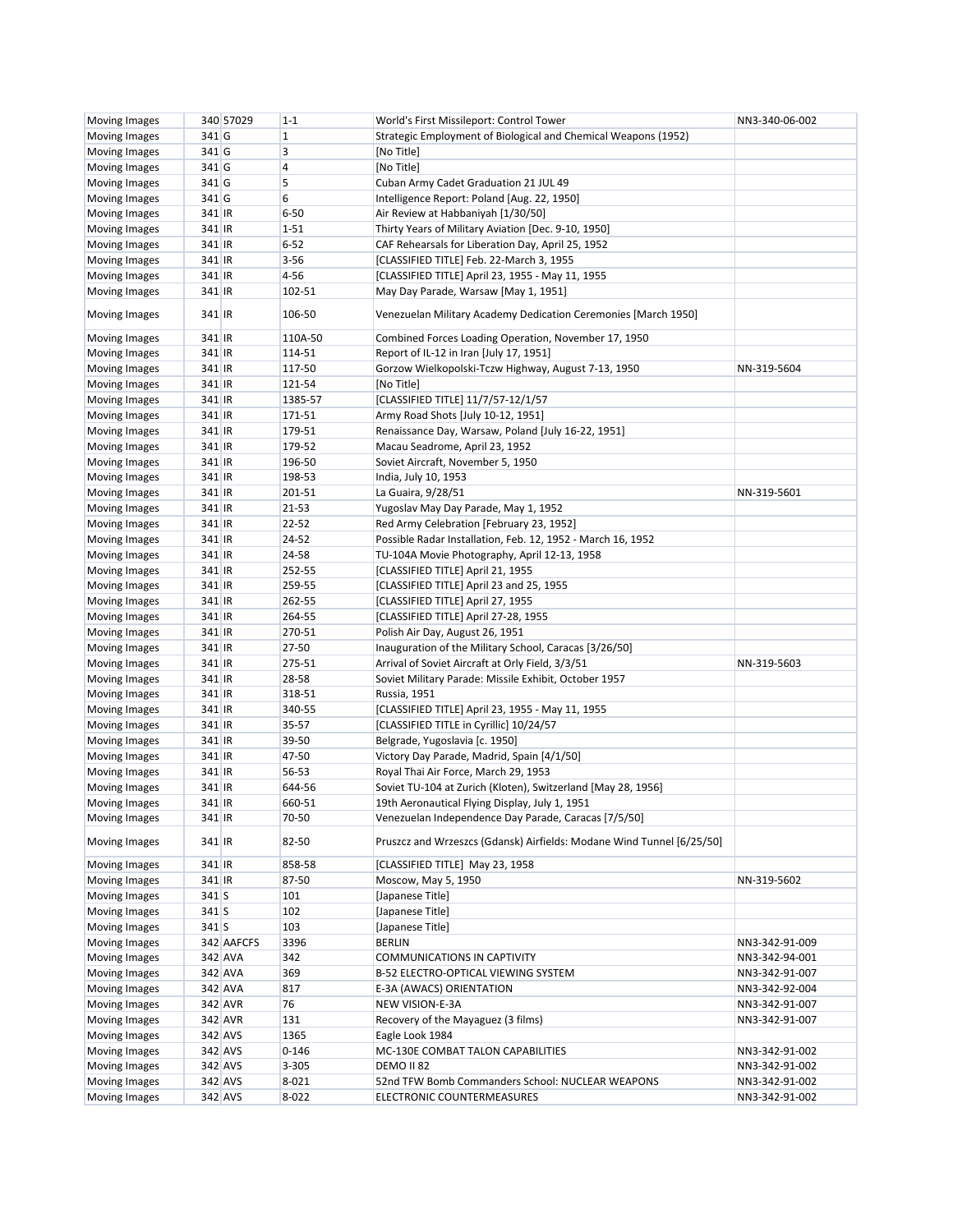| <b>Moving Images</b> |        | 342 AVS | 8-024          | <b>Conventional Weapons</b>                                                               | NN3-342-91-002 |
|----------------------|--------|---------|----------------|-------------------------------------------------------------------------------------------|----------------|
| Moving Images        | 342 B  |         | 1785           | THE MINUTEMAN III                                                                         | NN3-342-91-002 |
| <b>Moving Images</b> | 342 B  |         | 1857           | MINUTEMAN III, MARK XII ANIMATION                                                         | NN3-342-91-002 |
| Moving Images        | 342 CP |         | 176-P-105      | MINUTEMAN III RE-ENTRY SYSTEM: MISSION                                                    | NN3-342-94-001 |
| Moving Images        | 342 DF |         | 52394          | F-15 TACTICAL ELECTRONIC WARFARE SYSTEM [August 1980] (342-TS-<br>1568)                   | NN3-342-91-007 |
| Moving Images        | 342 DF |         | 52573          | SOVIET LAND BASED AAA                                                                     |                |
| Moving Images        | 342 DF |         | 52730          | SOVIET NAVAL AAA                                                                          | NN3-342-91-007 |
| Moving Images        | 342 DF |         | 52732          | SOVIET ZSU-23-4 AAA 11/18/81                                                              |                |
| Moving Images        | 342 DF |         | 52738          | SAMS OF THE WORLD: SOVIET SA4, SA5, AND SA6                                               | NN3-342-92-004 |
| Moving Images        | 342 DF |         | 52739          | SAMS OF THE WORLD: Soviet SA-7, SA-8, SA-9 (U) 10/21/80                                   | NN3-342-92-004 |
| Moving Images        | 342 DF |         | 604311         | SOVIET SAMS: SA-1, 2 & 3 4/23/85                                                          | NN3-342-91-007 |
| Moving Images        | 342 DF |         | 604312         | SOVIET SAMS: SA-4, 5 & 6 1985                                                             | NN3-342-91-007 |
| Moving Images        | 342 DF |         | 604313         | SOVIET SAMS: SA-7, 8 & 9 11/20/85                                                         | NN3-342-91-007 |
| Moving Images        | 342 DF |         | 604365         | SOVIET SAMS: SA-10 through SA-15 03/11/86                                                 | NN3-342-91-007 |
|                      |        |         |                | PROGRAM 665-A PHASE I MULTIPLE SENSOR RECONNAISSANCE STRIKE                               |                |
| Moving Images        | 342 EC |         | $5 - 65$       | SUBSYSTEM MARCH 1967                                                                      | NN3-342-91-002 |
| Moving Images        | 342 EC |         | 11-68          | <b>GUNSHIP II (NIGHT ATTACK CAPABILITY IN SEA)</b>                                        | NN3-342-91-002 |
| Moving Images        | 342 EC |         | $20 - 65$      | SOVIET MANNED SPACE FLIGHT; VOSTOK I-VI (FOREIGN TECH DIVISION)                           | NN3-342-91-002 |
| Moving Images        | 342 ER |         | 9              | PROJECT ALPHA                                                                             | NN3-342-91-002 |
| Moving Images        | 342 ER |         | 60             | EXISTING NUCLEAR DEVELOPMENT SITES AND CURRENT TECHNICAL<br><b>HIGHLIGHTS</b>             | NN3-342-91-002 |
| Moving Images        | 342 ER |         | 72             | FLIGHT TEST RESULTS OF AN/ALQ-10 (RADIO SET) (WPAFB, OHIO 1956)                           | NN3-342-91-002 |
| Moving Images        | 342 ER |         | 80             | ICBM-IRBM SPECIAL REPORT NOSE CONE; 10 JULY 1956                                          | NN3-342-91-002 |
| Moving Images        | 342 ER |         | 85             | <b>AGENCIES OF AIR POWER</b>                                                              | NN3-342-91-002 |
| Moving Images        | 342 FB |         | 101            | ATOMIC WEAPONS VULNERABILITY PROGRAM: Effects of Impact and Fire                          | NN3-342-94-001 |
| Moving Images        | 342 FR |         | $\overline{2}$ | ARDC STAFF FILM REPORT NO. 49                                                             | NN3-342-94-001 |
| Moving Images        | 342 FR |         | 10             | ARDC STAFF FILM REPORT NO. 51                                                             | NN3-342-94-001 |
| Moving Images        | 342 FR |         | 27             | MB-1 AIR-TO-AIR ROCKET                                                                    | NN3-342-91-007 |
| Moving Images        | 342 FR |         | 34             | ANNUAL GUIDED MISSILE REVIEW                                                              | NN3-342-91-007 |
| Moving Images        | 342 FR |         | 41             | ARDC STAFF FILM REPORT NO. 58                                                             | NN3-342-94-001 |
| Moving Images        | 342 FR |         | 44             | OPERATION WEX-VAL ELECTRONIC COUNTERMEASURES (ECM) AND ECCM<br><b>TECHNIQUES</b>          | NN3-342-92-004 |
| Moving Images        | 342 FR |         | 54             | ARDC STAFF FILM REPORT NO. 60, MAY 1959                                                   | NN3-342-94-001 |
| Moving Images        | 342 FR |         | 74             | ARDC STAFF FILM REPORT NO. 64, SEPTEMBER 1959                                             | NN3-342-94-001 |
| <b>Moving Images</b> | 342 FR |         | 80             | ARDC STAFF FILM REPORT, NO. 65, 1959                                                      | NN3-342-94-001 |
| Moving Images        | 342 FR |         | 96             | ARDC STAFF FILM REPORT NO. 69, FEBRUARY 1960                                              | NN3-342-94-001 |
| <b>Moving Images</b> | 342 FR |         | 110            | BALLISTIC MISSILE & SPACE PROGRAMS JAN, FEB, MAR '60                                      | NN3-342-94-001 |
| Moving Images        | 342 FR |         | 119            | BALLISTIC MISSILE & SPACE PROGRAMS APR, MAY, JUNE 1960, SECOND<br><b>QUARTER</b>          | NN3-342-94-001 |
| Moving Images        | 342 FR |         | 123            | ARDC, STAFF FILM REPORT #74                                                               | NN3-342-94-001 |
| <b>Moving Images</b> | 342 FR |         | 131            | ARDC STAFF FILM REPORT #75                                                                | NN3-342-94-001 |
| Moving Images        | 342 FR |         | 141            | ARDC STAFF FILM REPORT #78, NOV 60                                                        | NN3-342-94-001 |
| Moving Images        | 342 FR |         | 158            | ARDC STAFF FILM REPORT #81, FEB 1961                                                      | NN3-342-94-001 |
| <b>Moving Images</b> | 342 FR |         | 189            | AIR FORCE SWORD & SHIELD 1961-1970                                                        | NN3-342-94-001 |
| Moving Images        | 342 FR |         | 198            | STRATEGIC AIR COMMAND FILM REPORT NO. 4 -- YOUR COMBAT MISSION<br><b>FOLDER MATERIALS</b> | NN3-342-92-004 |
| Moving Images        | 342 FR |         | 202            | AFSC STAFF FILM REPORT #86 - 1961                                                         | NN3-342-94-001 |
| Moving Images        | 342 FR |         | 210            | AFSC STAFF FILM REPORT NO. 87 SEPTEMBER 1961                                              | NN3-342-94-001 |
| Moving Images        | 342 FR |         | 211            | <b>BOMARC SAFETY</b>                                                                      | NN3-342-91-007 |
| Moving Images        | 342 FR |         | 217            | MISSILE AND SPACE (FILM REPORT #1 AUG - 31 OCT 61)                                        | NN3-342-94-001 |
| Moving Images        | 342 FR |         | 218            | AFSC STAFF FILM REPORT 388, OCT 61                                                        | NN3-342-94-001 |
| Moving Images        | 342 FR |         | 236            | AFSC FILM REPORT #90                                                                      | NN3-342-94-001 |
| Moving Images        | 342 FR |         | 237            | QUARTER 1961                                                                              | NN3-342-94-001 |
| Moving Images        | 342 FR |         | 250            | USAF MISSILE & SPACE FILM REPORT 1 NOV 61-31 JAN 62                                       | NN3-342-94-001 |
| Moving Images        | 342 FR |         | 255            | AFSC STAFF FILM REPORT #93, MARCH 1962                                                    | NN3-342-94-001 |
| Moving Images        | 342 FR |         | 258            | THE NUCLEAR RAMJET PROGRAM PLUTO 1963                                                     | NN3-342-94-001 |
| Moving Images        | 342 FR |         | 280            | AFSC STAFF FILM REPORT #95, MAY 62                                                        | NN3-342-94-001 |
| Moving Images        | 342 FR |         | 281            | AFSC SFR #96, JUNE 62                                                                     | NN3-342-94-001 |
|                      |        |         |                | USAF MISSILE AND SPACE FILM REPORT #4; AIR FORCE SYSTEMS                                  |                |
| Moving Images        | 342 FR |         | 294            | COMMAND                                                                                   | NN3-342-94-001 |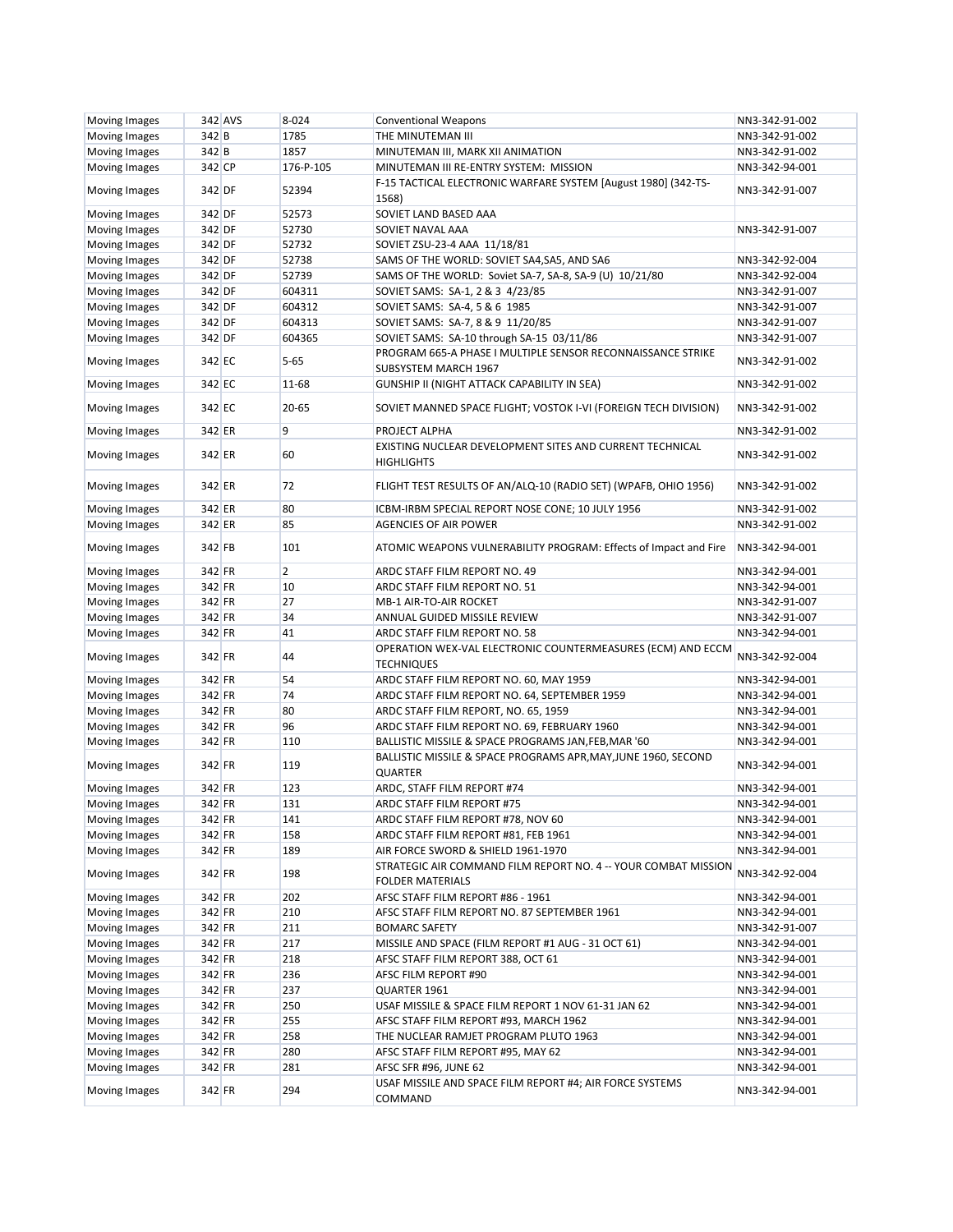| <b>Moving Images</b> | 342 FR | 297  | AFSC SFR #97                                                  | NN3-342-94-001 |
|----------------------|--------|------|---------------------------------------------------------------|----------------|
| Moving Images        | 342 FR | 304  | AFSC STAFF FILM REPORT #98                                    | NN3-342-94-001 |
| <b>Moving Images</b> | 342 FR | 309  | FORGING MILITARY SPACE POWER 1962                             | NN3-342-94-001 |
| <b>Moving Images</b> | 342 FR | 327  | AFSC STAFF FILM REPORT #100                                   | NN3-342-94-001 |
| Moving Images        | 342 FR | 344  | USAF MISSILE AND SPACE FILM REPORT #7, 1963                   | NN3-342-94-001 |
| <b>Moving Images</b> | 342 FR | 360  | AFSC-STAFF FILM REPORT #105, MAR 1963                         | NN3-342-94-001 |
| Moving Images        | 342 FR | 386  | USAF MISSILE AND SPACE FILM REPORT #8                         | NN3-342-94-001 |
| Moving Images        | 342 FR | 435  | AFSC STAFF FILM REPORT #121                                   | NN3-342-94-001 |
| <b>Moving Images</b> | 342 FR | 438  | USAF MISSILE AND SPACE FILM REPORT #9 NOV 63-JAN64            | NN3-342-94-001 |
| Moving Images        | 342 FR | 460  | AFSC STAFF FILM REPORT #127, JAN 65                           | NN3-342-94-001 |
| Moving Images        | 342 FR | 483  | USAF MISSILE & SPACE FILM REPORT #11 MAY, JUN, JUL 64         | NN3-342-94-001 |
| <b>Moving Images</b> | 342 FR | 499  | THE AIR FORCE REPORTS TO CONGRESS                             | NN3-342-94-001 |
| Moving Images        | 342 FR | 524  | USAF MISSILE AND SPACE FILM REPORT #2 AUG-OCT 1964            | NN3-342-94-001 |
| Moving Images        | 342 FR | 575  | <b>SAC SEMIANNUAL REPORT</b>                                  | NN3-342-91-007 |
| Moving Images        | 342 FR | 587  | AFSC STAFF FILM REPORT NO. 144                                | NN3-342-91-007 |
| Moving Images        | 342 FR | 604  | A REPORT TO THE 89TH CONGRESS-1966 (2 REEL SUBJECT)           | NN3-342-94-001 |
| Moving Images        | 342 FR | 609  | SURVIVABILITY OF A HARDEND WEAPON SYSTEM                      | NN3-342-91-007 |
| <b>Moving Images</b> | 342 FR | 646  | STATEGIC AIR COMMAND SEMIANNUAL REPORT                        | NN3-342-91-007 |
| Moving Images        | 342 FR | 673  | A REPORT TO THE 90TH CONGRESS                                 | NN3-342-94-001 |
|                      | 342 FR | 676  | AFSC STAFF FILM REPORT #148 FORGING MILITARY SPACEPOWER, OCT. | NN3-342-94-001 |
| <b>Moving Images</b> |        |      | 1966                                                          |                |
| Moving Images        | 342 FR | 685  | AIR FORCE SYSTEMS COMMAND STAFF FILM REPORT #157, July 1966   | NN3-342-94-001 |
| Moving Images        | 342 FR | 735  | SAC SEMIANNUAL REPORT                                         | NN3-342-91-007 |
| Moving Images        | 342 FR | 736  | THE THREAT-SOVIET SA-2 (SAM)                                  | NN3-342-91-007 |
| <b>Moving Images</b> | 342 FR | 758  | SAC SEMIANNUAL FILM REPORT                                    | NN3-342-91-007 |
| Moving Images        | 342 FR | 775  | NEXT STEP IN USAF ICBM PROGRAM (Combat Lady)                  | NN3-342-94-001 |
| Moving Images        | 342 FR | 787  | AFSC STAFF FILM REPORT NO. 158; AUGUST 1967                   | NN3-342-94-001 |
| <b>Moving Images</b> | 342 FR | 790  | AFSC-STAFF FILM REPORT #161                                   | NN3-342-94-001 |
| <b>Moving Images</b> | 342 FR | 796  | AFSC STAFF FILM REPORT NO. 167                                | NN3-342-91-007 |
| Moving Images        | 342 FR | 797  | AIR FORCE SYSTEMS COMMAND STAFF FILM REPORT #168              | NN3-342-94-001 |
| <b>Moving Images</b> | 342 FR | 798  | AFSC STAFF FILM REPORT NO. 169                                | NN3-342-91-007 |
| Moving Images        | 342 FR | 817  | STRATEGIC AIR COMMAND SEMIANNUAL FILM REPORT                  | NN3-342-91-007 |
| Moving Images        | 342 FR | 823  | ER-142 AZ-EL SYSTEM                                           | NN3-342-91-007 |
| Moving Images        | 342 FR | 840  | WORLD WIDE AIRBORNE POSTS COMMAND                             | NN3-342-91-007 |
| <b>Moving Images</b> | 342 FR | 876  | A REPORT TO THE 90TH CONGRESS SECOND SESSION                  | NN3-342-94-001 |
| Moving Images        | 342 FR | 893  | AFSC STAFF FILM REPORT NO. 170                                | NN3-342-91-007 |
| Moving Images        | 342 FR | 895  | AFSC STAFF FILM REPORT NO. 172                                | NN3-342-91-007 |
| <b>Moving Images</b> | 342 FR | 902  | AFSC STAFF FILM REPORT NO. 179                                | NN3-342-91-007 |
| Moving Images        | 342 FR | 903  | AFSC STAFF FILM REPORT NO. 180                                | NN3-342-91-007 |
| Moving Images        | 342 FR | 949  | HALF A LOAF: EVALUATION OF AN ANTICROP WEAPON                 | NN3-342-91-007 |
| <b>Moving Images</b> | 342 FR | 1030 | <b>POSTURE FILM</b>                                           | NN3-342-94-001 |
| Moving Images        | 342 FR | 1032 | AF SYSTEM COMMAND LABS                                        | NN3-342-91-007 |
| Moving Images        | 342 FR | 1034 | AFSC ANNUAL ACTIVITIES REPORT 1968                            | NN3-342-91-007 |
| Moving Images        | 342 FR | 1038 | AFSC ANNUAL ACTIVITIES REPORT 1968                            | NN3-342-91-007 |
| Moving Images        | 342 FR | 1060 | <b>COMBAT ANGEL</b>                                           | NN3-342-91-007 |
| Moving Images        | 342 FR | 1063 | AFSC STAFF FILM REPORT NO. 183                                | NN3-342-91-007 |
| Moving Images        | 342 FR | 1064 | AFSC STAFF FILM REPORT 184                                    | NN3-342-91-007 |
| Moving Images        | 342 FR | 1071 | AFSC STAFF FILM REPORT 191                                    | NN3-342-91-007 |
| Moving Images        | 342 FR | 1072 | AFSC STAFF FILM REPORT 192                                    | NN3-342-91-007 |
| Moving Images        | 342 FR | 1133 | A REPORT TO THE 91ST CONGRESS - FIRST SESSION 1969            | NN3-342-94-001 |
| <b>Moving Images</b> | 342 FR | 1155 | STRATEGIC SYSTEM SURVIVAL IN A NUCLEAR WAR                    | NN3-342-92-004 |
| Moving Images        | 342 FR | 1167 | AFSC STAFF FILM REPORT NO. 194                                | NN3-342-91-007 |
| Moving Images        | 342 FR | 1170 | AFSC STAFF FILM REPORT NO. 197                                | NN3-342-91-007 |
| Moving Images        | 342 FR | 1171 | AFSC STAFF FILM REPORT 198                                    | NN3-342-91-007 |
| Moving Images        | 342 FR | 1172 | AFSC STAFF FILM REPORT 199                                    | NN3-342-91-007 |
| Moving Images        | 342 FR | 1175 | AFSC STAFF FILM REPORT 202                                    | NN3-342-91-007 |
| Moving Images        | 342 FR | 1176 | AFSC STAFF FILM REPORT 203                                    | NN3-342-91-007 |
| Moving Images        | 342 FR | 1251 | AFSC STAFF FILM REPORT NO. 206                                | NN3-342-91-007 |
| Moving Images        | 342 FR | 1252 | AFSC STAFF FILM REPORT NO. 207                                | NN3-342-91-007 |
| Moving Images        | 342 FR | 1257 | AFSC STAFF FILM REPORT NO. 212                                | NN3-342-91-007 |
| <b>Moving Images</b> | 342 FR | 1299 | ELECTROMAGNETIC PULSATION                                     | NN3-342-91-007 |
| Moving Images        | 342 FR | 1503 | CAPTIVITY IN SOUTH EAST ASIA 1964-1973                        | NN3-342-94-001 |
| <b>Moving Images</b> | 342 FR | 1504 | Return With Honor                                             |                |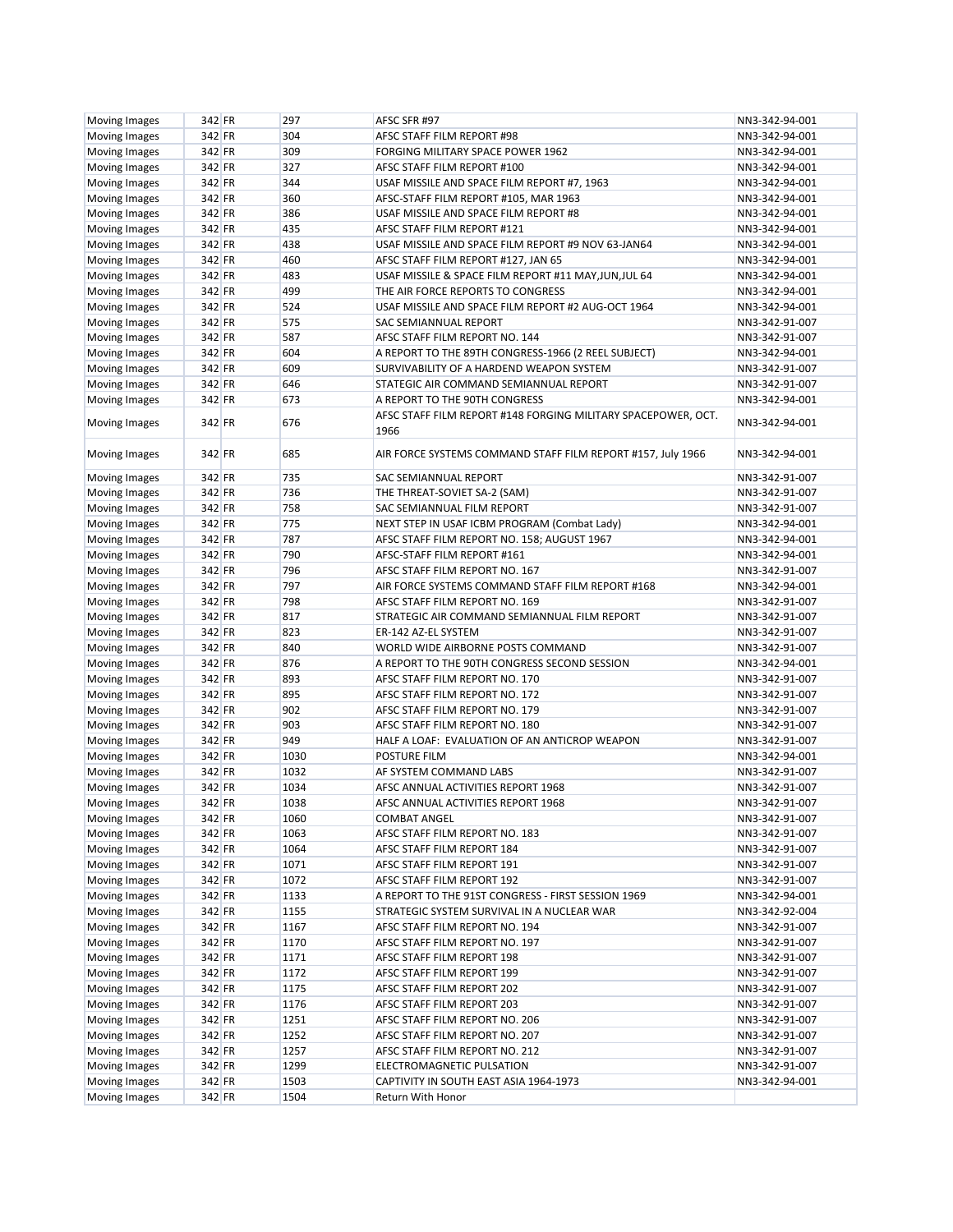| Moving Images        | 342 FR  | 145A           | AFBMD QUARTERLY REPORT OCT-DEC 60, BALLISTIC MISSILE PROGRAMS -<br>ARLAS, TITAN & MINUTEMEN | NN3-342-94-001 |
|----------------------|---------|----------------|---------------------------------------------------------------------------------------------|----------------|
|                      |         |                | AIR FORCE SYSTEMS COMMAND - ANNUAL ACTIVITIES 1961 BALLASTIC                                |                |
| Moving Images        | 342 FR  | 235A           | MISSILES AND SPACE SYSTEMS                                                                  | NN3-342-94-001 |
| Moving Images        | 342 FR  | 336D           | AFSC ANNUAL ACTIVITIES REPORT, CY-62, ELECTRONIC SYSTEMS, 1962                              | NN3-342-94-001 |
| Moving Images        | 342 FR  | 514B           | F-101/MG-13 VOODOO VISUAL SCRAM RAMP                                                        | NN3-342-92-004 |
| Moving Images        | 342 FR  | 53A            | ARDC ACTIVITIES, CALENDAR YEAR 1959-RESEARCH                                                | NN3-342-94-001 |
|                      |         |                | ARDC ACTIVITIES, CALENDAR YEAR 1959-ADVANCED SYSTEMS                                        |                |
| Moving Images        | 342 FR  | 53C            | DEVELOPMENT                                                                                 | NN3-342-94-001 |
| Moving Images        | 342 FR  | 53D            | ARDC ACTIVITIES, CALENDAR YEAR 1959-BALLISTIC MISSILES AND<br>MILITARY SPACE SYSTEMS        | NN3-342-94-001 |
| Moving Images        | 342 FRV | 1240           | <b>IGLOO WHITE</b>                                                                          | NN3-342-92-004 |
| Moving Images        | 342 FT  | $\overline{2}$ | ARMAMENT DELIVERY RECORDING 1/17/91                                                         | NN3-342-92-002 |
| Moving Images        | 342 FT  | 3              | ARMAMENT DELIVERY RECORDING 1/17/91                                                         | NN3-342-92-002 |
| Moving Images        | 342 FT  | $\overline{4}$ | ARMAMENT DELIVERY RECORDING 1/17/91                                                         | NN3-342-92-002 |
| Moving Images        | 342 FT  | 5              | ARMAMENT DELIVERY RECORDING 1/17/91                                                         | NN3-342-92-002 |
| Moving Images        | 342 FT  | 6              | ARMAMENT DELIVERY RECORDING 1/17/91                                                         | NN3-342-92-002 |
| Moving Images        | 342 FT  | 7              | ARMAMENT DELIVERY RECORDING 1/17/91                                                         | NN3-342-92-002 |
| Moving Images        | 342 FT  | 8              | ARMAMENT DELIVERY RECORDING 1/17/91                                                         | NN3-342-92-002 |
| Moving Images        | 342 FT  | 9              | ARMAMENT DELIVERY RECORDING 1/17/91                                                         | NN3-342-92-002 |
| Moving Images        | 342 FT  | 10             | ARMAMENT DELIVERY RECORDING 1/17/91                                                         | NN3-342-92-002 |
| Moving Images        | 342 FT  | 11             | ARMAMENT DELIVERY RECORDING 1/18/91                                                         | NN3-342-92-002 |
| Moving Images        | 342 FT  | 12             | ARMAMENT DELIVERY RECORDING 1/18/91                                                         | NN3-342-92-002 |
| Moving Images        | 342 FT  | 13             | ARMAMENT DELIVERY RECORDING 1/17/91                                                         | NN3-342-92-002 |
|                      | 342 FT  | 17             | ARMAMENT DELIVERY RECORDING 1/20/91                                                         | NN3-342-92-002 |
| Moving Images        | 342 FT  | 24             | ARMAMENT DELIVERY RECORDING 1/23/91                                                         |                |
| <b>Moving Images</b> |         | 25             |                                                                                             | NN3-342-92-002 |
| Moving Images        | 342 FT  |                | ARMAMENT DELIVERY RECORDING 1991                                                            | NN3-342-92-002 |
| Moving Images        | 342 FT  | 26             | ARMAMENT DELIVERY RECORDING 1/21/91                                                         | NN3-342-92-002 |
| <b>Moving Images</b> | 342 FT  | 27             | ARMAMENT DELIVERY RECORDING 1/30/91                                                         | NN3-342-92-002 |
| <b>Moving Images</b> | 342 FT  | 28             | ARMAMENT DELIVERY RECORDING 1/20/91                                                         | NN3-342-92-002 |
| Moving Images        | 342 FT  | 29             | ARMAMENT DELIVERY RECORDING 1/22/91                                                         | NN3-342-92-002 |
| Moving Images        | 342 FT  | 30             | ARMAMENT DELIVERY RECORDING 1/23/91                                                         | NN3-342-92-002 |
| Moving Images        | 342 FT  | 31             | ARMAMENT DELIVERY RECORDING 1/21/91                                                         | NN3-342-92-002 |
| Moving Images        | 342 FT  | 32             | ARMAMENT DELIVERY RECORDING 1991                                                            | NN3-342-92-002 |
| Moving Images        | 342 FT  | 33             | ARMAMENT DELIVERY RECORDING 1/17/91                                                         | NN3-342-92-002 |
| Moving Images        | 342 FT  | 34             | ARMAMENT DELIVERY RECORDING 1/18/91                                                         | NN3-342-92-002 |
| Moving Images        | 342 FT  | 35             | ARMAMENT DELIVERY RECORDING 1/18/91                                                         | NN3-342-92-002 |
| Moving Images        | 342 FT  | 36             | ARMAMENT DELIVERY RECORDING 1/23/91                                                         | NN3-342-92-002 |
| Moving Images        | 342 FT  | 37             | ARMAMENT DELIVERY RECORDING 1/23/91                                                         | NN3-342-92-002 |
| Moving Images        | 342 FT  | 38             | ARMAMENT DELIVERY RECORDING 1/23/91                                                         | NN3-342-92-002 |
| Moving Images        | 342 FT  | 41             | ARMAMENT DELIVERY RECORDING 2/24/91                                                         | NN3-342-92-002 |
| Moving Images        | 342 FT  | 42             | ARMAMENT DELIVERY RECORDING 1/24/91                                                         | NN3-342-92-002 |
| Moving Images        | 342 FT  | 43             | ARMAMENT DELIVERY RECORDING 1/21/91                                                         | NN3-342-92-002 |
| Moving Images        | 342 FT  | 44             | ARMAMENT DELIVERY RECORDING 1/22/91                                                         | NN3-342-92-002 |
| <b>Moving Images</b> | 342 FT  | 45             | ARMAMENT DELIVERY RECORDING 1/23/91                                                         | NN3-342-92-002 |
| Moving Images        | 342 FT  | 46             | ARMAMENT DELIVERY RECORDING 1/24/91                                                         | NN3-342-92-002 |
| Moving Images        | 342 FT  | 47             | ARMAMENT DELIVERY RECORDING 1/24/91                                                         | NN3-342-92-002 |
| Moving Images        | 342 FT  | 49             | ARMAMENT DELIVERY RECORDING 1/25/91                                                         | NN3-342-92-002 |
| Moving Images        | 342 FT  | 50             | ARMAMENT DELIVERY RECORDING 1/25/91                                                         | NN3-342-92-002 |
| Moving Images        | 342 FT  | 51             | ARMAMENT DELIVERY RECORDING 1/19/91                                                         | NN3-342-92-002 |
| Moving Images        | 342 FT  | 52             | ARMAMENT DELIVERY RECORDING 1/25/91                                                         | NN3-342-92-002 |
| Moving Images        | 342 FT  | 53             | ARMAMENT DELIVERY RECORDING 1/25/91                                                         | NN3-342-92-002 |
| Moving Images        | 342 FT  | 54             | ARMAMENT DELIVERY RECORDING 1/26/91                                                         | NN3-342-92-002 |
| Moving Images        | 342 FT  | 55             | ARMAMENT DELIVERY RECORDING 1/26/91                                                         | NN3-342-92-002 |
| Moving Images        | 342 FT  | 56             | ARMAMENT DELIVERY RECORDING 1/23/91                                                         | NN3-342-92-002 |
| Moving Images        | 342 FT  | 57             | ARMAMENT DELIVERY RECORDING 1/24/91                                                         | NN3-342-92-002 |
| Moving Images        | 342 FT  | 58             | ARMAMENT DELIVERY RECORDING 1/25/91                                                         | NN3-342-92-002 |
| Moving Images        | 342 FT  | 59             | ARMAMENT DELIVERY RECORDING 1/26/91                                                         | NN3-342-92-002 |
| Moving Images        | 342 FT  | 63             | ARMAMENT DELIVERY RECORDING 1/17/91                                                         | NN3-342-92-002 |
| Moving Images        | 342 FT  | 64             | ARMAMENT DELIVERY RECORDING 1/17/91                                                         | NN3-342-92-002 |
| Moving Images        | 342 FT  | 65             | ARMAMENT DELIVERY RECORDING 1/17/91                                                         | NN3-342-92-002 |
| Moving Images        | 342 FT  | 66             | ARMAMENT DELIVERY RECORDING 1/17/91                                                         | NN3-342-92-002 |
| Moving Images        | 342 FT  | 67             | ARMAMENT DELIVERY RECORDING 1/17/91                                                         | NN3-342-92-002 |
|                      |         |                |                                                                                             |                |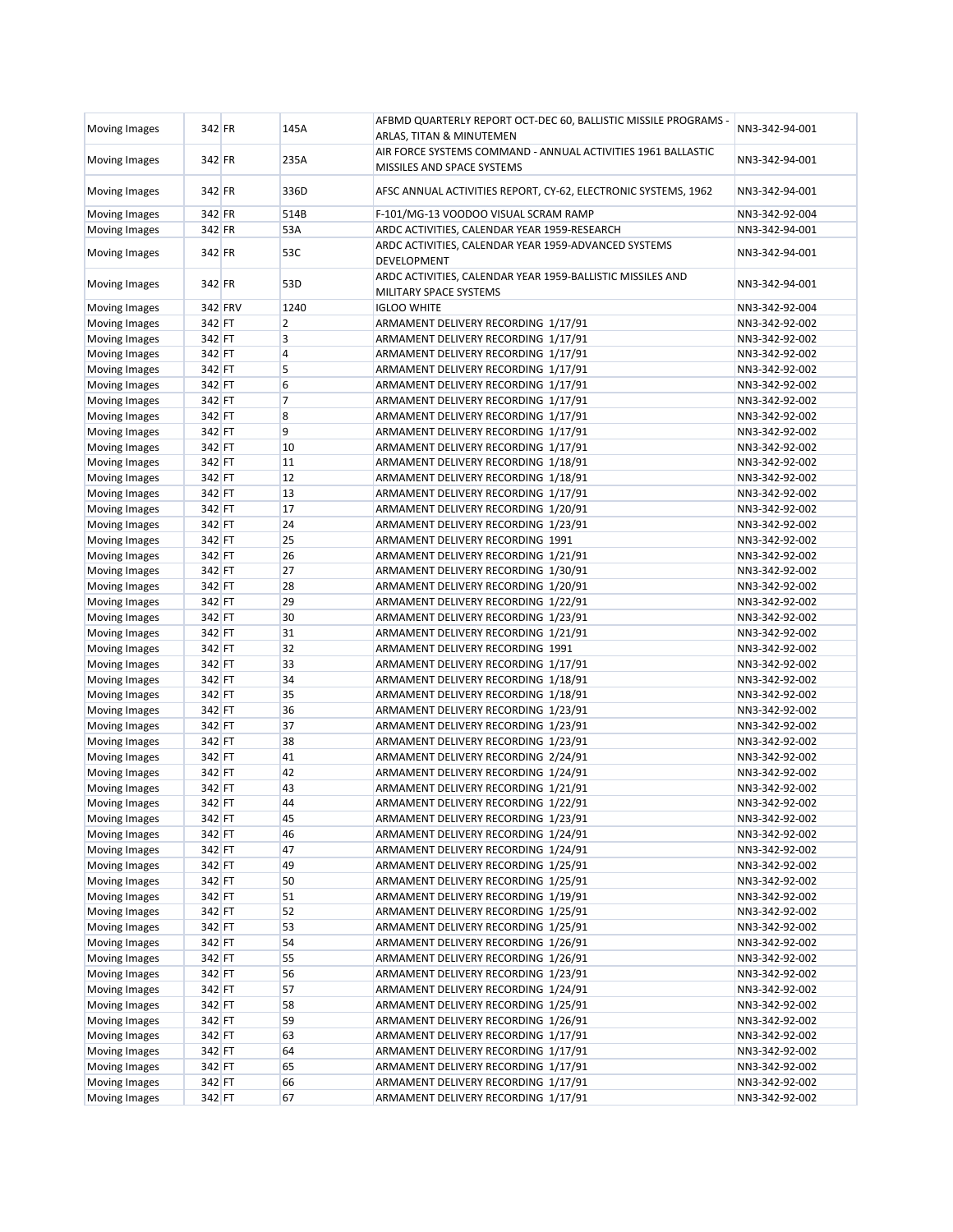| <b>Moving Images</b> | 342 FT | 68  | ARMAMENT DELIVERY RECORDING 1/17/91                                        | NN3-342-92-002 |
|----------------------|--------|-----|----------------------------------------------------------------------------|----------------|
| Moving Images        | 342 FT | 74  | ARMAMENT DELIVERY RECORDING 1/24/91                                        | NN3-342-92-002 |
| Moving Images        | 342 FT | 77  | ARMAMENT DELIVERY RECORDING 1/22/91                                        | NN3-342-92-002 |
| <b>Moving Images</b> | 342 FT | 81  | ARMAMENT DELIVERY RECORDING 1/17/91                                        | NN3-342-92-002 |
| Moving Images        | 342 FT | 82  | ARMAMENT DELIVERY RECORDING 1/27/91                                        | NN3-342-92-002 |
| Moving Images        | 342 FT | 83  | ARMAMENT DELIVERY RECORDING 1/26/91                                        | NN3-342-92-002 |
| <b>Moving Images</b> | 342 FT | 84  | ARMAMENT DELIVERY RECORDING 1/26/91                                        | NN3-342-92-002 |
| <b>Moving Images</b> | 342 FT | 85  | ARMAMENT DELIVERY RECORDING 1/28/91                                        | NN3-342-92-002 |
| Moving Images        | 342 FT | 89  | ARMAMENT DELIVERY RECORDING 1/28/91                                        | NN3-342-92-002 |
| <b>Moving Images</b> | 342 FT | 90  | ARMAMENT DELIVERY RECORDING 1/28/91                                        | NN3-342-92-002 |
| Moving Images        | 342 FT | 91  | ARMAMENT DELIVERY RECORDING 1/28/91                                        | NN3-342-92-002 |
| Moving Images        | 342 FT | 92  | ARMAMENT DELIVERY RECORDING 1/29/91                                        | NN3-342-92-002 |
| <b>Moving Images</b> | 342 FT | 93  | ARMAMENT DELIVERY RECORDING 1/28/91                                        | NN3-342-92-002 |
| Moving Images        | 342 FT | 94  | ARMAMENT DELIVERY RECORDING 1/28/91                                        | NN3-342-92-002 |
| <b>Moving Images</b> | 342 FT | 95  | ARMAMENT DELIVERY RECORDING 1/29/91                                        | NN3-342-92-002 |
| Moving Images        | 342 FT | 96  | ARMAMENT DELIVERY RECORDING 1991                                           | NN3-342-92-002 |
| <b>Moving Images</b> | 342 FT | 97  | ARMAMENT DELIVERY RECORDING 1/25/91                                        | NN3-342-92-002 |
|                      | 342 FT | 98  | ARMAMENT DELIVERY RECORDING 1/26/91                                        | NN3-342-92-002 |
| <b>Moving Images</b> | 342 FT | 99  | ARMAMENT DELIVERY RECORDING 1/27/91                                        | NN3-342-92-002 |
| <b>Moving Images</b> | 342 FT | 101 |                                                                            | NN3-342-92-002 |
| <b>Moving Images</b> | 342 FT | 102 | ARMAMENT DELIVERY RECORDING 1/29/91<br>ARMAMENT DELIVERY RECORDING 1/29/91 | NN3-342-92-002 |
| Moving Images        |        |     | ARMAMENT DELIVERY RECORDING 1/17/91                                        | NN3-342-92-002 |
| Moving Images        | 342 FT | 103 |                                                                            |                |
| <b>Moving Images</b> | 342 FT | 104 | ARMAMENT DELIVERY RECORDING 1/26/91                                        | NN3-342-92-002 |
| <b>Moving Images</b> | 342 FT | 107 | ARMAMENT DELIVERY RECORDING 1/30/91                                        | NN3-342-92-002 |
| Moving Images        | 342 FT | 108 | ARMAMENT DELIVERY RECORDING 1/30/91                                        | NN3-342-92-002 |
| <b>Moving Images</b> | 342 FT | 110 | ARMAMENT DELIVERY RECORDING 1/28/91                                        | NN3-342-92-002 |
| <b>Moving Images</b> | 342 FT | 111 | ARMAMENT DELIVERY RECORDING 1/30/91                                        | NN3-342-92-002 |
| Moving Images        | 342 FT | 113 | ARMAMENT DELIVERY RECORDING 1/28/91                                        | NN3-342-92-002 |
| Moving Images        | 342 FT | 114 | ARMAMENT DELIVERY RECORDING 1/29/91                                        | NN3-342-92-002 |
| Moving Images        | 342 FT | 115 | ARMAMENT DELIVERY RECORDING 3/8/91                                         | NN3-342-92-002 |
| Moving Images        | 342 FT | 116 | ARMAMENT DELIVERY RECORDING 1/31/91                                        | NN3-342-92-002 |
| Moving Images        | 342 FT | 117 | ARMAMENT DELIVERY RECORDING 1/31/91                                        | NN3-342-92-002 |
| Moving Images        | 342 FT | 118 | ARMAMENT DELIVERY RECORDING 2/1/91                                         | NN3-342-92-002 |
| Moving Images        | 342 FT | 119 | ARMAMENT DELIVERY RECORDING 1/30/91                                        | NN3-342-92-002 |
| Moving Images        | 342 FT | 120 | ARMAMENT DELIVERY RECORDING 1/30/91                                        | NN3-342-92-002 |
| Moving Images        | 342 FT | 121 | ARMAMENT DELIVERY RECORDING 1/31/91                                        | NN3-342-92-002 |
| Moving Images        | 342 FT | 122 | ARMAMENT DELIVERY RECORDING 1/30/91                                        | NN3-342-92-002 |
| <b>Moving Images</b> | 342 FT | 123 | ARMAMENT DELIVERY RECORDING 1/31/91                                        | NN3-342-92-002 |
| Moving Images        | 342 FT | 124 | ARMAMENT DELIVERY RECORDING 1/31/91                                        | NN3-342-92-002 |
| Moving Images        | 342 FT | 130 | ARMAMENT DELIVERY RECORDING 1/31/91                                        | NN3-342-92-002 |
| Moving Images        | 342 FT | 131 | ARMAMENT DELIVERY RECORDING 1/31/91                                        | NN3-342-92-002 |
| Moving Images        | 342 FT | 132 | ARMAMENT DELIVERY RECORDING 2/2/91                                         | NN3-342-92-002 |
| Moving Images        | 342 FT | 133 | ARMAMENT DELIVERY RECORDING 2/1/91                                         | NN3-342-92-002 |
| Moving Images        | 342 FT | 135 | ARMAMENT DELIVERY RECORDING 2/1/91                                         | NN3-342-92-002 |
| Moving Images        | 342 FT | 137 | ARMAMENT DELIVERY RECORDING 2/1/91                                         | NN3-342-92-002 |
| Moving Images        | 342 FT | 138 | ARMAMENT DELIVERY RECORDING 2/1/91                                         | NN3-342-92-002 |
| Moving Images        | 342 FT | 139 | ARMAMENT DELIVERY RECORDING 1991                                           | NN3-342-92-002 |
| Moving Images        | 342 FT | 140 | ARMAMENT DELIVERY RECORDING 3/8/91                                         | NN3-342-92-002 |
| Moving Images        | 342 FT | 141 | ARMAMENT DELIVERY RECORDING 2/1/91                                         | NN3-342-92-002 |
| Moving Images        | 342 FT | 143 | ARMAMENT DELIVERY RECORDING 2/2/91                                         | NN3-342-92-002 |
| Moving Images        | 342 FT | 145 | ARMAMENT DELIVERY RECORDING 2/2/91                                         | NN3-342-92-002 |
| Moving Images        | 342 FT | 146 | ARMAMENT DELIVERY RECORDING 2/2/91                                         | NN3-342-92-002 |
| Moving Images        | 342 FT | 147 | ARMAMENT DELIVERY RECORDING 2/2/91                                         | NN3-342-92-002 |
| Moving Images        | 342 FT | 148 | ARMAMENT DELIVERY RECORDING 1/28/91                                        | NN3-342-92-002 |
| Moving Images        | 342 FT | 149 | ARMAMENT DELIVERY RECORDING 1/17/91                                        | NN3-342-92-002 |
| Moving Images        | 342 FT | 150 | ARMAMENT DELIVERY RECORDING 2/2/91                                         | NN3-342-92-002 |
| Moving Images        | 342 FT | 151 | ARMAMENT DELIVERY RECORDING 2/3/91                                         | NN3-342-92-002 |
| Moving Images        | 342 FT | 152 | ARMAMENT DELIVERY RECORDING 2/2/91                                         | NN3-342-92-002 |
| Moving Images        | 342 FT | 153 | ARMAMENT DELIVERY RECORDING 1/17/91                                        | NN3-342-92-002 |
| Moving Images        | 342 FT | 154 | ARMAMENT DELIVERY RECORDING 2/3/91                                         | NN3-342-92-002 |
| Moving Images        | 342 FT | 156 | ARMAMENT DELIVERY RECORDING 2/2/91                                         | NN3-342-92-002 |
| Moving Images        | 342 FT | 157 | ARMAMENT DELIVERY RECORDING 2/3/91                                         | NN3-342-92-002 |
| Moving Images        | 342 FT | 158 | ARMAMENT DELIVERY RECORDING 2/3/91                                         | NN3-342-92-002 |
| Moving Images        | 342 FT | 159 | ARMAMENT DELIVERY RECORDING 2/3/91                                         | NN3-342-92-002 |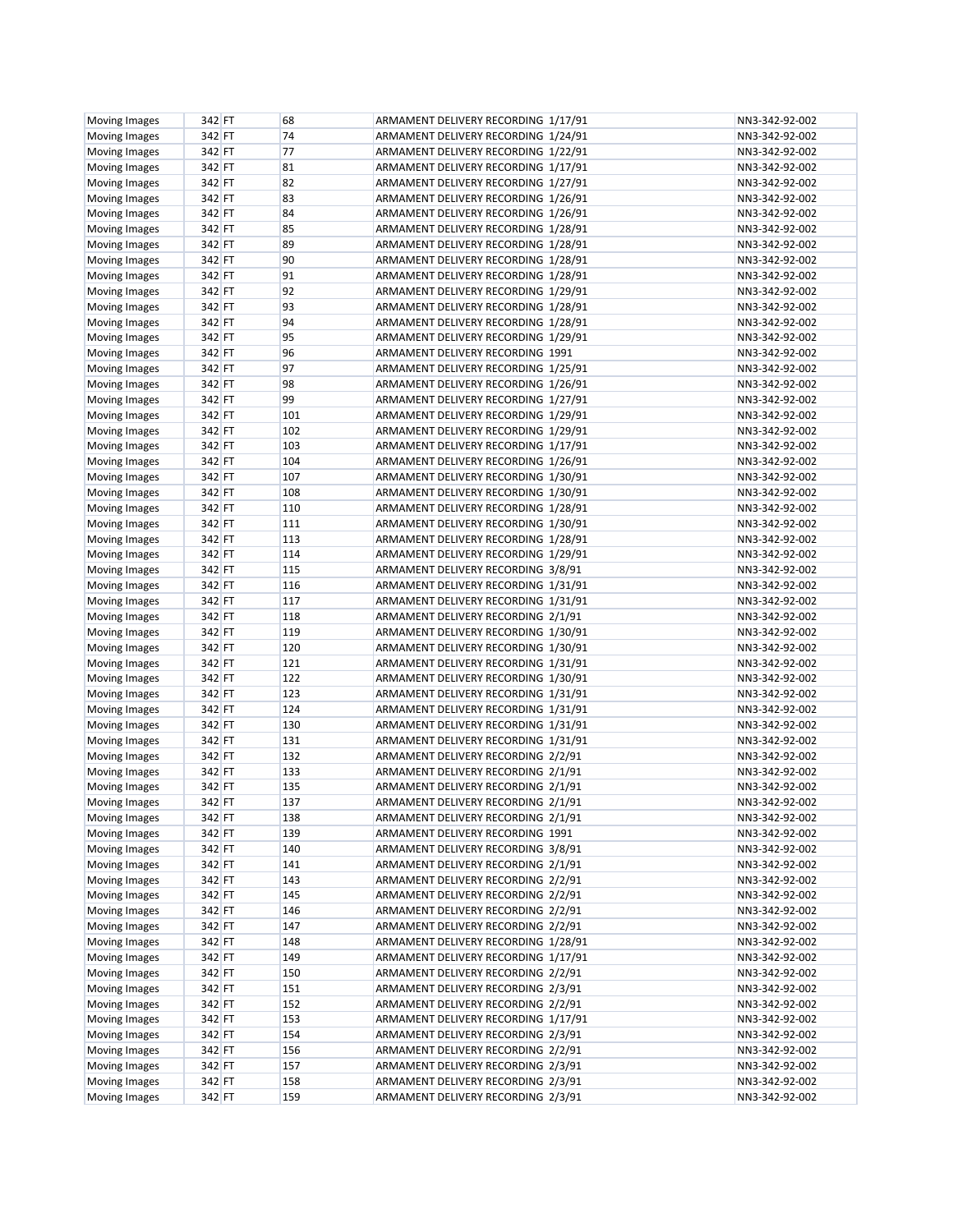| Moving Images        | 342 FT | 161 | ARMAMENT DELIVERY RECORDING 2/4/91  | NN3-342-92-002 |
|----------------------|--------|-----|-------------------------------------|----------------|
| Moving Images        | 342 FT | 162 | ARMAMENT DELIVERY RECORDING 2/4/91  | NN3-342-92-002 |
| Moving Images        | 342 FT | 164 | ARMAMENT DELIVERY RECORDING 2/4/91  | NN3-342-92-002 |
| Moving Images        | 342 FT | 165 | ARMAMENT DELIVERY RECORDING 2/4/91  | NN3-342-92-002 |
| Moving Images        | 342 FT | 166 | ARMAMENT DELIVERY RECORDING 2/5/91  | NN3-342-92-002 |
| Moving Images        | 342 FT | 169 | ARMAMENT DELIVERY RECORDING 2/5/91  | NN3-342-92-002 |
| Moving Images        | 342 FT | 170 | ARMAMENT DELIVERY RECORDING 2/5/91  | NN3-342-92-002 |
| Moving Images        | 342 FT | 171 | ARMAMENT DELIVERY RECORDING 2/4/91  | NN3-342-92-002 |
| Moving Images        | 342 FT | 172 | ARMAMENT DELIVERY RECORDING 2/5/91  | NN3-342-92-002 |
| Moving Images        | 342 FT | 173 | ARMAMENT DELIVERY RECORDING 2/4/91  | NN3-342-92-002 |
| Moving Images        | 342 FT | 175 | ARMAMENT DELIVERY RECORDING 2/6/91  | NN3-342-92-002 |
| Moving Images        | 342 FT | 176 | ARMAMENT DELIVERY RECORDING 2/6/91  | NN3-342-92-002 |
| Moving Images        | 342 FT | 177 | ARMAMENT DELIVERY RECORDING 2/6/91  | NN3-342-92-002 |
| Moving Images        | 342 FT | 178 | ARMAMENT DELIVERY RECORDING 2/6/91  | NN3-342-92-002 |
|                      |        |     |                                     |                |
| Moving Images        | 342 FT | 179 | ARMAMENT DELIVERY RECORDING 2/6/91  | NN3-342-92-002 |
| Moving Images        | 342 FT | 180 | ARMAMENT DELIVERY RECORDING 2/7/91  | NN3-342-92-002 |
| Moving Images        | 342 FT | 181 | ARMAMENT DELIVERY RECORDING 2/7/91  | NN3-342-92-002 |
| Moving Images        | 342 FT | 182 | ARMAMENT DELIVERY RECORDING 2/7/91  | NN3-342-92-002 |
| Moving Images        | 342 FT | 185 | ARMAMENT DELIVERY RECORDING 2/6/91  | NN3-342-92-002 |
| Moving Images        | 342 FT | 186 | ARMAMENT DELIVERY RECORDING 2/7/91  | NN3-342-92-002 |
| Moving Images        | 342 FT | 187 | ARMAMENT DELIVERY RECORDING 2/8/91  | NN3-342-92-002 |
| Moving Images        | 342 FT | 188 | ARMAMENT DELIVERY RECORDING 2/8/91  | NN3-342-92-002 |
| Moving Images        | 342 FT | 189 | ARMAMENT DELIVERY RECORDING 2/6/91  | NN3-342-92-002 |
| Moving Images        | 342 FT | 190 | ARMAMENT DELIVERY RECORDING 2/1/91  | NN3-342-92-002 |
| Moving Images        | 342 FT | 191 | ARMAMENT DELIVERY RECORDING 2/8/91  | NN3-342-92-002 |
| Moving Images        | 342 FT | 194 | ARMAMENT DELIVERY RECORDING 2/1/91  | NN3-342-92-002 |
| Moving Images        | 342 FT | 195 | ARMAMENT DELIVERY RECORDING 2/1/91  | NN3-342-92-002 |
| Moving Images        | 342 FT | 196 | ARMAMENT DELIVERY RECORDING 2/4/91  | NN3-342-92-002 |
| Moving Images        | 342 FT | 197 | ARMAMENT DELIVERY RECORDING 2/8/91  | NN3-342-92-002 |
| Moving Images        | 342 FT | 198 | ARMAMENT DELIVERY RECORDING 2/8/91  | NN3-342-92-002 |
| Moving Images        | 342 FT | 199 | ARMAMENT DELIVERY RECORDING 2/8/91  | NN3-342-92-002 |
| Moving Images        | 342 FT | 203 | ARMAMENT DELIVERY RECORDING 3/5/91  | NN3-342-92-002 |
| Moving Images        | 342 FT | 204 | ARMAMENT DELIVERY RECORDING 2/7/91  | NN3-342-92-002 |
| Moving Images        | 342 FT | 205 | ARMAMENT DELIVERY RECORDING 2/10/91 | NN3-342-92-002 |
| Moving Images        | 342 FT | 206 | ARMAMENT DELIVERY RECORDING 2/10/91 | NN3-342-92-002 |
| Moving Images        | 342 FT | 207 | ARMAMENT DELIVERY RECORDING 2/10/91 | NN3-342-92-002 |
| Moving Images        | 342 FT | 208 | ARMAMENT DELIVERY RECORDING 2/10/91 | NN3-342-92-002 |
| Moving Images        | 342 FT | 212 | ARMAMENT DELIVERY RECORDING 1991    | NN3-342-92-002 |
| Moving Images        | 342 FT | 213 | ARMAMENT DELIVERY RECORDING 2/4/91  | NN3-342-92-002 |
| Moving Images        | 342 FT | 214 | ARMAMENT DELIVERY RECORDING 2/11/91 | NN3-342-92-002 |
| Moving Images        | 342 FT | 215 | ARMAMENT DELIVERY RECORDING 2/11/91 | NN3-342-92-002 |
| Moving Images        | 342 FT | 216 | ARMAMENT DELIVERY RECORDING 2/10/91 | NN3-342-92-002 |
| Moving Images        | 342 FT | 217 | ARMAMENT DELIVERY RECORDING 2/7/91  | NN3-342-92-002 |
| Moving Images        | 342 FT | 218 | ARMAMENT DELIVERY RECORDING 2/9/91  | NN3-342-92-002 |
| Moving Images        | 342 FT | 219 | ARMAMENT DELIVERY RECORDING 2/9/91  | NN3-342-92-002 |
| <b>Moving Images</b> | 342 FT | 220 | ARMAMENT DELIVERY RECORDING 2/10/91 | NN3-342-92-002 |
| <b>Moving Images</b> | 342 FT | 224 | ARMAMENT DELIVERY RECORDING 2/11/91 | NN3-342-92-002 |
| Moving Images        | 342 FT | 225 | ARMAMENT DELIVERY RECORDING 2/11/91 | NN3-342-92-002 |
| Moving Images        | 342 FT | 226 | ARMAMENT DELIVERY RECORDING 1/27/91 | NN3-342-92-002 |
| Moving Images        | 342 FT | 227 | ARMAMENT DELIVERY RECORDING 2/12/91 | NN3-342-92-002 |
| Moving Images        | 342 FT | 231 | ARMAMENT DELIVERY RECORDING 2/12/91 | NN3-342-92-002 |
| Moving Images        | 342 FT | 232 | ARMAMENT DELIVERY RECORDING 2/12/91 | NN3-342-92-002 |
| Moving Images        | 342 FT | 233 | ARMAMENT DELIVERY RECORDING 2/12/91 | NN3-342-92-002 |
| Moving Images        | 342 FT | 234 | ARMAMENT DELIVERY RECORDING 2/7/91  | NN3-342-92-002 |
| Moving Images        | 342 FT | 235 | ARMAMENT DELIVERY RECORDING 2/10/91 | NN3-342-92-002 |
| Moving Images        | 342 FT | 236 | ARMAMENT DELIVERY RECORDING 2/12/91 | NN3-342-92-002 |
| Moving Images        | 342 FT | 237 | ARMAMENT DELIVERY RECORDING 2/13/91 | NN3-342-92-002 |
|                      |        | 241 |                                     |                |
| Moving Images        | 342 FT |     | ARMAMENT DELIVERY RECORDING 2/13/91 | NN3-342-92-002 |
| Moving Images        | 342 FT | 242 | ARMAMENT DELIVERY RECORDING 2/13/91 | NN3-342-92-002 |
| Moving Images        | 342 FT | 243 | ARMAMENT DELIVERY RECORDING 2/13/91 | NN3-342-92-002 |
| Moving Images        | 342 FT | 244 | ARMAMENT DELIVERY RECORDING 2/11/91 | NN3-342-92-002 |
| Moving Images        | 342 FT | 245 | ARMAMENT DELIVERY RECORDING 2/13/91 | NN3-342-92-002 |
| Moving Images        | 342 FT | 247 | ARMAMENT DELIVERY RECORDING 2/14/91 | NN3-342-92-002 |
| Moving Images        | 342 FT | 248 | ARMAMENT DELIVERY RECORDING 2/14/91 | NN3-342-92-002 |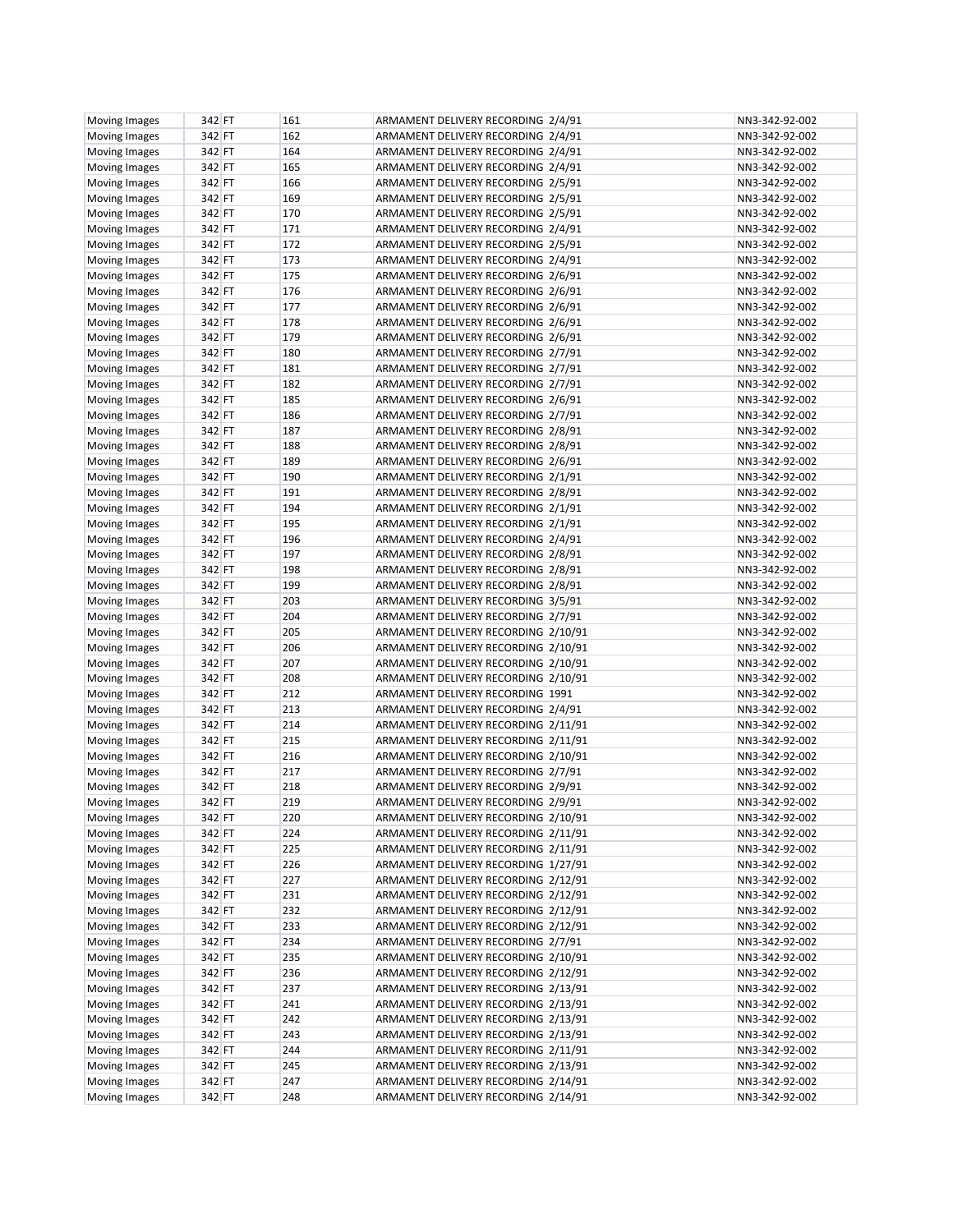| <b>Moving Images</b>           | 342 FT | 249        | ARMAMENT DELIVERY RECORDING 2/14/91 | NN3-342-92-002 |
|--------------------------------|--------|------------|-------------------------------------|----------------|
| Moving Images                  | 342 FT | 250        | ARMAMENT DELIVERY RECORDING 2/14/91 | NN3-342-92-002 |
| Moving Images                  | 342 FT | 251        | ARMAMENT DELIVERY RECORDING 2/14/91 | NN3-342-92-002 |
| Moving Images                  | 342 FT | 252        | ARMAMENT DELIVERY RECORDING 2/15/91 | NN3-342-92-002 |
| Moving Images                  | 342 FT | 253        | ARMAMENT DELIVERY RECORDING 2/10/91 | NN3-342-92-002 |
| Moving Images                  | 342 FT | 254        | ARMAMENT DELIVERY RECORDING 2/15/91 | NN3-342-92-002 |
| Moving Images                  | 342 FT | 255        | ARMAMENT DELIVERY RECORDING 2/15/91 | NN3-342-92-002 |
| Moving Images                  | 342 FT | 256        | ARMAMENT DELIVERY RECORDING 2/15/91 | NN3-342-92-002 |
| Moving Images                  | 342 FT | 257        | ARMAMENT DELIVERY RECORDING 2/12/91 | NN3-342-92-002 |
| Moving Images                  | 342 FT | 258        | ARMAMENT DELIVERY RECORDING 2/15/91 | NN3-342-92-002 |
| Moving Images                  | 342 FT | 259        | ARMAMENT DELIVERY RECORDING 2/13/91 | NN3-342-92-002 |
| Moving Images                  | 342 FT | 260        | ARMAMENT DELIVERY RECORDING 2/11/91 | NN3-342-92-002 |
| Moving Images                  | 342 FT | 261        | ARMAMENT DELIVERY RECORDING 2/11/91 | NN3-342-92-002 |
| Moving Images                  | 342 FT | 264        | ARMAMENT DELIVERY RECORDING 2/16/91 | NN3-342-92-002 |
| Moving Images                  | 342 FT | 265        | ARMAMENT DELIVERY RECORDING 2/16/91 | NN3-342-92-002 |
| Moving Images                  | 342 FT | 266        | ARMAMENT DELIVERY RECORDING 2/15/91 | NN3-342-92-002 |
| Moving Images                  | 342 FT | 267        | ARMAMENT DELIVERY RECORDING 1991    | NN3-342-92-002 |
| Moving Images                  | 342 FT | 268        | ARMAMENT DELIVERY RECORDING 2/14/91 | NN3-342-92-002 |
| Moving Images                  | 342 FT | 269        | ARMAMENT DELIVERY RECORDING 2/15/91 | NN3-342-92-002 |
| Moving Images                  | 342 FT | 270        | ARMAMENT DELIVERY RECORDING 2/16/91 | NN3-342-92-002 |
| Moving Images                  | 342 FT | 271        | ARMAMENT DELIVERY RECORDING 2/15/91 | NN3-342-92-002 |
| Moving Images                  | 342 FT | 272        | ARMAMENT DELIVERY RECORDING 2/16/91 | NN3-342-92-002 |
| Moving Images                  | 342 FT | 273        | ARMAMENT DELIVERY RECORDING 2/17/91 | NN3-342-92-002 |
|                                | 342 FT | 275        | ARMAMENT DELIVERY RECORDING 2/8/91  | NN3-342-92-002 |
| Moving Images<br>Moving Images | 342 FT | 276        | ARMAMENT DELIVERY RECORDING 2/15/91 | NN3-342-92-002 |
|                                | 342 FT | 277        | ARMAMENT DELIVERY RECORDING 2/14/91 | NN3-342-92-002 |
| Moving Images                  |        |            |                                     |                |
| <b>Moving Images</b>           | 342 FT | 279<br>280 | ARMAMENT DELIVERY RECORDING 2/16/91 | NN3-342-92-002 |
| Moving Images                  | 342 FT |            | ARMAMENT DELIVERY RECORDING 2/17/91 | NN3-342-92-002 |
| <b>Moving Images</b>           | 342 FT | 281        | ARMAMENT DELIVERY RECORDING 2/13/91 | NN3-342-92-002 |
| Moving Images                  | 342 FT | 282        | ARMAMENT DELIVERY RECORDING 2/14/91 | NN3-342-92-002 |
| Moving Images                  | 342 FT | 283        | ARMAMENT DELIVERY RECORDING 2/15/91 | NN3-342-92-002 |
| <b>Moving Images</b>           | 342 FT | 288        | ARMAMENT DELIVERY RECORDING 2/17/91 | NN3-342-92-002 |
| Moving Images                  | 342 FT | 289        | ARMAMENT DELIVERY RECORDING 2/18/91 | NN3-342-92-002 |
| Moving Images                  | 342 FT | 290        | ARMAMENT DELIVERY RECORDING 2/17/91 | NN3-342-92-002 |
| <b>Moving Images</b>           | 342 FT | 291        | ARMAMENT DELIVERY RECORDING 2/18/91 | NN3-342-92-002 |
| <b>Moving Images</b>           | 342 FT | 292        | ARMAMENT DELIVERY RECORDING 2/18/91 | NN3-342-92-002 |
| Moving Images                  | 342 FT | 293        | ARMAMENT DELIVERY RECORDING 2/18/91 | NN3-342-92-002 |
| <b>Moving Images</b>           | 342 FT | 295        | ARMAMENT DELIVERY RECORDING 2/18/91 | NN3-342-92-002 |
| Moving Images                  | 342 FT | 296        | ARMAMENT DELIVERY RECORDING 2/18/91 | NN3-342-92-002 |
| Moving Images                  | 342 FT | 297        | ARMAMENT DELIVERY RECORDING 2/19/91 | NN3-342-92-002 |
| <b>Moving Images</b>           | 342 FT | 298        | ARMAMENT DELIVERY RECORDING 2/19/91 | NN3-342-92-002 |
| Moving Images                  | 342 FT | 299        | ARMAMENT DELIVERY RECORDING 2/17/91 | NN3-342-92-002 |
| Moving Images                  | 342 FT | 300        | ARMAMENT DELIVERY RECORDING 2/18/91 | NN3-342-92-002 |
| Moving Images                  | 342 FT | 301        | ARMAMENT DELIVERY RECORDING 2/19/91 | NN3-342-92-002 |
| Moving Images                  | 342 FT | 302        | ARMAMENT DELIVERY RECORDING 2/18/91 | NN3-342-92-002 |
| Moving Images                  | 342 FT | 303        | ARMAMENT DELIVERY RECORDING 2/20/91 | NN3-342-92-002 |
| Moving Images                  | 342 FT | 304        | ARMAMENT DELIVERY RECORDING 2/19/91 | NN3-342-92-002 |
| Moving Images                  | 342 FT | 305        | ARMAMENT DELIVERY RECORDING 2/20/91 | NN3-342-92-002 |
| Moving Images                  | 342 FT | 307        | ARMAMENT DELIVERY RECORDING 2/19/91 | NN3-342-92-002 |
| Moving Images                  | 342 FT | 308        | ARMAMENT DELIVERY RECORDING 3/9/91  | NN3-342-92-002 |
| Moving Images                  | 342 FT | 309        | ARMAMENT DELIVERY RECORDING 2/18/91 | NN3-342-92-002 |
| Moving Images                  | 342 FT | 310        | ARMAMENT DELIVERY RECORDING 2/20/91 | NN3-342-92-002 |
| Moving Images                  | 342 FT | 311        | ARMAMENT DELIVERY RECORDING 2/12/91 | NN3-342-92-002 |
| Moving Images                  | 342 FT | 312        | ARMAMENT DELIVERY RECORDING 2/19/91 | NN3-342-92-002 |
| Moving Images                  | 342 FT | 313        | ARMAMENT DELIVERY RECORDING 1991    | NN3-342-92-002 |
| Moving Images                  | 342 FT | 314        | ARMAMENT DELIVERY RECORDING 2/13/91 | NN3-342-92-002 |
| Moving Images                  | 342 FT | 316        | ARMAMENT DELIVERY RECORDING 2/21/91 | NN3-342-92-002 |
| Moving Images                  | 342 FT | 317        | ARMAMENT DELIVERY RECORDING 2/20/91 | NN3-342-92-002 |
| Moving Images                  | 342 FT | 318        | ARMAMENT DELIVERY RECORDING 2/19/91 | NN3-342-92-002 |
| Moving Images                  | 342 FT | 319        | ARMAMENT DELIVERY RECORDING 2/18/91 | NN3-342-92-002 |
| Moving Images                  | 342 FT | 320        | ARMAMENT DELIVERY RECORDING 2/20/91 | NN3-342-92-002 |
| Moving Images                  | 342 FT | 321        | ARMAMENT DELIVERY RECORDING 2/20/91 | NN3-342-92-002 |
| Moving Images                  | 342 FT | 322        | ARMAMENT DELIVERY RECORDING 2/21/91 | NN3-342-92-002 |
| Moving Images                  | 342 FT | 323        | ARMAMENT DELIVERY RECORDING 2/21/91 | NN3-342-92-002 |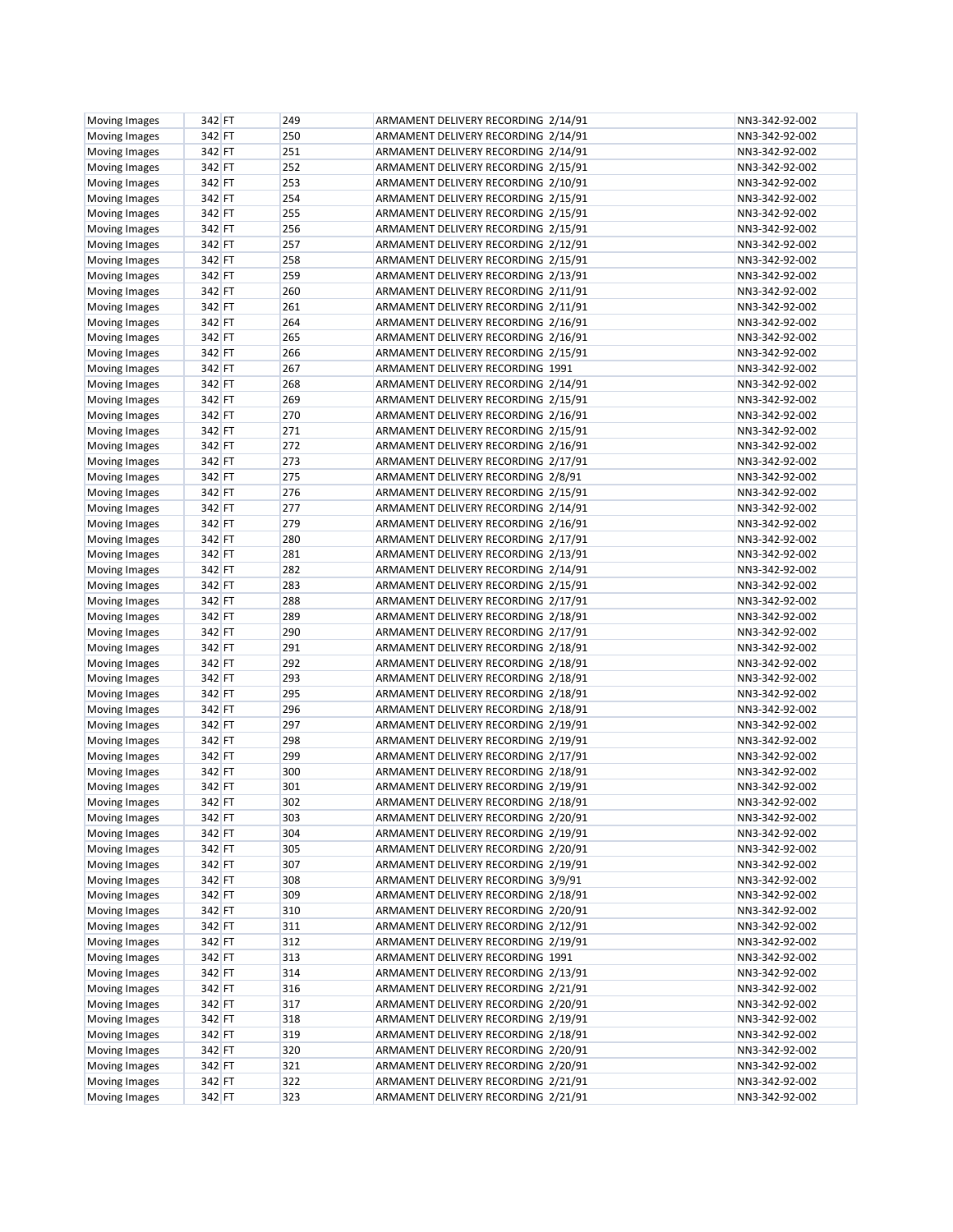| <b>Moving Images</b> | 342 FT | 324 | ARMAMENT DELIVERY RECORDING 2/21/91 | NN3-342-92-002 |
|----------------------|--------|-----|-------------------------------------|----------------|
| Moving Images        | 342 FT | 325 | ARMAMENT DELIVERY RECORDING 2/22/91 | NN3-342-92-002 |
| Moving Images        | 342 FT | 326 | ARMAMENT DELIVERY RECORDING 2/21/91 | NN3-342-92-002 |
| <b>Moving Images</b> | 342 FT | 327 | ARMAMENT DELIVERY RECORDING 2/21/91 | NN3-342-92-002 |
| Moving Images        | 342 FT | 328 | ARMAMENT DELIVERY RECORDING 2/18/91 | NN3-342-92-002 |
| Moving Images        | 342 FT | 329 | ARMAMENT DELIVERY RECORDING 2/8/91  | NN3-342-92-002 |
| <b>Moving Images</b> | 342 FT | 330 | ARMAMENT DELIVERY RECORDING 2/8/91  | NN3-342-92-002 |
| <b>Moving Images</b> | 342 FT | 335 | ARMAMENT DELIVERY RECORDING 2/15/91 | NN3-342-92-002 |
| Moving Images        | 342 FT | 336 | ARMAMENT DELIVERY RECORDING 2/22/91 | NN3-342-92-002 |
| <b>Moving Images</b> | 342 FT | 337 | ARMAMENT DELIVERY RECORDING 2/20/91 | NN3-342-92-002 |
| Moving Images        | 342 FT | 338 | ARMAMENT DELIVERY RECORDING 2/21/91 | NN3-342-92-002 |
| Moving Images        | 342 FT | 339 | ARMAMENT DELIVERY RECORDING 2/23/91 | NN3-342-92-002 |
| <b>Moving Images</b> | 342 FT | 340 | ARMAMENT DELIVERY RECORDING 2/21/91 | NN3-342-92-002 |
| Moving Images        | 342 FT | 344 | ARMAMENT DELIVERY RECORDING 2/19/91 | NN3-342-92-002 |
| <b>Moving Images</b> | 342 FT | 345 | ARMAMENT DELIVERY RECORDING 2/23/91 | NN3-342-92-002 |
| Moving Images        | 342 FT | 346 | ARMAMENT DELIVERY RECORDING 2/22/91 | NN3-342-92-002 |
| <b>Moving Images</b> | 342 FT | 347 | ARMAMENT DELIVERY RECORDING 2/22/91 | NN3-342-92-002 |
| <b>Moving Images</b> | 342 FT | 348 | ARMAMENT DELIVERY RECORDING 2/23/91 | NN3-342-92-002 |
| <b>Moving Images</b> | 342 FT | 349 | ARMAMENT DELIVERY RECORDING 2/23/91 | NN3-342-92-002 |
| <b>Moving Images</b> | 342 FT | 350 | ARMAMENT DELIVERY RECORDING 2/23/91 | NN3-342-92-002 |
| Moving Images        | 342 FT | 351 | ARMAMENT DELIVERY RECORDING 2/21/91 | NN3-342-92-002 |
| Moving Images        | 342 FT | 352 | ARMAMENT DELIVERY RECORDING 2/21/91 | NN3-342-92-002 |
| Moving Images        | 342 FT | 353 | ARMAMENT DELIVERY RECORDING 2/22/91 | NN3-342-92-002 |
| <b>Moving Images</b> | 342 FT | 354 | ARMAMENT DELIVERY RECORDING 2/22/91 | NN3-342-92-002 |
| Moving Images        | 342 FT | 355 | ARMAMENT DELIVERY RECORDING 2/22/91 | NN3-342-92-002 |
| Moving Images        | 342 FT | 356 | ARMAMENT DELIVERY RECORDING 2/21/91 | NN3-342-92-002 |
| Moving Images        | 342 FT | 359 | ARMAMENT DELIVERY RECORDING 2/23/91 | NN3-342-92-002 |
| Moving Images        | 342 FT | 360 | ARMAMENT DELIVERY RECORDING 2/21/91 | NN3-342-92-002 |
| Moving Images        | 342 FT | 361 | ARMAMENT DELIVERY RECORDING 2/23/91 | NN3-342-92-002 |
| Moving Images        | 342 FT | 362 | ARMAMENT DELIVERY RECORDING 2/23/91 | NN3-342-92-002 |
| Moving Images        | 342 FT | 364 | ARMAMENT DELIVERY RECORDING 2/23/91 | NN3-342-92-002 |
| Moving Images        | 342 FT | 365 | ARMAMENT DELIVERY RECORDING 2/23/91 | NN3-342-92-002 |
| Moving Images        | 342 FT | 366 | ARMAMENT DELIVERY RECORDING 2/24/91 | NN3-342-92-002 |
| Moving Images        | 342 FT | 370 | ARMAMENT DELIVERY RECORDING 2/24/91 | NN3-342-92-002 |
| Moving Images        | 342 FT | 371 | ARMAMENT DELIVERY RECORDING 2/23/91 | NN3-342-92-002 |
| Moving Images        | 342 FT | 372 | ARMAMENT DELIVERY RECORDING 2/23/91 | NN3-342-92-002 |
| Moving Images        | 342 FT | 373 | ARMAMENT DELIVERY RECORDING 2/24/91 | NN3-342-92-002 |
| <b>Moving Images</b> | 342 FT | 374 | ARMAMENT DELIVERY RECORDING 2/23/91 | NN3-342-92-002 |
| Moving Images        | 342 FT | 375 | ARMAMENT DELIVERY RECORDING 2/25/91 | NN3-342-92-002 |
| Moving Images        | 342 FT | 376 | ARMAMENT DELIVERY RECORDING 2/24/91 | NN3-342-92-002 |
| Moving Images        | 342 FT | 377 | ARMAMENT DELIVERY RECORDING 2/22/91 | NN3-342-92-002 |
| Moving Images        | 342 FT | 378 | ARMAMENT DELIVERY RECORDING 2/25/91 | NN3-342-92-002 |
| Moving Images        | 342 FT | 379 | ARMAMENT DELIVERY RECORDING 2/25/91 | NN3-342-92-002 |
| Moving Images        | 342 FT | 380 | ARMAMENT DELIVERY RECORDING 2/24/91 | NN3-342-92-002 |
| Moving Images        | 342 FT | 382 | ARMAMENT DELIVERY RECORDING 2/26/91 | NN3-342-92-002 |
| Moving Images        | 342 FT | 384 | ARMAMENT DELIVERY RECORDING 2/26/91 | NN3-342-92-002 |
| Moving Images        | 342 FT | 385 | ARMAMENT DELIVERY RECORDING 2/25/91 | NN3-342-92-002 |
| Moving Images        | 342 FT | 388 | ARMAMENT DELIVERY RECORDING 1991    | NN3-342-92-002 |
| Moving Images        | 342 FT | 389 | ARMAMENT DELIVERY RECORDING 1991    | NN3-342-92-002 |
| Moving Images        | 342 FT | 390 | ARMAMENT DELIVERY RECORDING 2/26/91 | NN3-342-92-002 |
| Moving Images        | 342 FT | 391 | ARMAMENT DELIVERY RECORDING 2/25/91 | NN3-342-92-002 |
| Moving Images        | 342 FT | 392 | ARMAMENT DELIVERY RECORDING 2/26/91 | NN3-342-92-002 |
| Moving Images        | 342 FT | 393 | ARMAMENT DELIVERY RECORDING 2/27/91 | NN3-342-92-002 |
| Moving Images        | 342 FT | 394 | ARMAMENT DELIVERY RECORDING 2/28/91 | NN3-342-92-002 |
| Moving Images        | 342 FT | 395 | ARMAMENT DELIVERY RECORDING 2/27/91 | NN3-342-92-002 |
| Moving Images        | 342 FT | 396 | ARMAMENT DELIVERY RECORDING 2/26/91 | NN3-342-92-002 |
| Moving Images        | 342 FT | 398 | ARMAMENT DELIVERY RECORDING 1991    | NN3-342-92-002 |
| Moving Images        | 342 FT | 400 | ARMAMENT DELIVERY RECORDING 3/1/91  | NN3-342-92-002 |
| Moving Images        | 342 FT | 401 | ARMAMENT DELIVERY RECORDING 1/20/91 | NN3-342-92-002 |
| Moving Images        | 342 FT | 403 | ARMAMENT DELIVERY RECORDING 1/20/91 | NN3-342-92-002 |
| Moving Images        | 342 FT | 404 | ARMAMENT DELIVERY RECORDING 1/20/91 | NN3-342-92-002 |
| Moving Images        | 342 FT | 405 | ARMAMENT DELIVERY RECORDING 2/28/91 | NN3-342-92-002 |
| Moving Images        | 342 FT | 406 | ARMAMENT DELIVERY RECORDING 2/25/91 | NN3-342-92-002 |
| Moving Images        | 342 FT | 407 | ARMAMENT DELIVERY RECORDING 2/24/91 | NN3-342-92-002 |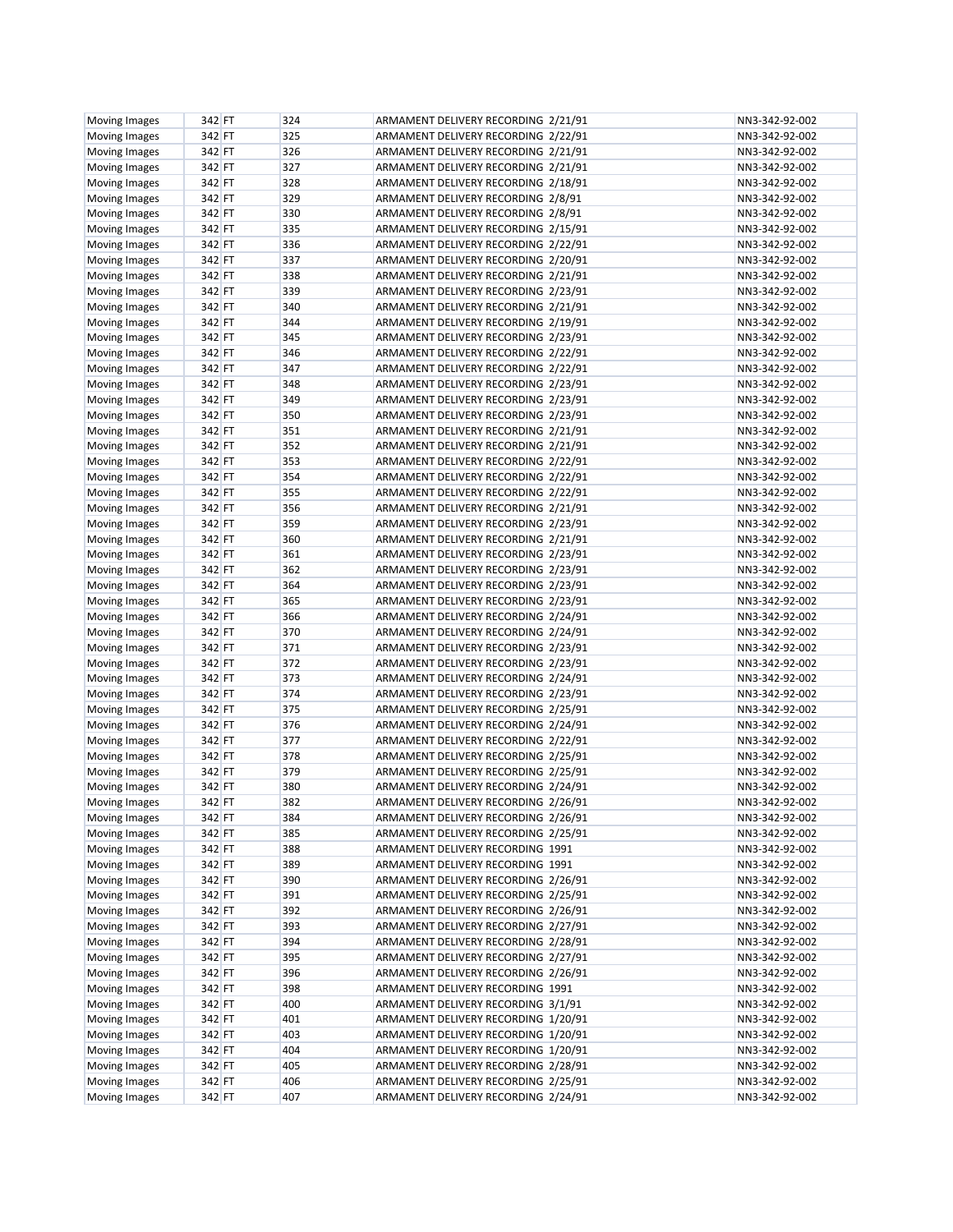| 409<br>342 FT<br>ARMAMENT DELIVERY RECORDING 2/26/91<br>NN3-342-92-002<br><b>Moving Images</b><br><b>Moving Images</b><br>342 FT<br>410<br>ARMAMENT DELIVERY RECORDING 2/27/91<br>NN3-342-92-002<br>342 FT<br>412<br>ARMAMENT DELIVERY RECORDING 2/28/91<br>NN3-342-92-002<br>Moving Images<br>413<br>342 FT<br>ARMAMENT DELIVERY RECORDING 2/27/91<br>NN3-342-92-002<br>Moving Images<br>420<br>342 FT<br>ARMAMENT DELIVERY RECORDING 2/28/91<br>NN3-342-92-002<br>Moving Images<br>342 FT<br>204A<br>ARMAMENT DELIVERY RECORDING 1991<br>NN3-342-92-002<br>Moving Images<br>257A<br>342 FTA<br>HANDLING OF NUCLEAR COMPONENTS - PIT INSPECTION<br>NN3-342-91-007<br>Moving Images<br>342 FTA<br>257B<br>HANDLING OF NUCLEAR COMPONENTS - CAPSULE INSERTION<br>Moving Images<br>NN3-342-91-007<br>257C<br>342 FTA<br>HANDLING OF NUCLEAR COMPONENTS - CAPSULE INSERTION<br>NN3-342-91-007<br>Moving Images<br>342 G<br>$\mathbf{1}$<br>Moving Images<br>Joint Warrior 85-2<br>United Kingdom "Air Exercise": Joint Warrior 84-2, Joint Warrior 84-1<br>$\overline{2}$<br>342 G<br>Moving Images<br>[1984]<br>3<br>342 G<br>Minuteman Operational Environment<br>Moving Images<br>$\overline{4}$<br>342 G<br>LANTIRN Action Officer Briefing [3/22/85]<br>Moving Images<br>5<br>342 G<br>[No Title]<br>Moving Images<br>$\boldsymbol{8}$<br>342 HO<br><b>OPERATION NIAGRA (1972)</b><br>NN3-342-94-001<br>Moving Images<br>342 HO<br>16<br>FR72-42<br>Moving Images<br>342 IR<br>60500002-74<br>ARAB-ISRALEI WAR 1967<br>NN3-342-94-001<br>Moving Images<br>342 ISD<br>QT-842<br>AIRPORT QUALIFICATION PROGRAM<br>NN3-342-91-007<br>Moving Images<br>342 PS<br>THE MAVERICK MISSILE SYSTEM<br>$103-3/C$<br>NN3-342-94-001<br>Moving Images<br>342 PS<br>130-AS-3/C<br>[VIETNAM HOMECOMING]<br>Moving Images<br>NN3-342-91-005<br>342 PS<br>132-5/52<br>USAF MISSILE AND SPACE REPORT 3 JAN 63 - 13 MAY 64<br>NN3-342-94-001<br>Moving Images<br>342 PS<br>$181 - 1/C - a$<br>USAF GUNSHIP OPERATIONS (REVISED)<br>Moving Images<br>$260 - 1/C$<br>342 PS<br><b>PAVE KNIFE</b><br>NN3-342-94-001<br>Moving Images<br>342 PS<br>$66 - 4/C$<br>MAVERICK DOCUMENTATION AT SEA<br>NN3-342-94-001<br>Moving Images<br>342 SBD<br>$\overline{2}$<br>SAC SUPPORT U-2 AERIALS, DAVIS-MONTHAN AFB, ARIZ.; 25 JUNE 1971<br>NN3-342-91-009<br>Moving Images<br>342 SFP<br>387<br><b>OPERATION OF SYSTEM 119-L</b><br>NN3-342-94-001<br>Moving Images<br>342 SFP<br>448<br>FIRE AND ATOMIC WEAPONS<br>NN3-342-94-001<br>Moving Images<br>464<br>342 SFP<br>ARDC STAFF FILM REPORT NO. 31<br>NN3-342-94-001<br>Moving Images<br>465<br>342 SFP<br>ARDC STAFF FILM REPORT NO. 32<br>NN3-342-94-001<br>Moving Images<br>470<br>342 SFP<br>ARDC STAFF FILM REPORT NO. 33<br>NN3-342-94-001<br>Moving Images<br>472<br>342 SFP<br>ANNUAL REPORT ON GUIDED MISSILES 1957<br>Moving Images<br>NN3-342-91-007<br>479<br>342 SFP<br>ARDC STAFF FILM REPORT NOT. 34<br>NN3-342-94-001<br>Moving Images<br>342 SFP<br>487<br>ARDC STAFF FILM REPORT NO. 35<br>Moving Images<br>NN3-342-94-001<br>489<br>342 SFP<br>ARDC STAFF FILM REPORT NO. 36<br>Moving Images<br>NN3-342-94-001<br>342 SFP<br>494<br>ARDC STAFF FILM REPORT NO. 37<br>NN3-342-94-001<br>Moving Images<br>342 SFP<br>499<br>ARDC STAFF FILM REPORT NO. 38<br>NN3-342-94-001<br>Moving Images<br>533<br>342 SFP<br>Moving Images<br>ARDC STAFF FILM REPORT NO. 39<br>NN3-342-94-001<br>342 SFP<br>557<br>ARDC STAFF FILM REPORT NO. 42 (NOVEMBER 1957)<br>NN3-342-94-001<br>Moving Images<br>342 SFP<br>558<br>Moving Images<br>ARDC STAFF FILM REPORT NO. 43<br>NN3-342-94-001<br>567<br>342 SFP<br>ARDC STAFF FILM REPORT NO. 45<br>NN3-342-94-001<br>Moving Images<br>342 SFP<br>586<br>ARDC STAFF FILM REPORT NO. 47<br>NN3-342-94-001<br>Moving Images<br>591<br>342 SFP<br>ARDC STAFF FILM REPORT NO. 48<br>NN3-342-94-001<br>Moving Images<br>Moving Images<br>342 SFP<br>661<br>TARGET INTELLIGENCE IN ACTION<br>NN3-342-92-004<br>1247<br>Moving Images<br>342 SFP<br>AIR FORCE IN UNCOVENTIONAL WARFARE<br>NN3-342-91-007<br>Moving Images<br>342 SFP<br>1705<br><b>MISSION NORTH</b><br>NN3-342-94-001<br>Moving Images<br>342 SFP<br>2083<br>MISSION NORTH (SHORT VERSION)<br>NN3-342-94-001<br>Moving Images<br>342 SFP<br>2144<br>THE STORY OF THE 100TH SRW<br>NN3-342-91-007<br>26<br>Moving Images<br>342 SFR<br>[No Title]<br>388TH TFW STORY, SEA; 28 JUNE 1971<br>Moving Images<br>342 SGN<br>1051<br>NN3-342-91-009<br>Moving Images<br>342 SPR<br>20-70<br>SOVIET SPACE CREW TRAINING (SOYUS SERIES)<br>NN3-342-91-005<br>342 SPR<br>35-69<br>Moving Images<br>SURVIVABILITY TECHNOLOGY<br>NN3-342-91-005<br>342 TF<br>4671<br>THE ATOMIC BOMB DESCRIPTION PART I<br>NN3-342-94-001<br>Moving Images<br>342 TF<br>5043<br>Moving Images<br>LOW ALTITUDE FIGHTER DELIVERY<br>NN3-342-94-001<br>Moving Images<br>342 TF<br>5147<br><b>HYDROGEN</b><br>NN3-342-91-007<br>342 TF<br>5148<br><b>CLASSIFIED TITLE</b><br>NN3-342-94-001<br>Moving Images<br>Moving Images<br>342 TF<br>5172<br>WATCH DOG<br>NN3-342-94-001<br>342 TF<br>5191<br><b>EMPLOYING THE FALCON</b><br>Moving Images<br>NN3-342-94-001<br>342 TF<br>5335<br><b>BIG BUSTER</b><br>Moving Images<br>NN3-342-91-007<br>342 TF<br>5398<br>Moving Images<br>OPFRAG (STICK CANDY)<br>NN3-342-94-001<br>USAF FILM REPORT, OCT 60, GAR-11 WEAPON SYSTEM<br>Moving Images<br>342 TF<br>5454<br>NN3-342-94-001<br>342 TF<br>5505<br>Moving Images<br>[No Title]<br>NN3-342-91-007 | <b>Moving Images</b> | 342 FT | 408 | ARMAMENT DELIVERY RECORDING 2/27/91 | NN3-342-92-002 |
|-----------------------------------------------------------------------------------------------------------------------------------------------------------------------------------------------------------------------------------------------------------------------------------------------------------------------------------------------------------------------------------------------------------------------------------------------------------------------------------------------------------------------------------------------------------------------------------------------------------------------------------------------------------------------------------------------------------------------------------------------------------------------------------------------------------------------------------------------------------------------------------------------------------------------------------------------------------------------------------------------------------------------------------------------------------------------------------------------------------------------------------------------------------------------------------------------------------------------------------------------------------------------------------------------------------------------------------------------------------------------------------------------------------------------------------------------------------------------------------------------------------------------------------------------------------------------------------------------------------------------------------------------------------------------------------------------------------------------------------------------------------------------------------------------------------------------------------------------------------------------------------------------------------------------------------------------------------------------------------------------------------------------------------------------------------------------------------------------------------------------------------------------------------------------------------------------------------------------------------------------------------------------------------------------------------------------------------------------------------------------------------------------------------------------------------------------------------------------------------------------------------------------------------------------------------------------------------------------------------------------------------------------------------------------------------------------------------------------------------------------------------------------------------------------------------------------------------------------------------------------------------------------------------------------------------------------------------------------------------------------------------------------------------------------------------------------------------------------------------------------------------------------------------------------------------------------------------------------------------------------------------------------------------------------------------------------------------------------------------------------------------------------------------------------------------------------------------------------------------------------------------------------------------------------------------------------------------------------------------------------------------------------------------------------------------------------------------------------------------------------------------------------------------------------------------------------------------------------------------------------------------------------------------------------------------------------------------------------------------------------------------------------------------------------------------------------------------------------------------------------------------------------------------------------------------------------------------------------------------------------------------------------------------------------------------------------------------------------------------------------------------------------------------------------------------------------------------------------------------------------------------------------------------------------------------------------------------------------------------------------------------------------------------------------------------------------------------------------------------------------------------------------------------------------------------------------------------------------------------------------------------------------------------------------------------------------------------------------------------------------------------------------------------------------------------------------------------------------------------------------------------------------------------------------------------------------------------------------------------------------------------------------------------------------------------------------------------------------------------------------------------------------------------------------------------------------------------------------------------------------------------|----------------------|--------|-----|-------------------------------------|----------------|
|                                                                                                                                                                                                                                                                                                                                                                                                                                                                                                                                                                                                                                                                                                                                                                                                                                                                                                                                                                                                                                                                                                                                                                                                                                                                                                                                                                                                                                                                                                                                                                                                                                                                                                                                                                                                                                                                                                                                                                                                                                                                                                                                                                                                                                                                                                                                                                                                                                                                                                                                                                                                                                                                                                                                                                                                                                                                                                                                                                                                                                                                                                                                                                                                                                                                                                                                                                                                                                                                                                                                                                                                                                                                                                                                                                                                                                                                                                                                                                                                                                                                                                                                                                                                                                                                                                                                                                                                                                                                                                                                                                                                                                                                                                                                                                                                                                                                                                                                                                                                                                                                                                                                                                                                                                                                                                                                                                                                                                                                                                           |                      |        |     |                                     |                |
|                                                                                                                                                                                                                                                                                                                                                                                                                                                                                                                                                                                                                                                                                                                                                                                                                                                                                                                                                                                                                                                                                                                                                                                                                                                                                                                                                                                                                                                                                                                                                                                                                                                                                                                                                                                                                                                                                                                                                                                                                                                                                                                                                                                                                                                                                                                                                                                                                                                                                                                                                                                                                                                                                                                                                                                                                                                                                                                                                                                                                                                                                                                                                                                                                                                                                                                                                                                                                                                                                                                                                                                                                                                                                                                                                                                                                                                                                                                                                                                                                                                                                                                                                                                                                                                                                                                                                                                                                                                                                                                                                                                                                                                                                                                                                                                                                                                                                                                                                                                                                                                                                                                                                                                                                                                                                                                                                                                                                                                                                                           |                      |        |     |                                     |                |
|                                                                                                                                                                                                                                                                                                                                                                                                                                                                                                                                                                                                                                                                                                                                                                                                                                                                                                                                                                                                                                                                                                                                                                                                                                                                                                                                                                                                                                                                                                                                                                                                                                                                                                                                                                                                                                                                                                                                                                                                                                                                                                                                                                                                                                                                                                                                                                                                                                                                                                                                                                                                                                                                                                                                                                                                                                                                                                                                                                                                                                                                                                                                                                                                                                                                                                                                                                                                                                                                                                                                                                                                                                                                                                                                                                                                                                                                                                                                                                                                                                                                                                                                                                                                                                                                                                                                                                                                                                                                                                                                                                                                                                                                                                                                                                                                                                                                                                                                                                                                                                                                                                                                                                                                                                                                                                                                                                                                                                                                                                           |                      |        |     |                                     |                |
|                                                                                                                                                                                                                                                                                                                                                                                                                                                                                                                                                                                                                                                                                                                                                                                                                                                                                                                                                                                                                                                                                                                                                                                                                                                                                                                                                                                                                                                                                                                                                                                                                                                                                                                                                                                                                                                                                                                                                                                                                                                                                                                                                                                                                                                                                                                                                                                                                                                                                                                                                                                                                                                                                                                                                                                                                                                                                                                                                                                                                                                                                                                                                                                                                                                                                                                                                                                                                                                                                                                                                                                                                                                                                                                                                                                                                                                                                                                                                                                                                                                                                                                                                                                                                                                                                                                                                                                                                                                                                                                                                                                                                                                                                                                                                                                                                                                                                                                                                                                                                                                                                                                                                                                                                                                                                                                                                                                                                                                                                                           |                      |        |     |                                     |                |
|                                                                                                                                                                                                                                                                                                                                                                                                                                                                                                                                                                                                                                                                                                                                                                                                                                                                                                                                                                                                                                                                                                                                                                                                                                                                                                                                                                                                                                                                                                                                                                                                                                                                                                                                                                                                                                                                                                                                                                                                                                                                                                                                                                                                                                                                                                                                                                                                                                                                                                                                                                                                                                                                                                                                                                                                                                                                                                                                                                                                                                                                                                                                                                                                                                                                                                                                                                                                                                                                                                                                                                                                                                                                                                                                                                                                                                                                                                                                                                                                                                                                                                                                                                                                                                                                                                                                                                                                                                                                                                                                                                                                                                                                                                                                                                                                                                                                                                                                                                                                                                                                                                                                                                                                                                                                                                                                                                                                                                                                                                           |                      |        |     |                                     |                |
|                                                                                                                                                                                                                                                                                                                                                                                                                                                                                                                                                                                                                                                                                                                                                                                                                                                                                                                                                                                                                                                                                                                                                                                                                                                                                                                                                                                                                                                                                                                                                                                                                                                                                                                                                                                                                                                                                                                                                                                                                                                                                                                                                                                                                                                                                                                                                                                                                                                                                                                                                                                                                                                                                                                                                                                                                                                                                                                                                                                                                                                                                                                                                                                                                                                                                                                                                                                                                                                                                                                                                                                                                                                                                                                                                                                                                                                                                                                                                                                                                                                                                                                                                                                                                                                                                                                                                                                                                                                                                                                                                                                                                                                                                                                                                                                                                                                                                                                                                                                                                                                                                                                                                                                                                                                                                                                                                                                                                                                                                                           |                      |        |     |                                     |                |
|                                                                                                                                                                                                                                                                                                                                                                                                                                                                                                                                                                                                                                                                                                                                                                                                                                                                                                                                                                                                                                                                                                                                                                                                                                                                                                                                                                                                                                                                                                                                                                                                                                                                                                                                                                                                                                                                                                                                                                                                                                                                                                                                                                                                                                                                                                                                                                                                                                                                                                                                                                                                                                                                                                                                                                                                                                                                                                                                                                                                                                                                                                                                                                                                                                                                                                                                                                                                                                                                                                                                                                                                                                                                                                                                                                                                                                                                                                                                                                                                                                                                                                                                                                                                                                                                                                                                                                                                                                                                                                                                                                                                                                                                                                                                                                                                                                                                                                                                                                                                                                                                                                                                                                                                                                                                                                                                                                                                                                                                                                           |                      |        |     |                                     |                |
|                                                                                                                                                                                                                                                                                                                                                                                                                                                                                                                                                                                                                                                                                                                                                                                                                                                                                                                                                                                                                                                                                                                                                                                                                                                                                                                                                                                                                                                                                                                                                                                                                                                                                                                                                                                                                                                                                                                                                                                                                                                                                                                                                                                                                                                                                                                                                                                                                                                                                                                                                                                                                                                                                                                                                                                                                                                                                                                                                                                                                                                                                                                                                                                                                                                                                                                                                                                                                                                                                                                                                                                                                                                                                                                                                                                                                                                                                                                                                                                                                                                                                                                                                                                                                                                                                                                                                                                                                                                                                                                                                                                                                                                                                                                                                                                                                                                                                                                                                                                                                                                                                                                                                                                                                                                                                                                                                                                                                                                                                                           |                      |        |     |                                     |                |
|                                                                                                                                                                                                                                                                                                                                                                                                                                                                                                                                                                                                                                                                                                                                                                                                                                                                                                                                                                                                                                                                                                                                                                                                                                                                                                                                                                                                                                                                                                                                                                                                                                                                                                                                                                                                                                                                                                                                                                                                                                                                                                                                                                                                                                                                                                                                                                                                                                                                                                                                                                                                                                                                                                                                                                                                                                                                                                                                                                                                                                                                                                                                                                                                                                                                                                                                                                                                                                                                                                                                                                                                                                                                                                                                                                                                                                                                                                                                                                                                                                                                                                                                                                                                                                                                                                                                                                                                                                                                                                                                                                                                                                                                                                                                                                                                                                                                                                                                                                                                                                                                                                                                                                                                                                                                                                                                                                                                                                                                                                           |                      |        |     |                                     |                |
|                                                                                                                                                                                                                                                                                                                                                                                                                                                                                                                                                                                                                                                                                                                                                                                                                                                                                                                                                                                                                                                                                                                                                                                                                                                                                                                                                                                                                                                                                                                                                                                                                                                                                                                                                                                                                                                                                                                                                                                                                                                                                                                                                                                                                                                                                                                                                                                                                                                                                                                                                                                                                                                                                                                                                                                                                                                                                                                                                                                                                                                                                                                                                                                                                                                                                                                                                                                                                                                                                                                                                                                                                                                                                                                                                                                                                                                                                                                                                                                                                                                                                                                                                                                                                                                                                                                                                                                                                                                                                                                                                                                                                                                                                                                                                                                                                                                                                                                                                                                                                                                                                                                                                                                                                                                                                                                                                                                                                                                                                                           |                      |        |     |                                     |                |
|                                                                                                                                                                                                                                                                                                                                                                                                                                                                                                                                                                                                                                                                                                                                                                                                                                                                                                                                                                                                                                                                                                                                                                                                                                                                                                                                                                                                                                                                                                                                                                                                                                                                                                                                                                                                                                                                                                                                                                                                                                                                                                                                                                                                                                                                                                                                                                                                                                                                                                                                                                                                                                                                                                                                                                                                                                                                                                                                                                                                                                                                                                                                                                                                                                                                                                                                                                                                                                                                                                                                                                                                                                                                                                                                                                                                                                                                                                                                                                                                                                                                                                                                                                                                                                                                                                                                                                                                                                                                                                                                                                                                                                                                                                                                                                                                                                                                                                                                                                                                                                                                                                                                                                                                                                                                                                                                                                                                                                                                                                           |                      |        |     |                                     |                |
|                                                                                                                                                                                                                                                                                                                                                                                                                                                                                                                                                                                                                                                                                                                                                                                                                                                                                                                                                                                                                                                                                                                                                                                                                                                                                                                                                                                                                                                                                                                                                                                                                                                                                                                                                                                                                                                                                                                                                                                                                                                                                                                                                                                                                                                                                                                                                                                                                                                                                                                                                                                                                                                                                                                                                                                                                                                                                                                                                                                                                                                                                                                                                                                                                                                                                                                                                                                                                                                                                                                                                                                                                                                                                                                                                                                                                                                                                                                                                                                                                                                                                                                                                                                                                                                                                                                                                                                                                                                                                                                                                                                                                                                                                                                                                                                                                                                                                                                                                                                                                                                                                                                                                                                                                                                                                                                                                                                                                                                                                                           |                      |        |     |                                     |                |
|                                                                                                                                                                                                                                                                                                                                                                                                                                                                                                                                                                                                                                                                                                                                                                                                                                                                                                                                                                                                                                                                                                                                                                                                                                                                                                                                                                                                                                                                                                                                                                                                                                                                                                                                                                                                                                                                                                                                                                                                                                                                                                                                                                                                                                                                                                                                                                                                                                                                                                                                                                                                                                                                                                                                                                                                                                                                                                                                                                                                                                                                                                                                                                                                                                                                                                                                                                                                                                                                                                                                                                                                                                                                                                                                                                                                                                                                                                                                                                                                                                                                                                                                                                                                                                                                                                                                                                                                                                                                                                                                                                                                                                                                                                                                                                                                                                                                                                                                                                                                                                                                                                                                                                                                                                                                                                                                                                                                                                                                                                           |                      |        |     |                                     |                |
|                                                                                                                                                                                                                                                                                                                                                                                                                                                                                                                                                                                                                                                                                                                                                                                                                                                                                                                                                                                                                                                                                                                                                                                                                                                                                                                                                                                                                                                                                                                                                                                                                                                                                                                                                                                                                                                                                                                                                                                                                                                                                                                                                                                                                                                                                                                                                                                                                                                                                                                                                                                                                                                                                                                                                                                                                                                                                                                                                                                                                                                                                                                                                                                                                                                                                                                                                                                                                                                                                                                                                                                                                                                                                                                                                                                                                                                                                                                                                                                                                                                                                                                                                                                                                                                                                                                                                                                                                                                                                                                                                                                                                                                                                                                                                                                                                                                                                                                                                                                                                                                                                                                                                                                                                                                                                                                                                                                                                                                                                                           |                      |        |     |                                     |                |
|                                                                                                                                                                                                                                                                                                                                                                                                                                                                                                                                                                                                                                                                                                                                                                                                                                                                                                                                                                                                                                                                                                                                                                                                                                                                                                                                                                                                                                                                                                                                                                                                                                                                                                                                                                                                                                                                                                                                                                                                                                                                                                                                                                                                                                                                                                                                                                                                                                                                                                                                                                                                                                                                                                                                                                                                                                                                                                                                                                                                                                                                                                                                                                                                                                                                                                                                                                                                                                                                                                                                                                                                                                                                                                                                                                                                                                                                                                                                                                                                                                                                                                                                                                                                                                                                                                                                                                                                                                                                                                                                                                                                                                                                                                                                                                                                                                                                                                                                                                                                                                                                                                                                                                                                                                                                                                                                                                                                                                                                                                           |                      |        |     |                                     |                |
|                                                                                                                                                                                                                                                                                                                                                                                                                                                                                                                                                                                                                                                                                                                                                                                                                                                                                                                                                                                                                                                                                                                                                                                                                                                                                                                                                                                                                                                                                                                                                                                                                                                                                                                                                                                                                                                                                                                                                                                                                                                                                                                                                                                                                                                                                                                                                                                                                                                                                                                                                                                                                                                                                                                                                                                                                                                                                                                                                                                                                                                                                                                                                                                                                                                                                                                                                                                                                                                                                                                                                                                                                                                                                                                                                                                                                                                                                                                                                                                                                                                                                                                                                                                                                                                                                                                                                                                                                                                                                                                                                                                                                                                                                                                                                                                                                                                                                                                                                                                                                                                                                                                                                                                                                                                                                                                                                                                                                                                                                                           |                      |        |     |                                     |                |
|                                                                                                                                                                                                                                                                                                                                                                                                                                                                                                                                                                                                                                                                                                                                                                                                                                                                                                                                                                                                                                                                                                                                                                                                                                                                                                                                                                                                                                                                                                                                                                                                                                                                                                                                                                                                                                                                                                                                                                                                                                                                                                                                                                                                                                                                                                                                                                                                                                                                                                                                                                                                                                                                                                                                                                                                                                                                                                                                                                                                                                                                                                                                                                                                                                                                                                                                                                                                                                                                                                                                                                                                                                                                                                                                                                                                                                                                                                                                                                                                                                                                                                                                                                                                                                                                                                                                                                                                                                                                                                                                                                                                                                                                                                                                                                                                                                                                                                                                                                                                                                                                                                                                                                                                                                                                                                                                                                                                                                                                                                           |                      |        |     |                                     |                |
|                                                                                                                                                                                                                                                                                                                                                                                                                                                                                                                                                                                                                                                                                                                                                                                                                                                                                                                                                                                                                                                                                                                                                                                                                                                                                                                                                                                                                                                                                                                                                                                                                                                                                                                                                                                                                                                                                                                                                                                                                                                                                                                                                                                                                                                                                                                                                                                                                                                                                                                                                                                                                                                                                                                                                                                                                                                                                                                                                                                                                                                                                                                                                                                                                                                                                                                                                                                                                                                                                                                                                                                                                                                                                                                                                                                                                                                                                                                                                                                                                                                                                                                                                                                                                                                                                                                                                                                                                                                                                                                                                                                                                                                                                                                                                                                                                                                                                                                                                                                                                                                                                                                                                                                                                                                                                                                                                                                                                                                                                                           |                      |        |     |                                     |                |
|                                                                                                                                                                                                                                                                                                                                                                                                                                                                                                                                                                                                                                                                                                                                                                                                                                                                                                                                                                                                                                                                                                                                                                                                                                                                                                                                                                                                                                                                                                                                                                                                                                                                                                                                                                                                                                                                                                                                                                                                                                                                                                                                                                                                                                                                                                                                                                                                                                                                                                                                                                                                                                                                                                                                                                                                                                                                                                                                                                                                                                                                                                                                                                                                                                                                                                                                                                                                                                                                                                                                                                                                                                                                                                                                                                                                                                                                                                                                                                                                                                                                                                                                                                                                                                                                                                                                                                                                                                                                                                                                                                                                                                                                                                                                                                                                                                                                                                                                                                                                                                                                                                                                                                                                                                                                                                                                                                                                                                                                                                           |                      |        |     |                                     |                |
|                                                                                                                                                                                                                                                                                                                                                                                                                                                                                                                                                                                                                                                                                                                                                                                                                                                                                                                                                                                                                                                                                                                                                                                                                                                                                                                                                                                                                                                                                                                                                                                                                                                                                                                                                                                                                                                                                                                                                                                                                                                                                                                                                                                                                                                                                                                                                                                                                                                                                                                                                                                                                                                                                                                                                                                                                                                                                                                                                                                                                                                                                                                                                                                                                                                                                                                                                                                                                                                                                                                                                                                                                                                                                                                                                                                                                                                                                                                                                                                                                                                                                                                                                                                                                                                                                                                                                                                                                                                                                                                                                                                                                                                                                                                                                                                                                                                                                                                                                                                                                                                                                                                                                                                                                                                                                                                                                                                                                                                                                                           |                      |        |     |                                     |                |
|                                                                                                                                                                                                                                                                                                                                                                                                                                                                                                                                                                                                                                                                                                                                                                                                                                                                                                                                                                                                                                                                                                                                                                                                                                                                                                                                                                                                                                                                                                                                                                                                                                                                                                                                                                                                                                                                                                                                                                                                                                                                                                                                                                                                                                                                                                                                                                                                                                                                                                                                                                                                                                                                                                                                                                                                                                                                                                                                                                                                                                                                                                                                                                                                                                                                                                                                                                                                                                                                                                                                                                                                                                                                                                                                                                                                                                                                                                                                                                                                                                                                                                                                                                                                                                                                                                                                                                                                                                                                                                                                                                                                                                                                                                                                                                                                                                                                                                                                                                                                                                                                                                                                                                                                                                                                                                                                                                                                                                                                                                           |                      |        |     |                                     |                |
|                                                                                                                                                                                                                                                                                                                                                                                                                                                                                                                                                                                                                                                                                                                                                                                                                                                                                                                                                                                                                                                                                                                                                                                                                                                                                                                                                                                                                                                                                                                                                                                                                                                                                                                                                                                                                                                                                                                                                                                                                                                                                                                                                                                                                                                                                                                                                                                                                                                                                                                                                                                                                                                                                                                                                                                                                                                                                                                                                                                                                                                                                                                                                                                                                                                                                                                                                                                                                                                                                                                                                                                                                                                                                                                                                                                                                                                                                                                                                                                                                                                                                                                                                                                                                                                                                                                                                                                                                                                                                                                                                                                                                                                                                                                                                                                                                                                                                                                                                                                                                                                                                                                                                                                                                                                                                                                                                                                                                                                                                                           |                      |        |     |                                     |                |
|                                                                                                                                                                                                                                                                                                                                                                                                                                                                                                                                                                                                                                                                                                                                                                                                                                                                                                                                                                                                                                                                                                                                                                                                                                                                                                                                                                                                                                                                                                                                                                                                                                                                                                                                                                                                                                                                                                                                                                                                                                                                                                                                                                                                                                                                                                                                                                                                                                                                                                                                                                                                                                                                                                                                                                                                                                                                                                                                                                                                                                                                                                                                                                                                                                                                                                                                                                                                                                                                                                                                                                                                                                                                                                                                                                                                                                                                                                                                                                                                                                                                                                                                                                                                                                                                                                                                                                                                                                                                                                                                                                                                                                                                                                                                                                                                                                                                                                                                                                                                                                                                                                                                                                                                                                                                                                                                                                                                                                                                                                           |                      |        |     |                                     |                |
|                                                                                                                                                                                                                                                                                                                                                                                                                                                                                                                                                                                                                                                                                                                                                                                                                                                                                                                                                                                                                                                                                                                                                                                                                                                                                                                                                                                                                                                                                                                                                                                                                                                                                                                                                                                                                                                                                                                                                                                                                                                                                                                                                                                                                                                                                                                                                                                                                                                                                                                                                                                                                                                                                                                                                                                                                                                                                                                                                                                                                                                                                                                                                                                                                                                                                                                                                                                                                                                                                                                                                                                                                                                                                                                                                                                                                                                                                                                                                                                                                                                                                                                                                                                                                                                                                                                                                                                                                                                                                                                                                                                                                                                                                                                                                                                                                                                                                                                                                                                                                                                                                                                                                                                                                                                                                                                                                                                                                                                                                                           |                      |        |     |                                     |                |
|                                                                                                                                                                                                                                                                                                                                                                                                                                                                                                                                                                                                                                                                                                                                                                                                                                                                                                                                                                                                                                                                                                                                                                                                                                                                                                                                                                                                                                                                                                                                                                                                                                                                                                                                                                                                                                                                                                                                                                                                                                                                                                                                                                                                                                                                                                                                                                                                                                                                                                                                                                                                                                                                                                                                                                                                                                                                                                                                                                                                                                                                                                                                                                                                                                                                                                                                                                                                                                                                                                                                                                                                                                                                                                                                                                                                                                                                                                                                                                                                                                                                                                                                                                                                                                                                                                                                                                                                                                                                                                                                                                                                                                                                                                                                                                                                                                                                                                                                                                                                                                                                                                                                                                                                                                                                                                                                                                                                                                                                                                           |                      |        |     |                                     |                |
|                                                                                                                                                                                                                                                                                                                                                                                                                                                                                                                                                                                                                                                                                                                                                                                                                                                                                                                                                                                                                                                                                                                                                                                                                                                                                                                                                                                                                                                                                                                                                                                                                                                                                                                                                                                                                                                                                                                                                                                                                                                                                                                                                                                                                                                                                                                                                                                                                                                                                                                                                                                                                                                                                                                                                                                                                                                                                                                                                                                                                                                                                                                                                                                                                                                                                                                                                                                                                                                                                                                                                                                                                                                                                                                                                                                                                                                                                                                                                                                                                                                                                                                                                                                                                                                                                                                                                                                                                                                                                                                                                                                                                                                                                                                                                                                                                                                                                                                                                                                                                                                                                                                                                                                                                                                                                                                                                                                                                                                                                                           |                      |        |     |                                     |                |
|                                                                                                                                                                                                                                                                                                                                                                                                                                                                                                                                                                                                                                                                                                                                                                                                                                                                                                                                                                                                                                                                                                                                                                                                                                                                                                                                                                                                                                                                                                                                                                                                                                                                                                                                                                                                                                                                                                                                                                                                                                                                                                                                                                                                                                                                                                                                                                                                                                                                                                                                                                                                                                                                                                                                                                                                                                                                                                                                                                                                                                                                                                                                                                                                                                                                                                                                                                                                                                                                                                                                                                                                                                                                                                                                                                                                                                                                                                                                                                                                                                                                                                                                                                                                                                                                                                                                                                                                                                                                                                                                                                                                                                                                                                                                                                                                                                                                                                                                                                                                                                                                                                                                                                                                                                                                                                                                                                                                                                                                                                           |                      |        |     |                                     |                |
|                                                                                                                                                                                                                                                                                                                                                                                                                                                                                                                                                                                                                                                                                                                                                                                                                                                                                                                                                                                                                                                                                                                                                                                                                                                                                                                                                                                                                                                                                                                                                                                                                                                                                                                                                                                                                                                                                                                                                                                                                                                                                                                                                                                                                                                                                                                                                                                                                                                                                                                                                                                                                                                                                                                                                                                                                                                                                                                                                                                                                                                                                                                                                                                                                                                                                                                                                                                                                                                                                                                                                                                                                                                                                                                                                                                                                                                                                                                                                                                                                                                                                                                                                                                                                                                                                                                                                                                                                                                                                                                                                                                                                                                                                                                                                                                                                                                                                                                                                                                                                                                                                                                                                                                                                                                                                                                                                                                                                                                                                                           |                      |        |     |                                     |                |
|                                                                                                                                                                                                                                                                                                                                                                                                                                                                                                                                                                                                                                                                                                                                                                                                                                                                                                                                                                                                                                                                                                                                                                                                                                                                                                                                                                                                                                                                                                                                                                                                                                                                                                                                                                                                                                                                                                                                                                                                                                                                                                                                                                                                                                                                                                                                                                                                                                                                                                                                                                                                                                                                                                                                                                                                                                                                                                                                                                                                                                                                                                                                                                                                                                                                                                                                                                                                                                                                                                                                                                                                                                                                                                                                                                                                                                                                                                                                                                                                                                                                                                                                                                                                                                                                                                                                                                                                                                                                                                                                                                                                                                                                                                                                                                                                                                                                                                                                                                                                                                                                                                                                                                                                                                                                                                                                                                                                                                                                                                           |                      |        |     |                                     |                |
|                                                                                                                                                                                                                                                                                                                                                                                                                                                                                                                                                                                                                                                                                                                                                                                                                                                                                                                                                                                                                                                                                                                                                                                                                                                                                                                                                                                                                                                                                                                                                                                                                                                                                                                                                                                                                                                                                                                                                                                                                                                                                                                                                                                                                                                                                                                                                                                                                                                                                                                                                                                                                                                                                                                                                                                                                                                                                                                                                                                                                                                                                                                                                                                                                                                                                                                                                                                                                                                                                                                                                                                                                                                                                                                                                                                                                                                                                                                                                                                                                                                                                                                                                                                                                                                                                                                                                                                                                                                                                                                                                                                                                                                                                                                                                                                                                                                                                                                                                                                                                                                                                                                                                                                                                                                                                                                                                                                                                                                                                                           |                      |        |     |                                     |                |
|                                                                                                                                                                                                                                                                                                                                                                                                                                                                                                                                                                                                                                                                                                                                                                                                                                                                                                                                                                                                                                                                                                                                                                                                                                                                                                                                                                                                                                                                                                                                                                                                                                                                                                                                                                                                                                                                                                                                                                                                                                                                                                                                                                                                                                                                                                                                                                                                                                                                                                                                                                                                                                                                                                                                                                                                                                                                                                                                                                                                                                                                                                                                                                                                                                                                                                                                                                                                                                                                                                                                                                                                                                                                                                                                                                                                                                                                                                                                                                                                                                                                                                                                                                                                                                                                                                                                                                                                                                                                                                                                                                                                                                                                                                                                                                                                                                                                                                                                                                                                                                                                                                                                                                                                                                                                                                                                                                                                                                                                                                           |                      |        |     |                                     |                |
|                                                                                                                                                                                                                                                                                                                                                                                                                                                                                                                                                                                                                                                                                                                                                                                                                                                                                                                                                                                                                                                                                                                                                                                                                                                                                                                                                                                                                                                                                                                                                                                                                                                                                                                                                                                                                                                                                                                                                                                                                                                                                                                                                                                                                                                                                                                                                                                                                                                                                                                                                                                                                                                                                                                                                                                                                                                                                                                                                                                                                                                                                                                                                                                                                                                                                                                                                                                                                                                                                                                                                                                                                                                                                                                                                                                                                                                                                                                                                                                                                                                                                                                                                                                                                                                                                                                                                                                                                                                                                                                                                                                                                                                                                                                                                                                                                                                                                                                                                                                                                                                                                                                                                                                                                                                                                                                                                                                                                                                                                                           |                      |        |     |                                     |                |
|                                                                                                                                                                                                                                                                                                                                                                                                                                                                                                                                                                                                                                                                                                                                                                                                                                                                                                                                                                                                                                                                                                                                                                                                                                                                                                                                                                                                                                                                                                                                                                                                                                                                                                                                                                                                                                                                                                                                                                                                                                                                                                                                                                                                                                                                                                                                                                                                                                                                                                                                                                                                                                                                                                                                                                                                                                                                                                                                                                                                                                                                                                                                                                                                                                                                                                                                                                                                                                                                                                                                                                                                                                                                                                                                                                                                                                                                                                                                                                                                                                                                                                                                                                                                                                                                                                                                                                                                                                                                                                                                                                                                                                                                                                                                                                                                                                                                                                                                                                                                                                                                                                                                                                                                                                                                                                                                                                                                                                                                                                           |                      |        |     |                                     |                |
|                                                                                                                                                                                                                                                                                                                                                                                                                                                                                                                                                                                                                                                                                                                                                                                                                                                                                                                                                                                                                                                                                                                                                                                                                                                                                                                                                                                                                                                                                                                                                                                                                                                                                                                                                                                                                                                                                                                                                                                                                                                                                                                                                                                                                                                                                                                                                                                                                                                                                                                                                                                                                                                                                                                                                                                                                                                                                                                                                                                                                                                                                                                                                                                                                                                                                                                                                                                                                                                                                                                                                                                                                                                                                                                                                                                                                                                                                                                                                                                                                                                                                                                                                                                                                                                                                                                                                                                                                                                                                                                                                                                                                                                                                                                                                                                                                                                                                                                                                                                                                                                                                                                                                                                                                                                                                                                                                                                                                                                                                                           |                      |        |     |                                     |                |
|                                                                                                                                                                                                                                                                                                                                                                                                                                                                                                                                                                                                                                                                                                                                                                                                                                                                                                                                                                                                                                                                                                                                                                                                                                                                                                                                                                                                                                                                                                                                                                                                                                                                                                                                                                                                                                                                                                                                                                                                                                                                                                                                                                                                                                                                                                                                                                                                                                                                                                                                                                                                                                                                                                                                                                                                                                                                                                                                                                                                                                                                                                                                                                                                                                                                                                                                                                                                                                                                                                                                                                                                                                                                                                                                                                                                                                                                                                                                                                                                                                                                                                                                                                                                                                                                                                                                                                                                                                                                                                                                                                                                                                                                                                                                                                                                                                                                                                                                                                                                                                                                                                                                                                                                                                                                                                                                                                                                                                                                                                           |                      |        |     |                                     |                |
|                                                                                                                                                                                                                                                                                                                                                                                                                                                                                                                                                                                                                                                                                                                                                                                                                                                                                                                                                                                                                                                                                                                                                                                                                                                                                                                                                                                                                                                                                                                                                                                                                                                                                                                                                                                                                                                                                                                                                                                                                                                                                                                                                                                                                                                                                                                                                                                                                                                                                                                                                                                                                                                                                                                                                                                                                                                                                                                                                                                                                                                                                                                                                                                                                                                                                                                                                                                                                                                                                                                                                                                                                                                                                                                                                                                                                                                                                                                                                                                                                                                                                                                                                                                                                                                                                                                                                                                                                                                                                                                                                                                                                                                                                                                                                                                                                                                                                                                                                                                                                                                                                                                                                                                                                                                                                                                                                                                                                                                                                                           |                      |        |     |                                     |                |
|                                                                                                                                                                                                                                                                                                                                                                                                                                                                                                                                                                                                                                                                                                                                                                                                                                                                                                                                                                                                                                                                                                                                                                                                                                                                                                                                                                                                                                                                                                                                                                                                                                                                                                                                                                                                                                                                                                                                                                                                                                                                                                                                                                                                                                                                                                                                                                                                                                                                                                                                                                                                                                                                                                                                                                                                                                                                                                                                                                                                                                                                                                                                                                                                                                                                                                                                                                                                                                                                                                                                                                                                                                                                                                                                                                                                                                                                                                                                                                                                                                                                                                                                                                                                                                                                                                                                                                                                                                                                                                                                                                                                                                                                                                                                                                                                                                                                                                                                                                                                                                                                                                                                                                                                                                                                                                                                                                                                                                                                                                           |                      |        |     |                                     |                |
|                                                                                                                                                                                                                                                                                                                                                                                                                                                                                                                                                                                                                                                                                                                                                                                                                                                                                                                                                                                                                                                                                                                                                                                                                                                                                                                                                                                                                                                                                                                                                                                                                                                                                                                                                                                                                                                                                                                                                                                                                                                                                                                                                                                                                                                                                                                                                                                                                                                                                                                                                                                                                                                                                                                                                                                                                                                                                                                                                                                                                                                                                                                                                                                                                                                                                                                                                                                                                                                                                                                                                                                                                                                                                                                                                                                                                                                                                                                                                                                                                                                                                                                                                                                                                                                                                                                                                                                                                                                                                                                                                                                                                                                                                                                                                                                                                                                                                                                                                                                                                                                                                                                                                                                                                                                                                                                                                                                                                                                                                                           |                      |        |     |                                     |                |
|                                                                                                                                                                                                                                                                                                                                                                                                                                                                                                                                                                                                                                                                                                                                                                                                                                                                                                                                                                                                                                                                                                                                                                                                                                                                                                                                                                                                                                                                                                                                                                                                                                                                                                                                                                                                                                                                                                                                                                                                                                                                                                                                                                                                                                                                                                                                                                                                                                                                                                                                                                                                                                                                                                                                                                                                                                                                                                                                                                                                                                                                                                                                                                                                                                                                                                                                                                                                                                                                                                                                                                                                                                                                                                                                                                                                                                                                                                                                                                                                                                                                                                                                                                                                                                                                                                                                                                                                                                                                                                                                                                                                                                                                                                                                                                                                                                                                                                                                                                                                                                                                                                                                                                                                                                                                                                                                                                                                                                                                                                           |                      |        |     |                                     |                |
|                                                                                                                                                                                                                                                                                                                                                                                                                                                                                                                                                                                                                                                                                                                                                                                                                                                                                                                                                                                                                                                                                                                                                                                                                                                                                                                                                                                                                                                                                                                                                                                                                                                                                                                                                                                                                                                                                                                                                                                                                                                                                                                                                                                                                                                                                                                                                                                                                                                                                                                                                                                                                                                                                                                                                                                                                                                                                                                                                                                                                                                                                                                                                                                                                                                                                                                                                                                                                                                                                                                                                                                                                                                                                                                                                                                                                                                                                                                                                                                                                                                                                                                                                                                                                                                                                                                                                                                                                                                                                                                                                                                                                                                                                                                                                                                                                                                                                                                                                                                                                                                                                                                                                                                                                                                                                                                                                                                                                                                                                                           |                      |        |     |                                     |                |
|                                                                                                                                                                                                                                                                                                                                                                                                                                                                                                                                                                                                                                                                                                                                                                                                                                                                                                                                                                                                                                                                                                                                                                                                                                                                                                                                                                                                                                                                                                                                                                                                                                                                                                                                                                                                                                                                                                                                                                                                                                                                                                                                                                                                                                                                                                                                                                                                                                                                                                                                                                                                                                                                                                                                                                                                                                                                                                                                                                                                                                                                                                                                                                                                                                                                                                                                                                                                                                                                                                                                                                                                                                                                                                                                                                                                                                                                                                                                                                                                                                                                                                                                                                                                                                                                                                                                                                                                                                                                                                                                                                                                                                                                                                                                                                                                                                                                                                                                                                                                                                                                                                                                                                                                                                                                                                                                                                                                                                                                                                           |                      |        |     |                                     |                |
|                                                                                                                                                                                                                                                                                                                                                                                                                                                                                                                                                                                                                                                                                                                                                                                                                                                                                                                                                                                                                                                                                                                                                                                                                                                                                                                                                                                                                                                                                                                                                                                                                                                                                                                                                                                                                                                                                                                                                                                                                                                                                                                                                                                                                                                                                                                                                                                                                                                                                                                                                                                                                                                                                                                                                                                                                                                                                                                                                                                                                                                                                                                                                                                                                                                                                                                                                                                                                                                                                                                                                                                                                                                                                                                                                                                                                                                                                                                                                                                                                                                                                                                                                                                                                                                                                                                                                                                                                                                                                                                                                                                                                                                                                                                                                                                                                                                                                                                                                                                                                                                                                                                                                                                                                                                                                                                                                                                                                                                                                                           |                      |        |     |                                     |                |
|                                                                                                                                                                                                                                                                                                                                                                                                                                                                                                                                                                                                                                                                                                                                                                                                                                                                                                                                                                                                                                                                                                                                                                                                                                                                                                                                                                                                                                                                                                                                                                                                                                                                                                                                                                                                                                                                                                                                                                                                                                                                                                                                                                                                                                                                                                                                                                                                                                                                                                                                                                                                                                                                                                                                                                                                                                                                                                                                                                                                                                                                                                                                                                                                                                                                                                                                                                                                                                                                                                                                                                                                                                                                                                                                                                                                                                                                                                                                                                                                                                                                                                                                                                                                                                                                                                                                                                                                                                                                                                                                                                                                                                                                                                                                                                                                                                                                                                                                                                                                                                                                                                                                                                                                                                                                                                                                                                                                                                                                                                           |                      |        |     |                                     |                |
|                                                                                                                                                                                                                                                                                                                                                                                                                                                                                                                                                                                                                                                                                                                                                                                                                                                                                                                                                                                                                                                                                                                                                                                                                                                                                                                                                                                                                                                                                                                                                                                                                                                                                                                                                                                                                                                                                                                                                                                                                                                                                                                                                                                                                                                                                                                                                                                                                                                                                                                                                                                                                                                                                                                                                                                                                                                                                                                                                                                                                                                                                                                                                                                                                                                                                                                                                                                                                                                                                                                                                                                                                                                                                                                                                                                                                                                                                                                                                                                                                                                                                                                                                                                                                                                                                                                                                                                                                                                                                                                                                                                                                                                                                                                                                                                                                                                                                                                                                                                                                                                                                                                                                                                                                                                                                                                                                                                                                                                                                                           |                      |        |     |                                     |                |
|                                                                                                                                                                                                                                                                                                                                                                                                                                                                                                                                                                                                                                                                                                                                                                                                                                                                                                                                                                                                                                                                                                                                                                                                                                                                                                                                                                                                                                                                                                                                                                                                                                                                                                                                                                                                                                                                                                                                                                                                                                                                                                                                                                                                                                                                                                                                                                                                                                                                                                                                                                                                                                                                                                                                                                                                                                                                                                                                                                                                                                                                                                                                                                                                                                                                                                                                                                                                                                                                                                                                                                                                                                                                                                                                                                                                                                                                                                                                                                                                                                                                                                                                                                                                                                                                                                                                                                                                                                                                                                                                                                                                                                                                                                                                                                                                                                                                                                                                                                                                                                                                                                                                                                                                                                                                                                                                                                                                                                                                                                           |                      |        |     |                                     |                |
|                                                                                                                                                                                                                                                                                                                                                                                                                                                                                                                                                                                                                                                                                                                                                                                                                                                                                                                                                                                                                                                                                                                                                                                                                                                                                                                                                                                                                                                                                                                                                                                                                                                                                                                                                                                                                                                                                                                                                                                                                                                                                                                                                                                                                                                                                                                                                                                                                                                                                                                                                                                                                                                                                                                                                                                                                                                                                                                                                                                                                                                                                                                                                                                                                                                                                                                                                                                                                                                                                                                                                                                                                                                                                                                                                                                                                                                                                                                                                                                                                                                                                                                                                                                                                                                                                                                                                                                                                                                                                                                                                                                                                                                                                                                                                                                                                                                                                                                                                                                                                                                                                                                                                                                                                                                                                                                                                                                                                                                                                                           |                      |        |     |                                     |                |
|                                                                                                                                                                                                                                                                                                                                                                                                                                                                                                                                                                                                                                                                                                                                                                                                                                                                                                                                                                                                                                                                                                                                                                                                                                                                                                                                                                                                                                                                                                                                                                                                                                                                                                                                                                                                                                                                                                                                                                                                                                                                                                                                                                                                                                                                                                                                                                                                                                                                                                                                                                                                                                                                                                                                                                                                                                                                                                                                                                                                                                                                                                                                                                                                                                                                                                                                                                                                                                                                                                                                                                                                                                                                                                                                                                                                                                                                                                                                                                                                                                                                                                                                                                                                                                                                                                                                                                                                                                                                                                                                                                                                                                                                                                                                                                                                                                                                                                                                                                                                                                                                                                                                                                                                                                                                                                                                                                                                                                                                                                           |                      |        |     |                                     |                |
|                                                                                                                                                                                                                                                                                                                                                                                                                                                                                                                                                                                                                                                                                                                                                                                                                                                                                                                                                                                                                                                                                                                                                                                                                                                                                                                                                                                                                                                                                                                                                                                                                                                                                                                                                                                                                                                                                                                                                                                                                                                                                                                                                                                                                                                                                                                                                                                                                                                                                                                                                                                                                                                                                                                                                                                                                                                                                                                                                                                                                                                                                                                                                                                                                                                                                                                                                                                                                                                                                                                                                                                                                                                                                                                                                                                                                                                                                                                                                                                                                                                                                                                                                                                                                                                                                                                                                                                                                                                                                                                                                                                                                                                                                                                                                                                                                                                                                                                                                                                                                                                                                                                                                                                                                                                                                                                                                                                                                                                                                                           |                      |        |     |                                     |                |
|                                                                                                                                                                                                                                                                                                                                                                                                                                                                                                                                                                                                                                                                                                                                                                                                                                                                                                                                                                                                                                                                                                                                                                                                                                                                                                                                                                                                                                                                                                                                                                                                                                                                                                                                                                                                                                                                                                                                                                                                                                                                                                                                                                                                                                                                                                                                                                                                                                                                                                                                                                                                                                                                                                                                                                                                                                                                                                                                                                                                                                                                                                                                                                                                                                                                                                                                                                                                                                                                                                                                                                                                                                                                                                                                                                                                                                                                                                                                                                                                                                                                                                                                                                                                                                                                                                                                                                                                                                                                                                                                                                                                                                                                                                                                                                                                                                                                                                                                                                                                                                                                                                                                                                                                                                                                                                                                                                                                                                                                                                           |                      |        |     |                                     |                |
|                                                                                                                                                                                                                                                                                                                                                                                                                                                                                                                                                                                                                                                                                                                                                                                                                                                                                                                                                                                                                                                                                                                                                                                                                                                                                                                                                                                                                                                                                                                                                                                                                                                                                                                                                                                                                                                                                                                                                                                                                                                                                                                                                                                                                                                                                                                                                                                                                                                                                                                                                                                                                                                                                                                                                                                                                                                                                                                                                                                                                                                                                                                                                                                                                                                                                                                                                                                                                                                                                                                                                                                                                                                                                                                                                                                                                                                                                                                                                                                                                                                                                                                                                                                                                                                                                                                                                                                                                                                                                                                                                                                                                                                                                                                                                                                                                                                                                                                                                                                                                                                                                                                                                                                                                                                                                                                                                                                                                                                                                                           |                      |        |     |                                     |                |
|                                                                                                                                                                                                                                                                                                                                                                                                                                                                                                                                                                                                                                                                                                                                                                                                                                                                                                                                                                                                                                                                                                                                                                                                                                                                                                                                                                                                                                                                                                                                                                                                                                                                                                                                                                                                                                                                                                                                                                                                                                                                                                                                                                                                                                                                                                                                                                                                                                                                                                                                                                                                                                                                                                                                                                                                                                                                                                                                                                                                                                                                                                                                                                                                                                                                                                                                                                                                                                                                                                                                                                                                                                                                                                                                                                                                                                                                                                                                                                                                                                                                                                                                                                                                                                                                                                                                                                                                                                                                                                                                                                                                                                                                                                                                                                                                                                                                                                                                                                                                                                                                                                                                                                                                                                                                                                                                                                                                                                                                                                           |                      |        |     |                                     |                |
|                                                                                                                                                                                                                                                                                                                                                                                                                                                                                                                                                                                                                                                                                                                                                                                                                                                                                                                                                                                                                                                                                                                                                                                                                                                                                                                                                                                                                                                                                                                                                                                                                                                                                                                                                                                                                                                                                                                                                                                                                                                                                                                                                                                                                                                                                                                                                                                                                                                                                                                                                                                                                                                                                                                                                                                                                                                                                                                                                                                                                                                                                                                                                                                                                                                                                                                                                                                                                                                                                                                                                                                                                                                                                                                                                                                                                                                                                                                                                                                                                                                                                                                                                                                                                                                                                                                                                                                                                                                                                                                                                                                                                                                                                                                                                                                                                                                                                                                                                                                                                                                                                                                                                                                                                                                                                                                                                                                                                                                                                                           |                      |        |     |                                     |                |
|                                                                                                                                                                                                                                                                                                                                                                                                                                                                                                                                                                                                                                                                                                                                                                                                                                                                                                                                                                                                                                                                                                                                                                                                                                                                                                                                                                                                                                                                                                                                                                                                                                                                                                                                                                                                                                                                                                                                                                                                                                                                                                                                                                                                                                                                                                                                                                                                                                                                                                                                                                                                                                                                                                                                                                                                                                                                                                                                                                                                                                                                                                                                                                                                                                                                                                                                                                                                                                                                                                                                                                                                                                                                                                                                                                                                                                                                                                                                                                                                                                                                                                                                                                                                                                                                                                                                                                                                                                                                                                                                                                                                                                                                                                                                                                                                                                                                                                                                                                                                                                                                                                                                                                                                                                                                                                                                                                                                                                                                                                           |                      |        |     |                                     |                |
|                                                                                                                                                                                                                                                                                                                                                                                                                                                                                                                                                                                                                                                                                                                                                                                                                                                                                                                                                                                                                                                                                                                                                                                                                                                                                                                                                                                                                                                                                                                                                                                                                                                                                                                                                                                                                                                                                                                                                                                                                                                                                                                                                                                                                                                                                                                                                                                                                                                                                                                                                                                                                                                                                                                                                                                                                                                                                                                                                                                                                                                                                                                                                                                                                                                                                                                                                                                                                                                                                                                                                                                                                                                                                                                                                                                                                                                                                                                                                                                                                                                                                                                                                                                                                                                                                                                                                                                                                                                                                                                                                                                                                                                                                                                                                                                                                                                                                                                                                                                                                                                                                                                                                                                                                                                                                                                                                                                                                                                                                                           |                      |        |     |                                     |                |
|                                                                                                                                                                                                                                                                                                                                                                                                                                                                                                                                                                                                                                                                                                                                                                                                                                                                                                                                                                                                                                                                                                                                                                                                                                                                                                                                                                                                                                                                                                                                                                                                                                                                                                                                                                                                                                                                                                                                                                                                                                                                                                                                                                                                                                                                                                                                                                                                                                                                                                                                                                                                                                                                                                                                                                                                                                                                                                                                                                                                                                                                                                                                                                                                                                                                                                                                                                                                                                                                                                                                                                                                                                                                                                                                                                                                                                                                                                                                                                                                                                                                                                                                                                                                                                                                                                                                                                                                                                                                                                                                                                                                                                                                                                                                                                                                                                                                                                                                                                                                                                                                                                                                                                                                                                                                                                                                                                                                                                                                                                           |                      |        |     |                                     |                |
|                                                                                                                                                                                                                                                                                                                                                                                                                                                                                                                                                                                                                                                                                                                                                                                                                                                                                                                                                                                                                                                                                                                                                                                                                                                                                                                                                                                                                                                                                                                                                                                                                                                                                                                                                                                                                                                                                                                                                                                                                                                                                                                                                                                                                                                                                                                                                                                                                                                                                                                                                                                                                                                                                                                                                                                                                                                                                                                                                                                                                                                                                                                                                                                                                                                                                                                                                                                                                                                                                                                                                                                                                                                                                                                                                                                                                                                                                                                                                                                                                                                                                                                                                                                                                                                                                                                                                                                                                                                                                                                                                                                                                                                                                                                                                                                                                                                                                                                                                                                                                                                                                                                                                                                                                                                                                                                                                                                                                                                                                                           |                      |        |     |                                     |                |
|                                                                                                                                                                                                                                                                                                                                                                                                                                                                                                                                                                                                                                                                                                                                                                                                                                                                                                                                                                                                                                                                                                                                                                                                                                                                                                                                                                                                                                                                                                                                                                                                                                                                                                                                                                                                                                                                                                                                                                                                                                                                                                                                                                                                                                                                                                                                                                                                                                                                                                                                                                                                                                                                                                                                                                                                                                                                                                                                                                                                                                                                                                                                                                                                                                                                                                                                                                                                                                                                                                                                                                                                                                                                                                                                                                                                                                                                                                                                                                                                                                                                                                                                                                                                                                                                                                                                                                                                                                                                                                                                                                                                                                                                                                                                                                                                                                                                                                                                                                                                                                                                                                                                                                                                                                                                                                                                                                                                                                                                                                           |                      |        |     |                                     |                |
|                                                                                                                                                                                                                                                                                                                                                                                                                                                                                                                                                                                                                                                                                                                                                                                                                                                                                                                                                                                                                                                                                                                                                                                                                                                                                                                                                                                                                                                                                                                                                                                                                                                                                                                                                                                                                                                                                                                                                                                                                                                                                                                                                                                                                                                                                                                                                                                                                                                                                                                                                                                                                                                                                                                                                                                                                                                                                                                                                                                                                                                                                                                                                                                                                                                                                                                                                                                                                                                                                                                                                                                                                                                                                                                                                                                                                                                                                                                                                                                                                                                                                                                                                                                                                                                                                                                                                                                                                                                                                                                                                                                                                                                                                                                                                                                                                                                                                                                                                                                                                                                                                                                                                                                                                                                                                                                                                                                                                                                                                                           |                      |        |     |                                     |                |
|                                                                                                                                                                                                                                                                                                                                                                                                                                                                                                                                                                                                                                                                                                                                                                                                                                                                                                                                                                                                                                                                                                                                                                                                                                                                                                                                                                                                                                                                                                                                                                                                                                                                                                                                                                                                                                                                                                                                                                                                                                                                                                                                                                                                                                                                                                                                                                                                                                                                                                                                                                                                                                                                                                                                                                                                                                                                                                                                                                                                                                                                                                                                                                                                                                                                                                                                                                                                                                                                                                                                                                                                                                                                                                                                                                                                                                                                                                                                                                                                                                                                                                                                                                                                                                                                                                                                                                                                                                                                                                                                                                                                                                                                                                                                                                                                                                                                                                                                                                                                                                                                                                                                                                                                                                                                                                                                                                                                                                                                                                           |                      |        |     |                                     |                |
|                                                                                                                                                                                                                                                                                                                                                                                                                                                                                                                                                                                                                                                                                                                                                                                                                                                                                                                                                                                                                                                                                                                                                                                                                                                                                                                                                                                                                                                                                                                                                                                                                                                                                                                                                                                                                                                                                                                                                                                                                                                                                                                                                                                                                                                                                                                                                                                                                                                                                                                                                                                                                                                                                                                                                                                                                                                                                                                                                                                                                                                                                                                                                                                                                                                                                                                                                                                                                                                                                                                                                                                                                                                                                                                                                                                                                                                                                                                                                                                                                                                                                                                                                                                                                                                                                                                                                                                                                                                                                                                                                                                                                                                                                                                                                                                                                                                                                                                                                                                                                                                                                                                                                                                                                                                                                                                                                                                                                                                                                                           |                      |        |     |                                     |                |
|                                                                                                                                                                                                                                                                                                                                                                                                                                                                                                                                                                                                                                                                                                                                                                                                                                                                                                                                                                                                                                                                                                                                                                                                                                                                                                                                                                                                                                                                                                                                                                                                                                                                                                                                                                                                                                                                                                                                                                                                                                                                                                                                                                                                                                                                                                                                                                                                                                                                                                                                                                                                                                                                                                                                                                                                                                                                                                                                                                                                                                                                                                                                                                                                                                                                                                                                                                                                                                                                                                                                                                                                                                                                                                                                                                                                                                                                                                                                                                                                                                                                                                                                                                                                                                                                                                                                                                                                                                                                                                                                                                                                                                                                                                                                                                                                                                                                                                                                                                                                                                                                                                                                                                                                                                                                                                                                                                                                                                                                                                           |                      |        |     |                                     |                |
|                                                                                                                                                                                                                                                                                                                                                                                                                                                                                                                                                                                                                                                                                                                                                                                                                                                                                                                                                                                                                                                                                                                                                                                                                                                                                                                                                                                                                                                                                                                                                                                                                                                                                                                                                                                                                                                                                                                                                                                                                                                                                                                                                                                                                                                                                                                                                                                                                                                                                                                                                                                                                                                                                                                                                                                                                                                                                                                                                                                                                                                                                                                                                                                                                                                                                                                                                                                                                                                                                                                                                                                                                                                                                                                                                                                                                                                                                                                                                                                                                                                                                                                                                                                                                                                                                                                                                                                                                                                                                                                                                                                                                                                                                                                                                                                                                                                                                                                                                                                                                                                                                                                                                                                                                                                                                                                                                                                                                                                                                                           |                      |        |     |                                     |                |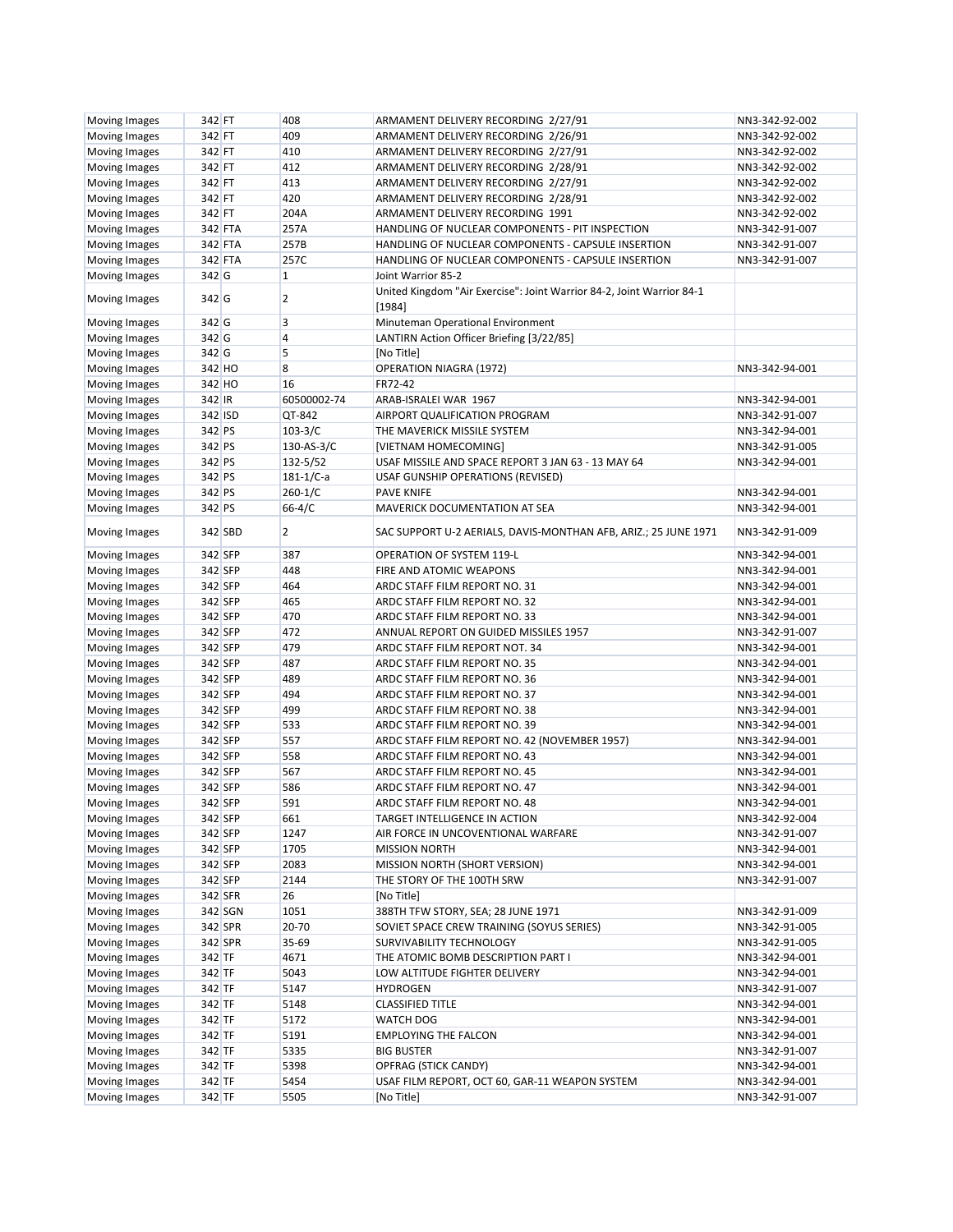| <b>Moving Images</b> | 342 TF  |          | 5506   | Ferret Intelligence Data Evaluator: FINDER 1963                                           | NN3-342-91-007 |
|----------------------|---------|----------|--------|-------------------------------------------------------------------------------------------|----------------|
| <b>Moving Images</b> | 342 TF  |          | 5508   | NUCLEAR SAFETY FEATURES IN B-52                                                           | NN3-342-91-007 |
| <b>Moving Images</b> | 342 TF  |          | 5544   | NON US-NATO ADO CUSTODIAN TRAINING                                                        | NN3-342-91-007 |
| Moving Images        | 342 TF  |          | 5546   | NUCLEAR SAFETY, SM-68B (TITAN II)                                                         | NN3-342-91-007 |
| <b>Moving Images</b> | 342 TF  |          | 5575   | NUCLEAR SAFETY-BOMB LOADING B-52 AIRCRAFT                                                 | NN3-342-91-007 |
| <b>Moving Images</b> | 342 TF  |          | 5578   | NUCLEAR SAFETY F-105                                                                      | NN3-342-91-007 |
| Moving Images        | 342 TF  |          | 5594   | NUCLEAR SAFETY, F-102/GAR-11 WEAPON SYSTEM                                                | NN3-342-92-004 |
| <b>Moving Images</b> | 342 TF  |          | 5645   | NUCLEAR SAFETY FOR MINUTE MAN                                                             | NN3-342-91-007 |
| <b>Moving Images</b> | 342 TF  |          | 5803   | C-130 NUCLEAR AIRLIFT                                                                     | NN3-342-91-007 |
| Moving Images        | 342 TF  |          | 5923   | SHRIKE STRIKE--OPERATIONAL EMPLOYMENT AGM 45A MISSILE                                     | NN3-342-92-004 |
| <b>Moving Images</b> | 342 TF  |          | 5926   | AIR COMBAT TACTICS F-105 1966                                                             | NN3-342-94-001 |
| <b>Moving Images</b> | 342 TF  |          | 6001   | F-4C MULTIPLE CARRIAGE WEAPON SYSTEM                                                      | NN3-342-92-004 |
| Moving Images        | 342 TF  |          | 6041   | AMERICAN SPACE DEFENSE (1970)                                                             | NN3-342-91-007 |
| Moving Images        | 342 TF  |          | 6061   | FF AIR COMBAT TACTICS                                                                     | NN3-342-94-001 |
| Moving Images        | 342 TF  |          | 6072   | CHEMICAL/BIOLOGICAL WEAPONS DEVELOPMENT EQUIPMENT AND<br><b>COMPONENTS</b>                | NN3-342-94-001 |
| <b>Moving Images</b> | 342 TF  |          | 6133   | SAC BOMBING PROCEDURES                                                                    | NN3-342-94-001 |
| Moving Images        | 342 TF  |          | 6149   | Electronic Countermeasures (ECM) FOR FIGHTER AIRCRAFT                                     | NN3-342-94-001 |
| Moving Images        | 342 TF  |          | 6266   | INTERCEPTOR ARMAMENT EMPLOYMENT [1971]                                                    | NN3-342-91-007 |
| <b>Moving Images</b> | 342 TF  |          | 6312   | CONTROLLED COUNTER INTELLIGENCE ASSETS                                                    | NN3-342-91-007 |
| Moving Images        | 342 TF  |          | 6490   | AERIAL COMBAT INSURANCE                                                                   | NN3-342-91-007 |
| Moving Images        | 342 TF  |          | 6502   | SO YOU THINK YOU'RE SECURE                                                                | NN3-342-91-007 |
| <b>Moving Images</b> | 342 TF  |          | 6575   | NUCLEAR TRAINING - 463L EMERGENCY EVACUATION                                              | NN3-342-91-007 |
| Moving Images        | 342 TF  |          | 6578   | NUCLEAR TRAINING - EMERGENCY NUCLEAR WEAPONS EVACUATION                                   | NN3-342-91-007 |
| Moving Images        | 342 TF  |          | 5441T  | THE DELTA WING BOMBER; MULTIPLE WEAPONS CAPABILITY                                        | NN3-342-94-001 |
|                      |         |          |        | USAF COUNTERINSURGENCY COURSE UNITED COMMAND COIN                                         |                |
| <b>Moving Images</b> | 342 TF  |          | 5542-0 | RESPONSIBILITIES FOR LATIN AMERICA                                                        | NN3-342-94-001 |
| <b>Moving Images</b> | 342 TF  |          | 6173E  | F-111 WEAPON SYSTEM                                                                       | NN3-342-91-007 |
| <b>Moving Images</b> | 342 TF  |          | 6316A  | F-111 WEAPON SYSTEM-RADAR, 1970                                                           | NN3-342-91-007 |
| Moving Images        | 342 TF  |          | 6854A  | <b>ENEMY AIR DEFENSE FB-111</b>                                                           | NN3-342-91-007 |
| <b>Moving Images</b> | 342 TFR |          | 77     | RB-62 SNARK DEVELOPMENT PROGRAM ACTIVITIES OF THE PERIOD JUL-<br><b>DEC 1954</b>          | NN3-342-91-005 |
| Moving Images        | 342 TS  |          | 848    | SOVIET AWARENESS-VICTOR GURIEV                                                            | NN3-342-91-007 |
| <b>Moving Images</b> | 342 TS  |          | 853    | <b>Combating Exploitation</b>                                                             |                |
| <b>Moving Images</b> | 342 TS  |          | 951    | RED FLAG 78-2: OVERVIEW                                                                   | NN3-342-91-007 |
| Moving Images        | 342 TS  |          | 981    | RED FLAG 78-3: OVERVIEW                                                                   | NN3-342-92-004 |
| <b>Moving Images</b> | 342 TS  |          | 1345   | SOVIET CONCEPTS AND CAPABILITIES FOR THEATER WAR IN EUROPE                                | NN3-342-94-001 |
| Moving Images        | 342 TS  |          | 1285A  | NATO COMMAND AND CONTROL                                                                  | NN3-342-91-007 |
| Moving Images        | 342 TS  |          | 1285B  | <b>CENTRAL EUROPE</b>                                                                     | NN3-342-91-007 |
| <b>Moving Images</b> | 342 TS  |          | 853A   | CAPTIVITY - FORMAL P.O.W. ORG                                                             |                |
| Moving Images        | 342 TS  |          | 853B   | COMMUNICATION IN CAPTIVITY - PART I                                                       |                |
| Moving Images        | 342 TS  |          | 853C   | COMMUNICATION IN CAPTIVITY - PART II                                                      |                |
| <b>Moving Images</b> | 342 TS  |          | 853D   | CAPTIVITY - RESISTING INTERROGATION                                                       |                |
| <b>Moving Images</b> | 342 TS  |          | 853E   | CAPTIVITY - COMBATING EXPLOITATION                                                        | NN3-342-91-007 |
| Moving Images        |         | 342 USAF | 19577  | OPERATION JANGLE (PROJECT 4.1) NEVADA TEST SITE 19 NOV 51                                 | NN3-342-91-002 |
| Moving Images        |         | 342 USAF | 19735  | OPERATION SNAPPER SPRING 1952 WADC FILM REPORT                                            | NN3-342-91-002 |
| Moving Images        |         | 342 USAF | 19738  | XC-99 WORLD'S LARGEST LAND PLANE                                                          | NN3-342-91-002 |
| Moving Images        |         | 342 USAF | 19741  | ENGINEERING ACTIVITIES AT ENIWETOK PROVING GROUND OPERATION<br><b>SANDSTONE 1947-1948</b> | NN3-342-91-002 |
| Moving Images        |         | 342 USAF | 20298  | <b>CCTF</b>                                                                               | NN3-342-94-001 |
| Moving Images        |         | 342 USAF | 20844  | A DAY IN THE USSR                                                                         | NN3-342-91-002 |
| Moving Images        |         | 342 USAF | 21220  | NAVAHO NEWS REPORT 13 PROJECT MX-770 JANUARY 1954                                         | NN3-342-94-001 |
| Moving Images        |         | 342 USAF | 21306  | THE FALCON MISSILE PART I BASIC THEORY                                                    | NN3-342-91-002 |
| Moving Images        |         | 342 USAF | 21307  | DELIVERING THE FALCON TO THE FIELD                                                        | NN3-342-91-002 |
| Moving Images        |         | 342 USAF | 21308  | FALCON FIELD ASSEMBLY AND CHECKOUT                                                        | NN3-342-91-002 |
| Moving Images        |         | 342 USAF | 21361  | THE FALCON: A GUIDED MISSILE 4/16/50                                                      | NN3-342-91-002 |
| Moving Images        |         | 342 USAF | 21557  | DANISH WEATHER STATION NORD, JUL-AUG 1953                                                 | NN3-342-91-002 |
| Moving Images        |         | 342 USAF | 21601  | HIGHLIGHTS IN RESEARCH AND DEVELOPMENT 1953 & 1954                                        | NN3-342-91-002 |
| Moving Images        |         | 342 USAF | 22496  | NAVAHO NEWS REPORT #16 JULY 1955                                                          | NN3-342-94-001 |
| Moving Images        |         | 342 USAF | 22706  | PROJECT SNARK - PREPARING THE SNARK FOR FLIGHT                                            | NN3-342-91-002 |
| Moving Images        |         | 342 USAF | 22902  | THE FALCON STORY                                                                          | NN3-342-91-002 |
| Moving Images        |         | 342 USAF | 22906  | [No Title]                                                                                |                |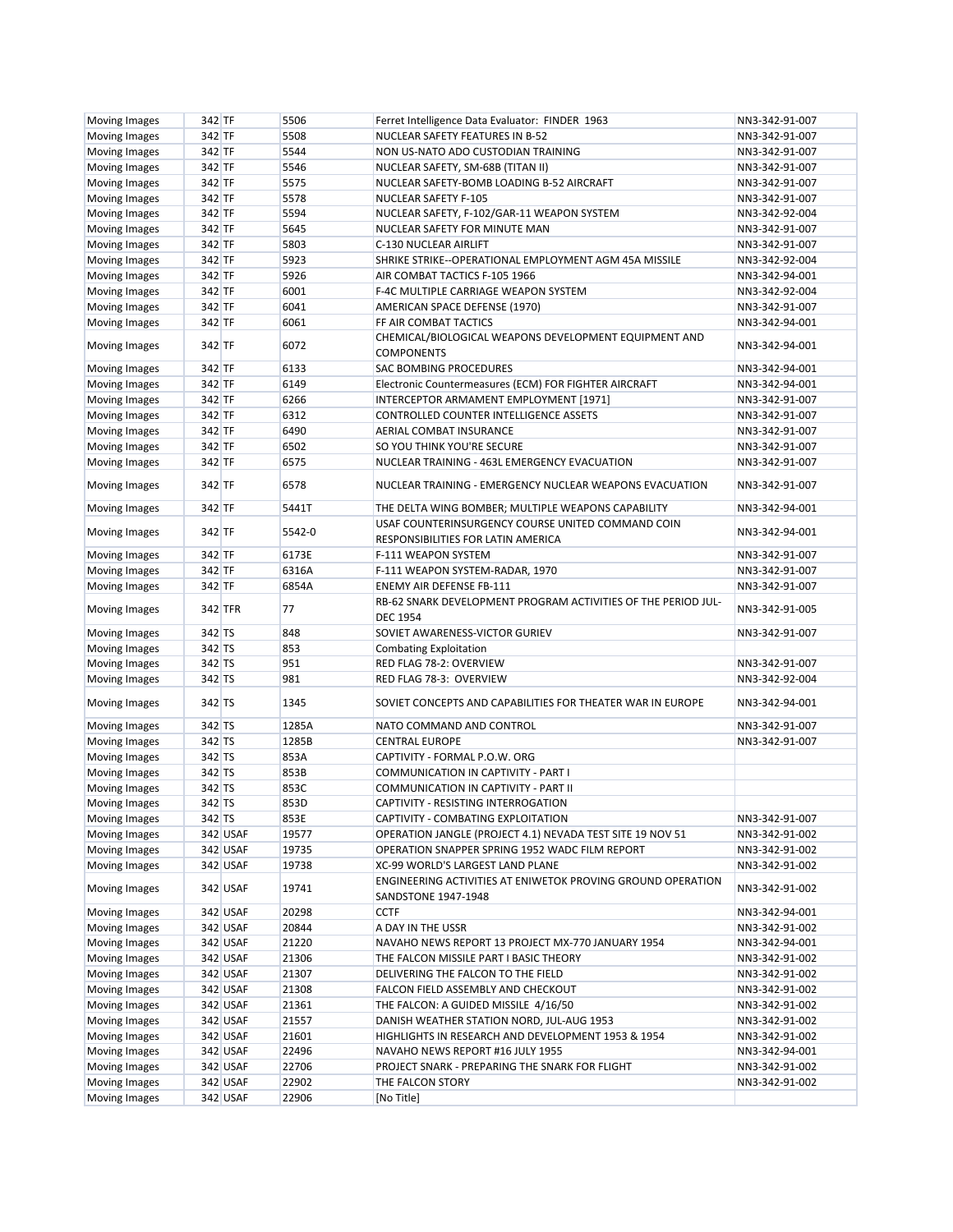| <b>Moving Images</b> | 342 USAF | 23049 | ENGINEERING INVESTIGATIONS FOR GUIDANCE DEVELOPMENT                                              | NN3-342-91-002 |
|----------------------|----------|-------|--------------------------------------------------------------------------------------------------|----------------|
| Moving Images        | 342 USAF | 23214 | PROJECT ATLAS 1 JUL 54 - 1 JAN 55 "13109-M7 AT 6-0120"                                           | NN3-342-91-002 |
|                      |          |       |                                                                                                  |                |
| <b>Moving Images</b> | 342 USAF | 23269 | THE TALOS LAND BASED WEAPON SYSTEM (IM-70) ARDC SYSTEM 218-A                                     | NN3-342-91-002 |
| Moving Images        | 342 USAF | 23275 | B-45/MK-15 INSTALLATION                                                                          | NN3-342-91-002 |
| <b>Moving Images</b> | 342 USAF | 23311 | RADIATION HAZARD FROM FLIGHT THROUGH ATOMIC CLOUDS                                               | NN3-342-91-002 |
| Moving Images        | 342 USAF | 23440 | F-106A ARMAMENT CONFIGURATION FROM MOCK-UP                                                       | NN3-342-91-002 |
| Moving Images        | 342 USAF | 23582 | BRASS RING PROGRESS REPORT #1 MX 1457                                                            | NN3-342-91-002 |
| <b>Moving Images</b> | 342 USAF | 23680 | FIRE AND ATOMIC WEAPONS                                                                          | NN3-342-91-002 |
| Moving Images        | 342 USAF | 23699 | FIRST FLIGHT OF YF-105A, EDWARDS AFB, 22 OCT 55                                                  | NN3-342-91-002 |
| Moving Images        | 342 USAF | 23706 | Fire and Atomic Weapons                                                                          |                |
|                      | 342 USAF | 23754 |                                                                                                  |                |
| <b>Moving Images</b> |          |       | THE FALCON STORY (REV) (MO 33SRS856)                                                             | NN3-342-91-002 |
| Moving Images        | 342 USAF | 24012 | INTRODUCTION TO THE F-107A FIGHTER BOMBER                                                        | NN3-342-91-002 |
| Moving Images        | 342 USAF | 24020 | AIR FORCE RAIL TRANSFER SYSTEM FOR HANDLING SPECIAL WEAPONS                                      | NN3-342-91-002 |
| Moving Images        | 342 USAF | 24055 | THE FALCON STORY (SECOND REVISION)                                                               | NN3-342-91-002 |
| Moving Images        | 342 USAF | 24577 | COYOTE CANYON COOKOFF NO. 1, 9 MAY 57                                                            | NN3-342-91-002 |
| <b>Moving Images</b> | 342 USAF | 24578 | COYOTE CANYON COOKOFF NO. 2, 16 MAY 1957 ARDC PROJECT 5776                                       | NN3-342-91-002 |
| Moving Images        | 342 USAF | 24595 | BOMARC NOSE GUIDANCE DEVELOPMENT PROGRAM PART I (1955)                                           | NN3-342-91-002 |
| <b>Moving Images</b> | 342 USAF | 24629 | COYOTE CANYON COOKOFF NO. 3, 23 MAY 1957, ARDC PROJECT 5776                                      | NN3-342-91-002 |
|                      | 342 USAF | 24658 | XQ-5 DRONE PROGRESS REPORT NOV 1956 TO APRIL 1957                                                | NN3-342-94-001 |
| Moving Images        |          |       |                                                                                                  |                |
| <b>Moving Images</b> | 342 USAF | 24871 | SOVIET INDUSTRY                                                                                  | NN3-342-91-002 |
| Moving Images        | 342 USAF | 24921 | LONG RANGE DECOY WEAPONS SYSTEM                                                                  | NN3-342-94-001 |
| <b>Moving Images</b> | 342 USAF | 24982 | F-106B TANDEM INTERCEPTOR [Sept. 1957]                                                           | NN3-342-94-001 |
| Moving Images        | 342 USAF | 25026 | RAIL EXTENSION AIR LAUNCH OF MB-1 ROCKET YF-102C, 12-15 April 1957                               | NN3-342-91-002 |
| Moving Images        | 342 USAF | 25084 | X-15 HIGH TEMPERATURE STRUCTURAL TESTING                                                         | NN3-342-91-002 |
| Moving Images        | 342 USAF | 25128 | MX-1589 SOECIAL EQUIPMENT NUCLEAR EXPERIMANT                                                     | NN3-342-91-002 |
| Moving Images        | 342 USAF | 25193 | EFFECTS OF FIRE & FIRE FIGHTING AGENTS ON LITHIUM HYDRIDE                                        | NN3-342-91-002 |
| Moving Images        | 342 USAF | 25210 | GAM-67 FLIGHT CONTROL SYSTEM (CROSSBOW), January 1958                                            | NN3-342-91-002 |
| Moving Images        | 342 USAF | 25396 | Crossbow: GAM-67, The Radio Homing Set, System 121A (TECHNICAL FILM                              | NN3-342-91-002 |
|                      |          |       | REPORT NO. 5), March 1958                                                                        |                |
| Moving Images        | 342 USAF | 25446 | THE LOG RANGE INTERCEPTOR WEAPON SYSTEM 202A                                                     | NN3-342-91-002 |
| <b>Moving Images</b> | 342 USAF | 25732 | AIR TO AIR NUCLEAR WEAPONS                                                                       | NN3-342-91-002 |
| Moving Images        | 342 USAF | 25801 | ATOMIC WEAPN COOKOFF TEST NO. 2 ABERDEEN, MD JANUARY 1957                                        | NN3-342-91-002 |
| Moving Images        | 342 USAF | 25867 | XGAR-11 DEMONSTRATION PROGRAM FLIGHTS TEST (FALCON)                                              | NN3-342-94-001 |
| Moving Images        | 342 USAF | 25934 | FINAL REPORT ON DEVELOPMENT OF TACTICS & TECHNIQUES FOR<br><b>EMPLOYMENT OF HI-SPEED BOMBERS</b> | NN3-342-94-001 |
| <b>Moving Images</b> | 342 USAF | 26347 | MB-1 EJECTION & BALLISTICS PT. 1, MOTION PICTURE #136                                            | NN3-342-94-001 |
|                      |          |       | QUARTERLY PROGRESS REPORTNO. 6 APR 1 - JUNE 30, 1957                                             |                |
| Moving Images        | 342 USAF | 26406 | (ROCKETDYNE)                                                                                     | NN3-342-94-001 |
| Moving Images        | 342 USAF | 26449 | X-7B (GUIDANCE TEST VEHICLE FOR SYSTEM 601A) GENERAL FLIGHT TEST<br>FILM, 1955-1957              | NN3-342-94-001 |
| Moving Images        | 342 USAF | 26541 | PROJECT ABLE, JANUARY 1959, FILM REPORT NO. 2                                                    | NN3-342-94-001 |
| Moving Images        | 342 USAF | 26599 | SM-62-WEAPONS SYSTEMS BROKEN BOW FLT NO.2, 11 DEC 58                                             | NN3-342-94-001 |
| Moving Images        | 342 USAF | 26612 | B-70 1ST QUARTERLY REPORT 1959                                                                   | NN3-342-94-001 |
|                      | 342 USAF |       | THIS IS ATLAS: ANNUAL PROGRESS REPORT                                                            |                |
| Moving Images        |          | 26710 | ANTI RADIATION WEAPON SYSTEM ANALYSIS (CROSSBOW                                                  | NN3-342-91-002 |
| Moving Images        | 342 USAF | 26719 | SUPPLEMENTAL FILM REPORT NO. 3 SYSTEM 121A)                                                      | NN3-342-91-002 |
| Moving Images        | 342 USAF | 26805 | F-105 ANNUAL REVIEW                                                                              | NN3-342-94-001 |
| Moving Images        | 342 USAF | 26817 | B-70 1ST QUARTER REPORT 1959 (NO. 2)                                                             | NN3-342-94-001 |
| Moving Images        | 342 USAF | 26819 | TAIWAN ALERT, SEPTEMBER 1958                                                                     | NN3-342-91-002 |
| Moving Images        | 342 USAF | 26918 | OPERATION EASTWARD HO KADENA AB, OKINAWA 8-12 DECEMBER 1958                                      | NN3-342-91-002 |
| Moving Images        | 342 USAF | 26997 | THE B-70 WEAPON SYSTEM                                                                           | NN3-342-94-001 |
| Moving Images        | 342 USAF | 27138 | MB-1 AIR TO AIR ROCKET                                                                           | NN3-342-94-001 |
| Moving Images        | 342 USAF | 27143 | B-70 QUARTERLY REPORT NO. 3, SECOND QUATER 1959                                                  | NN3-342-94-001 |
| Moving Images        | 342 USAF | 27188 | 4th Quarter 1956 Report [THOR REPT. #4]                                                          |                |
| Moving Images        | 342 USAF | 27190 | THE THOR, DM 18, PROGRESS REPORT NO. 2, JULY 1956, (THE<br>INTERMIDIATE RANGE BALLISTIC MISSILE) | NN3-342-94-001 |
| Moving Images        | 342 USAF | 27232 | SIERRA, THE FORMOSA SERIES (US AIR FORCE PROJECT RAND)                                           | NN3-342-91-002 |
|                      |          |       |                                                                                                  |                |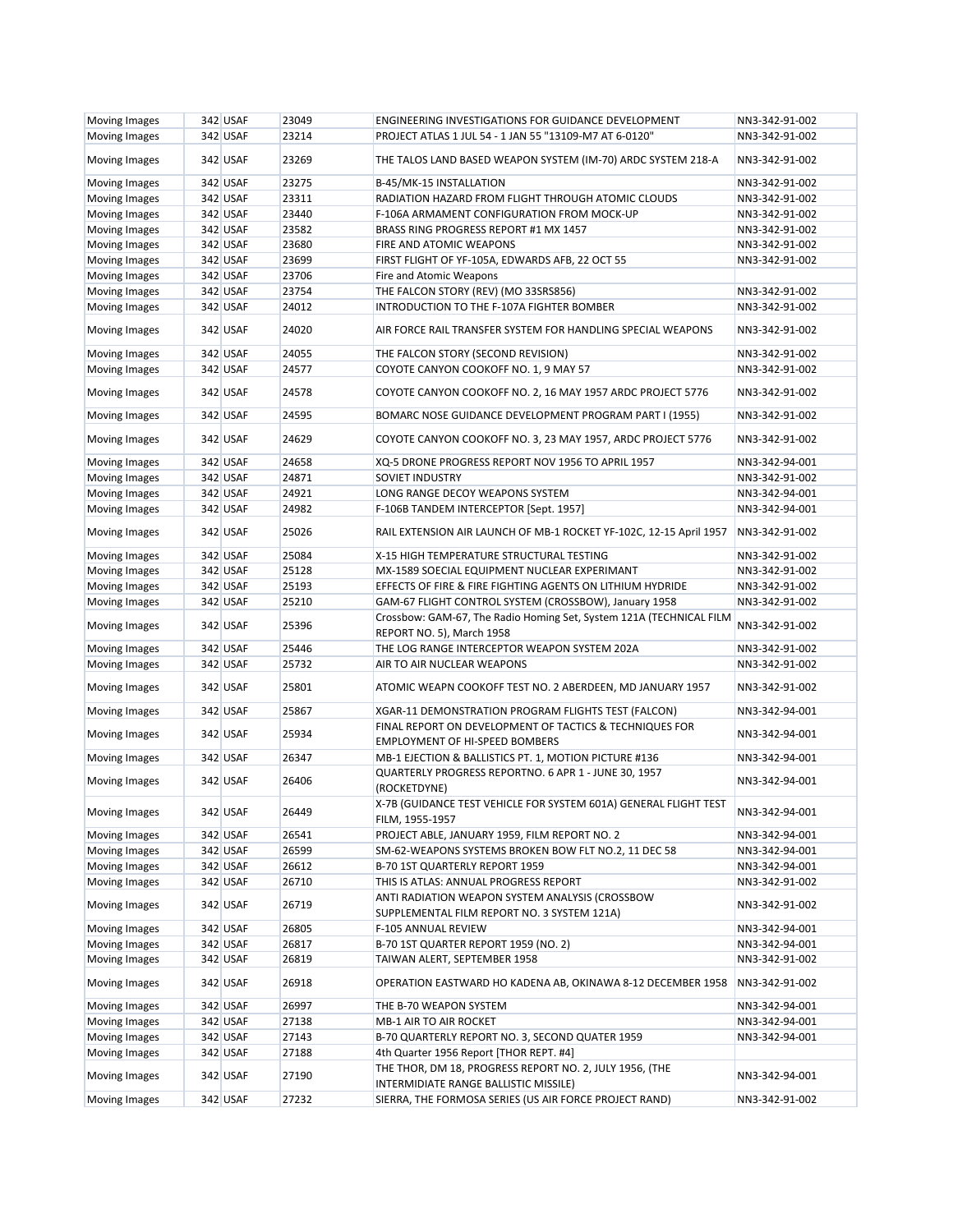| Moving Images        | 342 USAF | 27293 | TAIWAN ALERT, SEPTEMBER 1958                                                                            | NN3-342-91-002 |
|----------------------|----------|-------|---------------------------------------------------------------------------------------------------------|----------------|
| Moving Images        | 342 USAF | 27314 | MILITARY SPACE SYSTEMS, REPORT OF PROGRESS FOR '59                                                      | NN3-342-94-001 |
| <b>Moving Images</b> | 342 USAF | 27495 | FILM REPORT 1958 - ATLAS 13A - FLIGHT TEST REPORT                                                       | NN3-342-94-001 |
| Moving Images        | 342 USAF | 27597 | PROJECT ORION - FILM REPORT NO. 1                                                                       | NN3-342-91-002 |
| Moving Images        | 342 USAF | 27719 | DEVELOPMENT TESTING F-107A OVER CANOPY INLET SCHLIEREN STUDIES<br>(1958)                                | NN3-342-91-002 |
| Moving Images        | 342 USAF | 27815 | B-52 CRACK-UP, YUBA CITY, COLO., 14 MAR 61 (BROKEN ARROW)                                               | NN3-342-94-001 |
|                      |          |       | AN ADVANCED INTERCEPTOR ARMAMENT & CONTROL SYSTEM (GAR-2),                                              |                |
| Moving Images        | 342 USAF | 27939 | 1959-1960                                                                                               | NN3-342-91-002 |
| Moving Images        | 342 USAF | 28214 | THE AIR FORCE FLIGHT TEST CENTER                                                                        | NN3-342-94-001 |
| Moving Images        | 342 USAF | 28262 | CHAFF DISPENSING TECHNIQUES                                                                             | NN3-342-91-002 |
| Moving Images        | 342 USAF | 28326 | MINUTEMAN SILO TEST MISSILE #105, LAUNCHED 27 JAN 1960, EDWARDS<br>AFB (INPUT TO ARDC-SFR, JAN 1960)    | NN3-342-91-002 |
| Moving Images        | 342 USAF | 28425 | AN ALL WEATHER INTERDICTION CAPABILITY, Feb. 8-10, 1954                                                 | NN3-342-91-002 |
| Moving Images        | 342 USAF | 28574 | THE MB-1 AIR TO AIR ROCKET (AIR FORCE SPECIAL WEAPONS CENTER<br>ARDC)                                   | NN3-342-94-001 |
| Moving Images        | 342 USAF | 28614 | PROGRESS FILM REPORT, 4TH QUART 58, WS-107A & WS 315A, R-843-4<br>PRT 1 WS 107A ATLAS PRT 2 WS315A THOR | NN3-342-91-002 |
| Moving Images        | 342 USAF | 28623 | STANDBY TO LAUNCH: THE THOR INITIAL OPERATIONAL CAPABILITY<br><b>COUNT DOWN</b>                         | NN3-342-91-002 |
| Moving Images        | 342 USAF | 28626 | WS-315A, DM-18, A SPECIAL FILM REPORT ON THE FLIGHT TEST OF<br>MISSILE #104, TEST#1118                  | NN3-342-91-002 |
| Moving Images        | 342 USAF | 28653 | OPERATIONAL SYSTEMS TEST FACILITY FOR ICBM TITAN AT VANDENBERG<br>AFB, (INPUT TO ARDC -APR 60)          | NN3-342-91-002 |
| Moving Images        | 342 USAF | 28687 | AVCO SLED TEST #8 (DOCUMENTARY) 27 MAY 58, SANDIA BASE, z`<br><b>MEXICO</b>                             | NN3-342-94-001 |
| Moving Images        | 342 USAF | 28700 | USAF FILM REPORT 3 FEB - 30 JUN 60, GAM-87A-SKYBOLT, AIR LAUNCHED<br><b>BALLISTIC MISSILE)</b>          | NN3-342-91-002 |
| Moving Images        | 342 USAF | 28764 | <b>HAWK MISSILE TEST 1959</b>                                                                           | NN3-342-91-002 |
| Moving Images        | 342 USAF | 29011 | THE CODED SWITCH, 13 OCT 60                                                                             | NN3-342-94-001 |
| Moving Images        | 342 USAF | 29208 | LAUNCH OF DISCOVERER XV, XVI AND XVII, VANDENBERG AFB CA, 1960                                          | NN3-342-91-004 |
| Moving Images        | 342 USAF | 29263 | B-58 PROGRESS REPORT #18, 30 SEPT 60                                                                    | NN3-342-94-001 |
| Moving Images        | 342 USAF | 29352 | TITAN NOV 59 (INPUT TO ARDC-SFR)                                                                        | NN3-342-91-004 |
| Moving Images        | 342 USAF | 29455 | NUCLEAR EFFECTS DURING SAC DELIVERY MISSIONS (1960)                                                     | NN3-342-91-004 |
| Moving Images        | 342 USAF | 29521 | MB-1 DOCUMENTARY 1955-1956                                                                              | NN3-342-94-001 |
| Moving Images        | 342 USAF | 29549 | Report on the Mark XII IFF System                                                                       |                |
| Moving Images        | 342 USAF | 29561 | USAF PRESENTS A REPORT ON THE DYNA-SOAR PROGRESS, APRIL 1960 -<br><b>JUNE 1961</b>                      | NN3-342-91-004 |
| Moving Images        | 342 USAF | 29574 | DISCOVER XXIII LAUNCH                                                                                   | NN3-342-91-004 |
| Moving Images        | 342 USAF | 29649 | <b>MARK III</b>                                                                                         | NN3-342-91-004 |
| <b>Moving Images</b> | 342 USAF | 29669 | GAM-87A SKYBOLT AIR LAUNCHED BALLISTIC MISSILE 1961                                                     | NN3-342-91-004 |
| Moving Images        | 342 USAF | 29994 | GAM-87A SKYBOLT (DOCUMENTARY)                                                                           | NN3-342-91-004 |
| Moving Images        | 342 USAF | 31246 | THE DYNASOAR PROGRAM AND AN INTRODUCTION TO THE 1959 MOCK-<br>UP (BY GEORGE h. STONER-WEAPON SYS. MNGR) | NN3-342-91-004 |
| Moving Images        | 342 USAF | 31280 | THOR TEST #2347 (NOSE CONE CAMERA), 8-27-59                                                             | NN3-342-91-004 |
| Moving Images        | 342 USAF | 31306 | X-7A STOCK FOOTAGE, FEB 59 - JUL 60                                                                     | NN3-342-91-004 |
| <b>Moving Images</b> | 342 USAF | 31456 | THE ARMORED SKY A CONCEPT OF THE IM-99B WEAPON SYSTEM                                                   | NN3-342-91-004 |
| Moving Images        | 342 USAF | 31570 | ICBM-IRBM SPECIAL REPORT WADD HQ ARDC BALLISTIC MISSILES<br>DEVELOPMENT 31 DEC 56                       | NN3-342-91-004 |
| Moving Images        | 342 USAF | 32143 | THE GAM-72 QUAIL MISSILE WEAPON SYSTEM ANNUAL FILM REPORT FOR<br>1961                                   | NN3-342-94-001 |
| Moving Images        | 342 USAF | 32815 | MB-1 AIR TO AIR ROCKET PROGRESS REPORT FILM #3 AUG 56                                                   | NN3-342-94-001 |
| Moving Images        | 342 USAF | 32876 | SPREAD EAGLE, USAF FILM REPORT 30SEP59-31 JUL 61                                                        | NN3-342-94-001 |
| Moving Images        | 342 USAF | 33164 | THE POWER OF SKYBOLT                                                                                    | NN3-342-91-004 |
| Moving Images        | 342 USAF | 33263 | AERIALS OF DISCOVERER X LAUNCH                                                                          | NN3-342-91-004 |
| Moving Images        | 342 USAF | 33527 | INTRO TO THE MINUTMAN (1959)                                                                            | NN3-342-91-004 |
| Moving Images        | 342 USAF | 33788 | OPERATION MANTRAC                                                                                       | NN3-342-94-001 |
| Moving Images        | 342 USAF | 34225 | INTERVIEWS W/ KOREAN WAR POWS (1953)                                                                    | NN3-342-91-004 |
| Moving Images        | 342 USAF | 34537 | PROJECT PLUTO 8TH SUMMARY FILM REPORT JULY-DEC 62                                                       | NN3-342-94-001 |
| Moving Images        | 342 USAF | 34616 | TAC OPERATIONS, MCCOY AFB, FLA, NOVEMBER 1962                                                           | NN3-342-91-004 |
| Moving Images        | 342 USAF | 34921 | INTERVIEWS WITH THREE USAF PRISONERS OF WAR RETURNEES (1953)                                            | NN3-342-91-004 |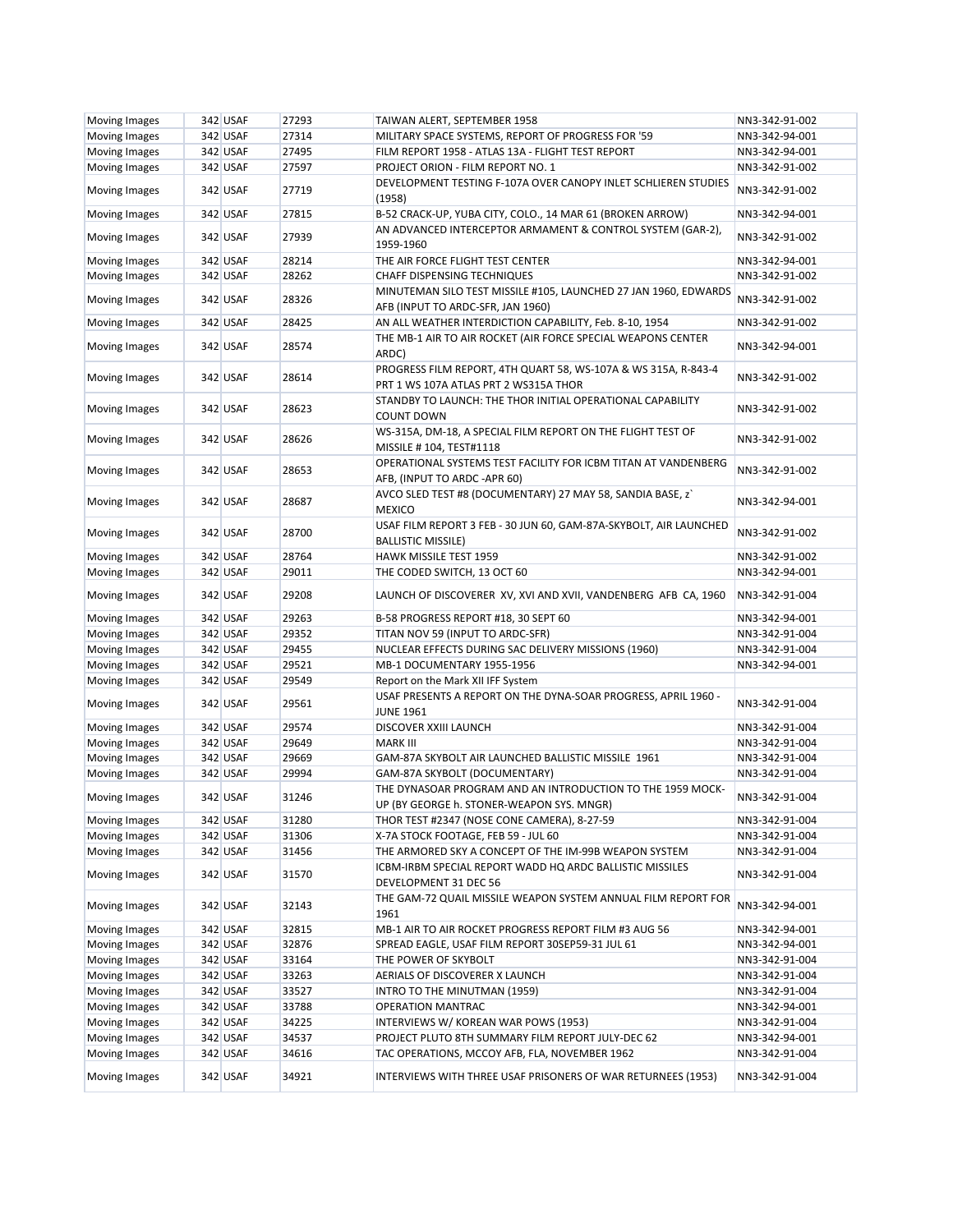| Moving Images        | 342 USAF | 35833 | INTERVIEWS WITH FIVE USAF P.W. RETURNEES, PARKS AFB, 23<br>SEPTEMBER 53                        | NN3-342-91-004 |
|----------------------|----------|-------|------------------------------------------------------------------------------------------------|----------------|
| <b>Moving Images</b> | 342 USAF | 36032 | PROJECT 4.1 DOMINIC                                                                            | NN3-342-91-004 |
| Moving Images        | 342 USAF | 36039 | AEDC FILM REPORT NO. 6; MAY 1963                                                               | NN3-342-94-001 |
| <b>Moving Images</b> | 342 USAF | 36130 | NUCLEAR AIRCRAFT RESEARCH FACILITY REPORT, 1951-1962                                           | NN3-342-91-004 |
| Moving Images        | 342 USAF | 36388 | ATLAS 64E WRECKAGE (1962)                                                                      | NN3-342-91-004 |
| Moving Images        | 342 USAF | 36932 | <b>OPERATION BOWLING BALL</b>                                                                  | NN3-342-94-001 |
| Moving Images        | 342 USAF | 37491 | PROJECT PLUTO 6TH SUMMARY FILM REPORT 1JUL-31 DEC 61                                           | NN3-342-94-001 |
| <b>Moving Images</b> | 342 USAF | 37492 | PROJECT PLUTO 7TH SUMMARY FILM REPORT 1 JAN -30 JUN 62                                         | NN3-342-94-001 |
| Moving Images        | 342 USAF | 38104 | THE B-52 LOW LEVEL PROGRAM CHALLENGE AND PROGRESS                                              | NN3-342-91-005 |
|                      |          |       | LAUNCH, MINUTEMAN BLUE DRESS RE-ENTRY VANDENBERG AFB, CA, 19                                   |                |
| Moving Images        | 342 USAF | 38282 | MAY 1964                                                                                       | NN3-342-91-005 |
| Moving Images        | 342 USAF | 38305 | RE-ENTRY AND RECOVERY ON COOL WATER II ENIWETOK, MARSHALL<br>ISLANDS, 29 AUGUST 1963           | NN3-342-91-005 |
| <b>Moving Images</b> | 342 USAF | 38309 | MINUTEMAN RE-ENTRY, BOX SEAT ENIWETOK, MARSHALL ISLANDS 1 MAR<br>1961                          | NN3-342-91-005 |
| Moving Images        | 342 USAF | 38310 | MINUTEMAN RE-ENTRY, BRASS RING, ENIWETOK, MARSHALL ISLANDS, 30<br><b>JAN 64</b>                | NN3-342-91-005 |
| Moving Images        | 342 USAF | 38911 | LASVN2 ANNUAL REPORT 1964 LOW ALTITUDE SUPERSONIC VEHICLE                                      | NN3-342-94-001 |
| <b>Moving Images</b> | 342 USAF | 38912 | LASV-N1 PROGRESS REPORT 1963 LOW ALTITUDE SUPERSONIC NUCLEAR<br><b>VEHICLE</b>                 | NN3-342-94-001 |
| Moving Images        | 342 USAF | 38918 | NUCLEAR POWERED MISSILE STUDY                                                                  | NN3-342-94-001 |
| Moving Images        | 342 USAF | 38922 | NUCLEAR POWERED MISSILE STUDY SUPERSONIC LOW ALT. MISSILE                                      | NN3-342-94-001 |
| Moving Images        | 342 USAF | 38923 | <b>OPERATION CROSSBOW</b>                                                                      | NN3-342-94-001 |
|                      |          |       | LOW ALTITUDE SUPERSONIC VEHICLE NUCLEAR PROGRESS REPORT #2 1                                   |                |
| <b>Moving Images</b> | 342 USAF | 38925 | <b>DEC 63</b>                                                                                  | NN3-342-94-001 |
| Moving Images        | 342 USAF | 39208 | PROGRAM 437 JOHNSTON ISLAND MAY 65                                                             | NN3-342-94-001 |
| <b>Moving Images</b> | 342 USAF | 39479 | <b>ACTIVE TIGER</b>                                                                            | NN3-342-94-001 |
| Moving Images        | 342 USAF | 40187 | AIR SHOW RUSSIA                                                                                | NN3-342-94-001 |
| Moving Images        | 342 USAF | 40669 | UNITED STATES STRIKE COMMAND                                                                   | NN3-342-94-001 |
| Moving Images        | 342 USAF | 41589 | 477L NUCLEAR DETONATION DETECTION & REPORTING SYSTEM 24 JAN.<br>1962                           | NN3-342-94-001 |
| Moving Images        | 342 USAF | 41673 | WILD WEASEL S.E.A., 22,24 AUGUST, 3 SEPTEMBER 1966                                             | NN3-342-91-005 |
| <b>Moving Images</b> | 342 USAF | 44508 | MINUTEMAN I LAUNCH 7 APRIL 1967                                                                | NN3-342-94-001 |
| Moving Images        | 342 USAF | 44892 | MINUTEMAN II LAUNCH 6 NOV. 1966                                                                | NN3-342-94-001 |
| <b>Moving Images</b> | 342 USAF | 45252 | MINUTEMAN DEI JULY, 1960 - FILM REPORT                                                         | NN3-342-91-006 |
| Moving Images        | 342 USAF | 45333 | GUIDANCE COMPUTER WEAPON SYSTEM 107A-1 SEMIANNUAL FILM<br>REPORT 1 JULY - 31 DECEMBER 1958     | NN3-342-91-006 |
| Moving Images        | 342 USAF | 45349 | USAF FILM REPORT #15 117L PROJECT SATELLITE SYSTEM DISCOVERER<br>PROGRAM APR - JUN 60          | NN3-342-94-001 |
| <b>Moving Images</b> | 342 USAF | 45361 | USAF FILM REPORT #16 JUL - SEPT 60, 117L PROJECT SATELITTE SYSTEMS                             | NN3-342-94-001 |
|                      |          |       | <b>MIDAS PROGRAM</b>                                                                           |                |
| Moving Images        | 342 USAF | 45363 | USAF FILM REPORT #17 OCT-DEC 60, 117L PROJECT SATELITTE SYSTEMS -<br><b>SAMOS PROGRAM</b>      | NN3-342-94-001 |
| Moving Images        | 342 USAF | 45371 | NASA BRIEFING FILM REPORT AGENA RANGER PROGRAM FIRST LAUNCH                                    | NN3-342-94-001 |
| Moving Images        | 342 USAF | 45387 | B-26 AIR-TO-AIR AND STRIKE FOOTAGE                                                             | NN3-342-91-006 |
| Moving Images        | 342 USAF | 45414 | DISCOVERER HISTORY, OCTOBER 1956                                                               | NN3-342-94-001 |
| Moving Images        | 342 USAF | 45424 | USAF FILM REPORT #14, JAN-MAR 60, 117L PROJECT SATELLITE SYSTEM<br>DISCOVERER PROGRAM          | NN3-342-94-001 |
| Moving Images        | 342 USAF | 45968 | PAVE EAGLE NAKHON RANOM TRAFB, THAILAND JUNE 69                                                | NN3-342-94-001 |
| Moving Images        | 342 USAF | 46111 | 437 SRT, PROGRAM JOHNSTON ISLAND 28 MAY 68                                                     | NN3-342-94-001 |
| Moving Images        | 342 USAF | 46623 | PAVE PRONTO - BEST OF THE WEEK                                                                 | NN3-342-91-006 |
| Moving Images        | 342 USAF | 47172 | ARRIVAL OF AND PRESENTATION OF 40TH ARRS AWARDS, UDORN RTAFB<br>8/9/72                         | NN3-342-94-001 |
| Moving Images        | 342 USAF | 49604 | OPERATIONS EAGLE PULL, FREQUENT WIND                                                           | NN3-342-94-001 |
| Moving Images        | 342 USAF | 49769 | SOVIET AIR FORCE; USSR AND POLAND (MOS) 1967-1969                                              | NN3-342-94-001 |
| Moving Images        | 342 USAF | 50281 | TRUE SONS OF THE PEOPLE (RUSSIAN VERSION)                                                      | NN3-342-94-001 |
| Moving Images        | 342 USAF | 50791 | INTERVIEW WITH SOVIET PILOT                                                                    | NN3-342-94-001 |
| Moving Images        | 342 USAF | 51111 | CAPTIVITY IN SOUTHEAST ASIA 1964-1973                                                          | NN3-342-94-001 |
| Moving Images        | 342 USAF | 60407 | DOMONIC PHSAE I, KIRTLAND AFB, NM, CHRISTMAS ISLAND, AND<br>BARBERS POINT NAS HAWAII, MAY 1962 | NN3-342-94-001 |
| Moving Images        | 342 USAF | 76341 | SAC Command and Control 11/16/76                                                               |                |
|                      |          |       |                                                                                                |                |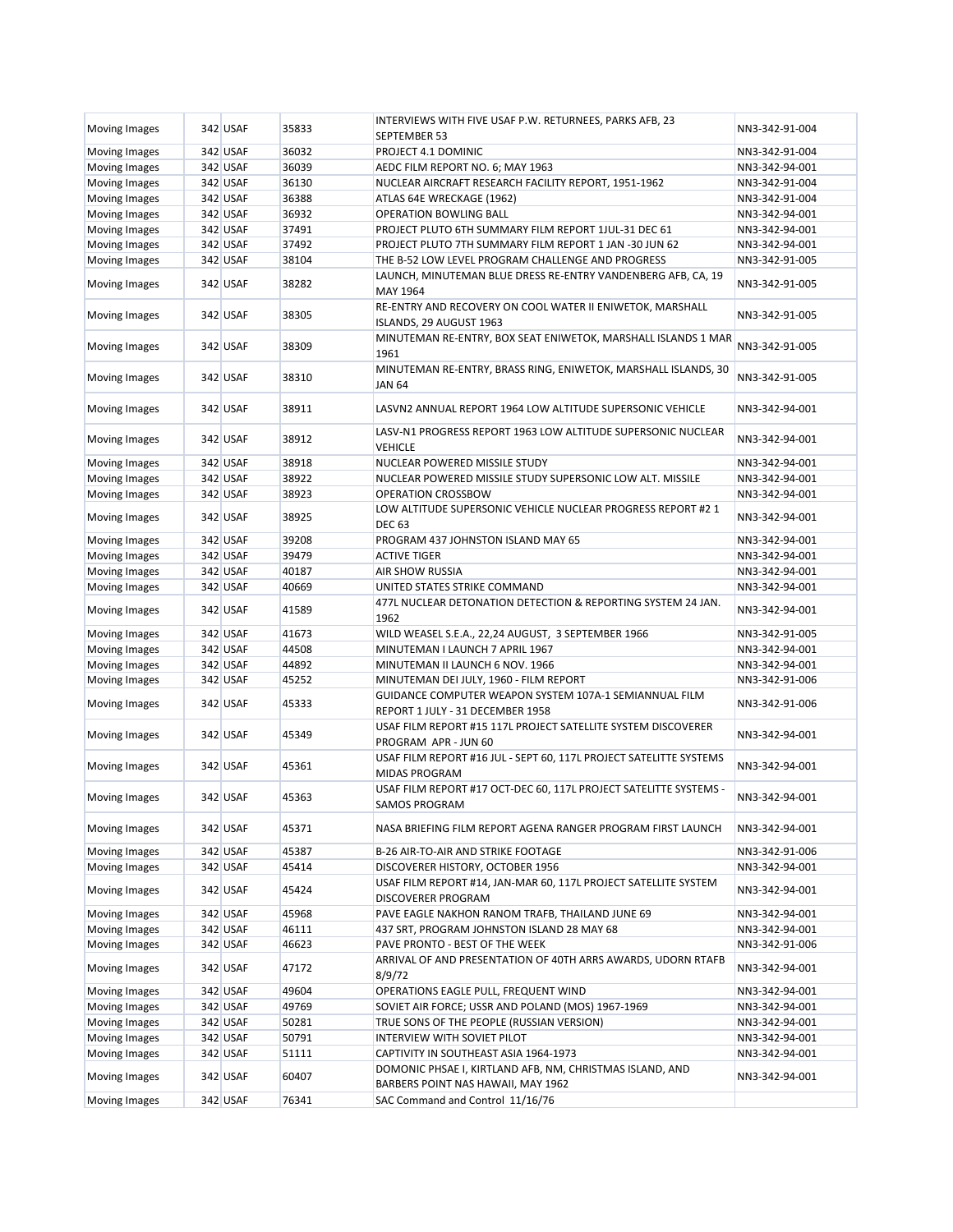| <b>Moving Images</b> |                    | 342 USAF   | 21306A               | THE FALCON MISSILE - PART II - BASIC UNITS                       | NN3-342-91-002                   |
|----------------------|--------------------|------------|----------------------|------------------------------------------------------------------|----------------------------------|
| <b>Moving Images</b> |                    | 342 USAF   | 28566A               | ATLAS-MIDAS LAUNCH #2, TEST 619, 28 MAR 60 & 7 APR 60            | NN3-342-91-002                   |
| <b>Moving Images</b> |                    | 342 USAF   | 28736A               | DISCOVERER (1959 & 1960)                                         | NN3-342-91-002                   |
| Moving Images        |                    | 342 USAF   | 34202A               | <b>OPERATION BLUE BANNER</b>                                     | NN3-342-94-001                   |
| <b>Moving Images</b> |                    | 342 USAF   | 39363A               | POLARIS LAUNCH #3594 11 AUGUST 1965                              | NN3-342-94-001                   |
| Moving Images        |                    | 342 USAF   | 41643A               | ATTLEBORO II (WRAP UP) TAN SON NHUT AB, RVN, 30 NOV 1966         | NN3-342-91-005                   |
| Moving Images        |                    | 342 USAF   | 43565F               | MUSCLE SHOALS UBON, RTAFB - 14 DEC 1967 through 23 FEB,1968      | NN3-342-94-001                   |
| Moving Images        |                    | 342 USAF   | 44183B               | Kwajalein Test Site                                              | NN3-342-94-001                   |
| Moving Images        |                    | 342 USAF   | 44508A               | Minuteman I (7 APRIL 1967)                                       | NN3-342-94-001                   |
| Moving Images        |                    | 342 USAF   | 44826A               | Gunship C-130                                                    | NN3-342-94-001                   |
| Moving Images        |                    | 342 USAF   | 46017A               | <b>DART</b>                                                      | NN3-342-94-001                   |
| Moving Images        |                    | 342 USAF   | 49604-106            | OPERATIONS EAGLE PULL, FREQUENT WIND                             | NN3-342-94-001                   |
| Moving Images        |                    | 342 USAF   | 49604-12             | OPERATIONS EAGLE PULL, FREQUENT WIND                             | NN3-342-94-001                   |
| Moving Images        |                    | 342 USAF   | 49604-164            | OPERATIONS EAGLE PULL, FREQUENT WIND                             | NN3-342-94-001                   |
| Moving Images        |                    | 342 USAF   | 49604-49             | OPERATIONS EAGLE PULL, FREQUENT WIND                             | NN3-342-94-001                   |
| Moving Images        |                    | 342 USAF   | 49604-5              | Recovery of the Mayaguez                                         | NN3-342-94-001                   |
|                      |                    | 342 USAF   | 49604-69             | OPERATIONS EAGLE PULL, FREQUENT WIND [5/14/75]                   | NN3-342-94-001                   |
| Moving Images        |                    |            |                      |                                                                  |                                  |
| Moving Images        |                    | 342 VBP    | 112                  | [No Title]                                                       | NN3-342-91-009                   |
| Moving Images        |                    | 342 VBP    | 1026                 | <b>PAVE SPECTRE</b>                                              | NN3-342-91-009                   |
| Moving Images        | 342 VT             |            | D1-HQ/544CH          | <b>STRATEGIC SOVIET FORCES</b>                                   | NN3-342-91-005                   |
| Moving Images        |                    | 343 62365  | 7602457-01-47B       | Flight 580 10/16/75 & 3/10/76                                    |                                  |
| Moving Images        |                    | 343 62365  | 7602457-01-52B       | Flight 580 10/16/75                                              |                                  |
| Moving Images        |                    | 343 62378  | 7902873-01-C1        | ALR-45F A7-833 Flt 5 25 Jun 79                                   |                                  |
| Moving Images        |                    | 343 62378  | 7902873-01-C2        | ALR-67-45F A7-833 Flt 6 26 Jun 79                                |                                  |
| Moving Images        |                    | 343 62559  | 7704632-01           | Boresight Error Movie (PACMISTESTCEN Algorithms), Sept. 15, 1977 | NN3-343-00-002                   |
| Moving Images        |                    | 343 62559  | 7704981-01           | Soviet Technology Brief, Oct. 11, 1977                           | NN3-343-00-002                   |
| Moving Images        |                    | 343 62559  | 7704982-01           | AN/ALQ-140 IRCM Test, August 15-16, 1977                         | NN3-343-00-002                   |
| Moving Images        |                    | 343 62559  | 7903747-01           | Aim Point Selection for the 9th Sidewinder Missile               | NN3-343-00-002                   |
| Moving Images        |                    | 343 318906 | $9 - 1$              | <b>EWTES II</b>                                                  |                                  |
| Moving Images        |                    | 343 319049 | $1 - 1$              | F-18a Hornet First Flight, 18, Nov. 1978                         |                                  |
| Moving Images        |                    | 343 319049 | $1 - 27$             | F-18 Hornet - Sea Trials Aboard USS America (10/31/79)           |                                  |
| Moving Images        |                    | 343 319049 | $1 - 28$             | First Flight of AV-8B Harrier (11/9/78)                          |                                  |
| Moving Images        |                    | 343 319049 | $2 - 1$              | CNO Sparrow [May 1970]                                           |                                  |
| Moving Images        |                    | 343 319049 | $2 - 2$              | Sparrow Shots 21, 22, 23 [July 8-9, 1965]                        |                                  |
| Moving Images        |                    | 343 319049 | $2 - 3$              | $F-18$                                                           |                                  |
| Moving Images        |                    | 343 319049 | $12 - 1$             | Martin XPGM-1                                                    |                                  |
| Moving Images        |                    | 343 319049 | $12 - 2$             | <b>WV 3 Structural Demonstration</b>                             |                                  |
| Moving Images        |                    | 343 319049 | $12-3$               | Research and Development in Naval Air Systems Command            |                                  |
| Moving Images        |                    | 343 319049 | $12 - 4$             | The E-2A Hawkeye Airborne Tactical Control System                |                                  |
| Moving Images        | $343$ .            |            | $\mathbf 1$          | AN/ASG AIRBORNE SONAR                                            | NN3-343-90-001                   |
| Moving Images        | $343$ .            |            | $\overline{2}$       | F-14 FIRST FLIGHT 1966-1980                                      | NN3-343-90-001                   |
| Moving Images        | $343$ .            |            | 3                    | F-14 TV CLIP                                                     | NN3-343-90-001                   |
|                      |                    |            | 4                    |                                                                  |                                  |
| Moving Images        | $343$ .<br>$343$ . |            | 5                    | C2A CRASH ABOARD CVA-61<br><b>E2A-1 INGRESS AND EGRESS</b>       | NN3-343-90-001<br>NN3-343-90-001 |
| Moving Images        |                    |            |                      |                                                                  |                                  |
| Moving Images        | $343$ .            |            | $6\phantom{.}6$<br>7 | LAMPS MK III TEST PROGRAM                                        | NN3-343-90-001                   |
| Moving Images        | $343$ .            |            |                      | PMTC - FOX ONE                                                   | NN3-343-90-001                   |
| Moving Images        | $343$ .            |            | 9                    | READY ON ARRIVAL (GRUMMAN) 3A                                    | NN3-343-90-001                   |
| Moving Images        | $343$ .            |            | 10                   | RANGE DELAY REMOVAL AT SEVERAL NAVY SHARE SITES                  | NN3-343-90-001                   |
| Moving Images        | $343$ .            |            | 11                   | <b>E2C FIRST FLIGHT</b>                                          | NN3-343-90-001                   |
| Moving Images        | $343$ .            |            | 12                   | E2A REFUELING C-130                                              | NN3-343-90-001                   |
| Moving Images        | $343$ .            |            | 13                   | THE FUTURE IS NOW                                                | NN3-343-90-001                   |
| Moving Images        | $343$ .            |            | 14                   | $C-114$                                                          | NN3-343-90-001                   |
| Moving Images        | $343$ .            |            | 15                   | LAMPS TEST BED REPORT                                            | NN3-343-90-001                   |
| Moving Images        | $343$ .            |            | 16                   | LAMPS TEST BED DEVELOPMENT                                       | NN3-343-90-001                   |
| Moving Images        | $343$ .            |            | 17                   | LAMPS/MCINERNEY (FFG-8) 1981                                     | NN3-343-90-001                   |
| Moving Images        | $343$ .            |            | 18                   | F-14 YEAR OF PROGRESS 1972-1973                                  | NN3-343-90-001                   |
| Moving Images        | $343$ .            |            | 19                   | TOMCAT PROGRESS REPORT, YEAR OF                                  | NN3-343-90-001                   |
| Moving Images        | $343$ .            |            | 20                   | <b>F-14 FIRE PROTECTION</b>                                      | NN3-343-90-001                   |
| Moving Images        | $343$ .            |            | 21                   | F-14 FIRST FLIGHT                                                | NN3-343-90-001                   |
| Moving Images        | $343$ .            |            | 22                   | USS FORRESTAL GRUMMAN                                            | NN3-343-90-001                   |
| Moving Images        | $343$ .            |            | 23                   | TF30-P412A                                                       | NN3-343-90-001                   |
| Moving Images        | $343$ .            |            | 24                   | LAMPS DV98 BELKNAP & FOX                                         | NN3-343-90-001                   |
| Moving Images        | $343$ .            |            | 25                   | LAMPS TEST BED PROJECT                                           | NN3-343-90-001                   |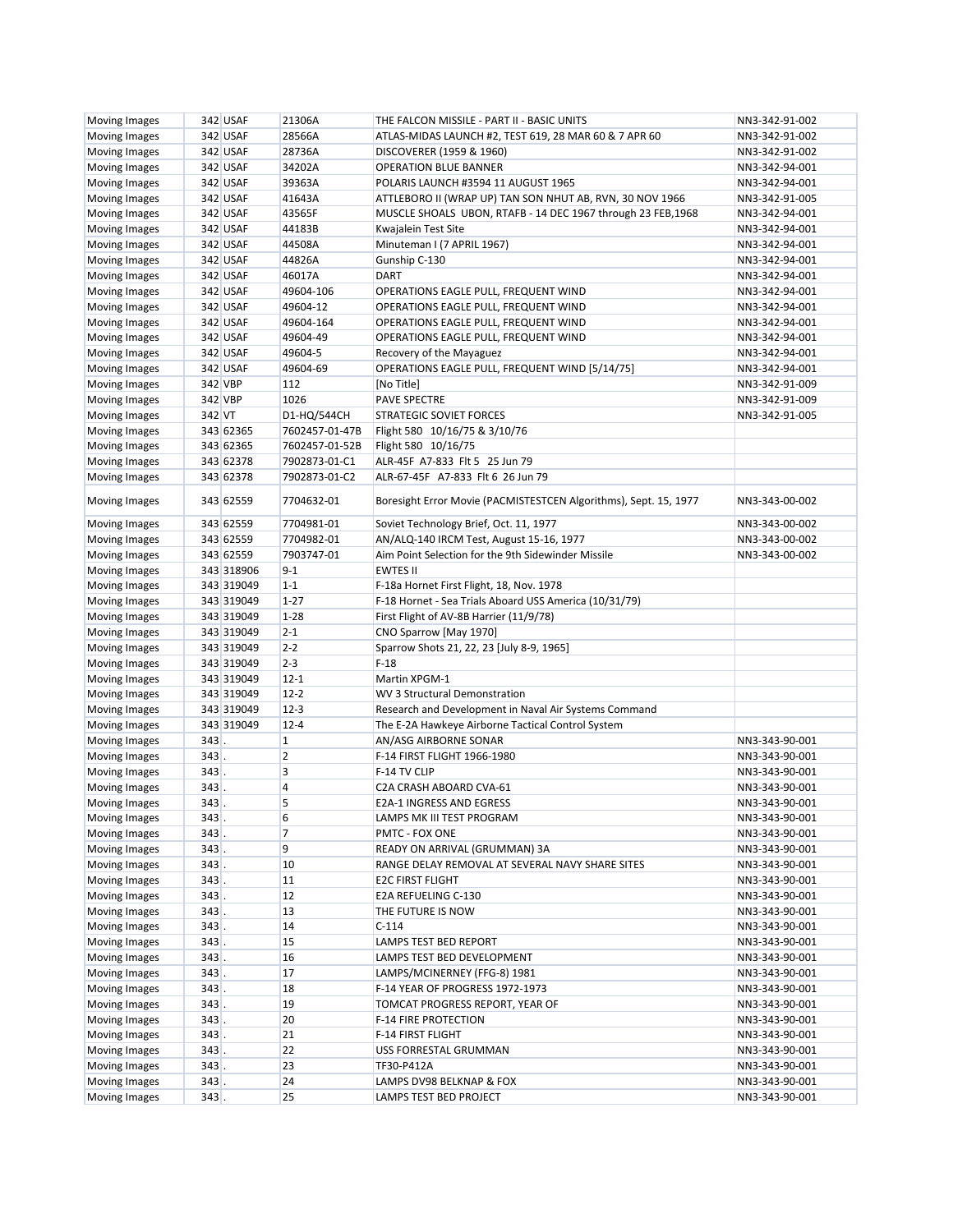| Moving Images | $343$ . |            | 26             | <b>LAMPS AL3 TV NADC</b>                                               | NN3-343-90-001  |
|---------------|---------|------------|----------------|------------------------------------------------------------------------|-----------------|
| Moving Images | $343$ . |            | 27             | LAMPS DV-98 AT SEA                                                     | NN3-343-90-001  |
| Moving Images | $343$ . |            | 28             | BQM-99M                                                                | NN3-343-90-001  |
| Moving Images | $343$ . |            | 29             | <b>LAMPS AT SEA PROGRESS</b>                                           | NN3-343-90-001  |
| Moving Images | $343$ . |            | 30             | <b>LAMPS</b>                                                           | NN3-343-90-001  |
| Moving Images | $343$ . |            | 31             | SH-3H/AE-26                                                            | NN3-343-90-001  |
| Moving Images | $343$ . |            | 32             | LAMPS DV/98 AT SEA                                                     | NN3-343-90-001  |
| Moving Images | $343$ . |            | 33             | NADC SITREP #2                                                         | NN3-343-90-001  |
| Moving Images | $343$ . |            | 34             | MK-1 LAMPS - USS TRUXTON                                               | NN3-343-90-001  |
| Moving Images | $343$ . |            | 35             | <b>E2A BKD SUIT</b>                                                    | NN3-343-90-001  |
| Moving Images | $343$ . |            | 36             | <b>E2C PROGRAM STATUS</b>                                              | NN3-343-90-001  |
| Moving Images | $343$ . |            | 37             | CAPTAIN ROTH PMA-231                                                   | NN3-343-90-001  |
| Moving Images | $343$ . |            | 38             | F-14 PROGRESS REPORT #3                                                | NN3-343-90-001  |
|               | 343     |            | 39             | F-14 REEL                                                              | NN3-343-90-001  |
| Moving Images |         |            | 40             | TF-30 FULL SCALE CONTAINERS                                            | NN3-343-90-001  |
| Moving Images | $343$ . |            | 41             |                                                                        |                 |
| Moving Images | $343$ . |            |                | <b>FRONT F-14</b>                                                      | NN3-343-90-001  |
| Moving Images | 343     |            | 42             | F-14 DROP                                                              | NN3-343-90-001  |
| Moving Images | $343$ . |            | 43             | JERRY UNRUH 16 SEPTEMBER                                               | NN3-343-90-001  |
| Moving Images | $343$ . |            | 44             | <b>F-14 FLIGHT TEST REPORT</b>                                         | NN3-343-90-001  |
| Moving Images | 343     |            | 45             | #23 TF-30 P412 CONTAINMENT                                             | NN3-343-90-001  |
| Moving Images | $343$ . |            | 46             | F-14 #22 UNTITLED]                                                     | NN3-343-90-001  |
| Moving Images | $343$ . |            | 47             | F-14 PROGRESS REPORT - FALL 1971                                       | NN3-343-90-001  |
| Moving Images | $343$ . |            | 48             | F-14 SHIPBOARD SUITABILITY                                             | NN3-343-90-001  |
| Moving Images | $343$ . |            | 49             | AIR COMBAT MANEUVERING                                                 | NN3-343-90-001  |
| Moving Images | $343$ . |            | 50             | E2C SOVEREIGNTY OF THE SKY                                             | NN3-343-90-001  |
| Moving Images | $343$ . |            | 51             | S-3A REFUELING                                                         | NN3-343-90-001  |
| Moving Images | $343$ . |            | 52             | F-14 #33 [UNTITLED]                                                    | NN3-343-90-001  |
| Moving Images | $343$ . |            | 53             | F-14 PROGRESS REPORT #5                                                | NN3-343-90-001  |
| Moving Images | 343     |            | 54             | PROGRESS REPORT - NAVY TOTAL FIGHTER                                   | NN3-343-90-001  |
| Moving Images | $343$ . |            | 55             | TOMCAT BRIEFING AUG 1973 - CARTOONS                                    | NN3-343-90-001  |
| Moving Images | $343$ . |            | 56             | F-14 PROGRESS REPORT - MARCH 1972                                      | NN3-343-90-001  |
| Moving Images | 343     |            | 57             | SIKORSKY 2R-J LAMPS/PENTAGON                                           |                 |
| Moving Images | $343$ . |            | 58             | F-14 FORRESTALL DECK - HANDLING & LAUNCH JUNE, 1972                    |                 |
| Moving Images | $343$ . |            | 59             | F-14 ON-BOARD CAMERAS (?) - "MIKE GUENTHER" MAR 74 SIGHT EVAL          |                 |
| Moving Images | 343     |            | 60             | NAVAL UNDERSEA R&D TEST CENTER, SAN DIEGO PART TWO                     |                 |
| Moving Images | 343     |            | 61             | <b>ACTIVE TV FILM FOR PM 15</b>                                        |                 |
| Moving Images | $343$ . |            | 62             | AN E-2A HAWKEYE MISSION                                                |                 |
|               |         |            |                |                                                                        |                 |
| Moving Images | $343$ . |            | 63             | Multi-Frequency Hi Range Resolution Radar: Swimmer Detection [4/10/68] |                 |
| Moving Images | 343     |            | 64             | Walleye [March 1967]                                                   |                 |
| Moving Images | $343$ . |            | 65             | Seadart Final Report [March 1956]                                      |                 |
| Moving Images | 343     |            | 66             | XV-3 Summary Report                                                    |                 |
| Moving Images |         | 343 MTG    | $\mathbf{1}$   | Short-Range Air-to-Air Missile (SRAAM) Requirements Meeting 02/25/73   |                 |
| Moving Images |         | 343 MTG    | $\overline{2}$ | Harm Briefing 12/10/73                                                 |                 |
| Moving Images |         | 344 311611 | $57-1$         | Trident C4 Missile System [May 28, 1974]                               |                 |
| Moving Images |         | 344 312076 | $42 - 1$       | Test No. 115 [1/19/59]                                                 |                 |
| Moving Images |         | 344 312076 | $42 - 2$       | FC-5230 Part A                                                         |                 |
| Moving Images |         | 344 312076 | $42 - 3$       | LR5109                                                                 |                 |
| Moving Images |         | 344 312076 | $42 - 4$       | LR5108 / FC-5346                                                       |                 |
| Moving Images |         | 344 312110 | $62 - 1$       | <b>Classified Title</b>                                                |                 |
| Moving Images |         | 344 312110 | 62-3227        | MK3 Safety Test [10/29/71]                                             |                 |
| Moving Images |         | 344 312157 | $63-1$         | PEM-5 Preflight 10/7/70                                                | NN3-344-75-0401 |
| Moving Images |         | 344 312157 | $64-1$         | C3X 024 Preflight 12/70                                                | NN3-344-75-0401 |
| Moving Images |         | 402 71460  | 156-1          | The ASROC Vulnerability Program                                        | NN3-402-095-001 |
| Moving Images |         | 402 71460  | $165 - 1$      | Sidewinder, 1C MK29, Highlights - March 61-Jan 62                      | NN3-402-095-001 |
| Moving Images |         | 402 71460  | 193-2723       | [No Title]                                                             | NN3-402-095-001 |
|               |         | 402 71460  | 193-2724       | [No Title]                                                             | NN3-402-095-001 |
| Moving Images |         |            |                |                                                                        |                 |
| Moving Images |         | 402 71460  | 193-2725       | [No Title]                                                             | NN3-402-095-001 |
| Moving Images |         | 402 71460  | 193-2726       | [No Title]                                                             | NN3-402-095-001 |
| Moving Images |         | 402 71460  | 193-2727       | [No Title]                                                             | NN3-402-095-001 |
| Moving Images |         | 402 71460  | 193-2728       | [No Title]                                                             | NN3-402-095-001 |
| Moving Images |         | 402 71460  | 193-2729       | [No Title]                                                             | NN3-402-095-001 |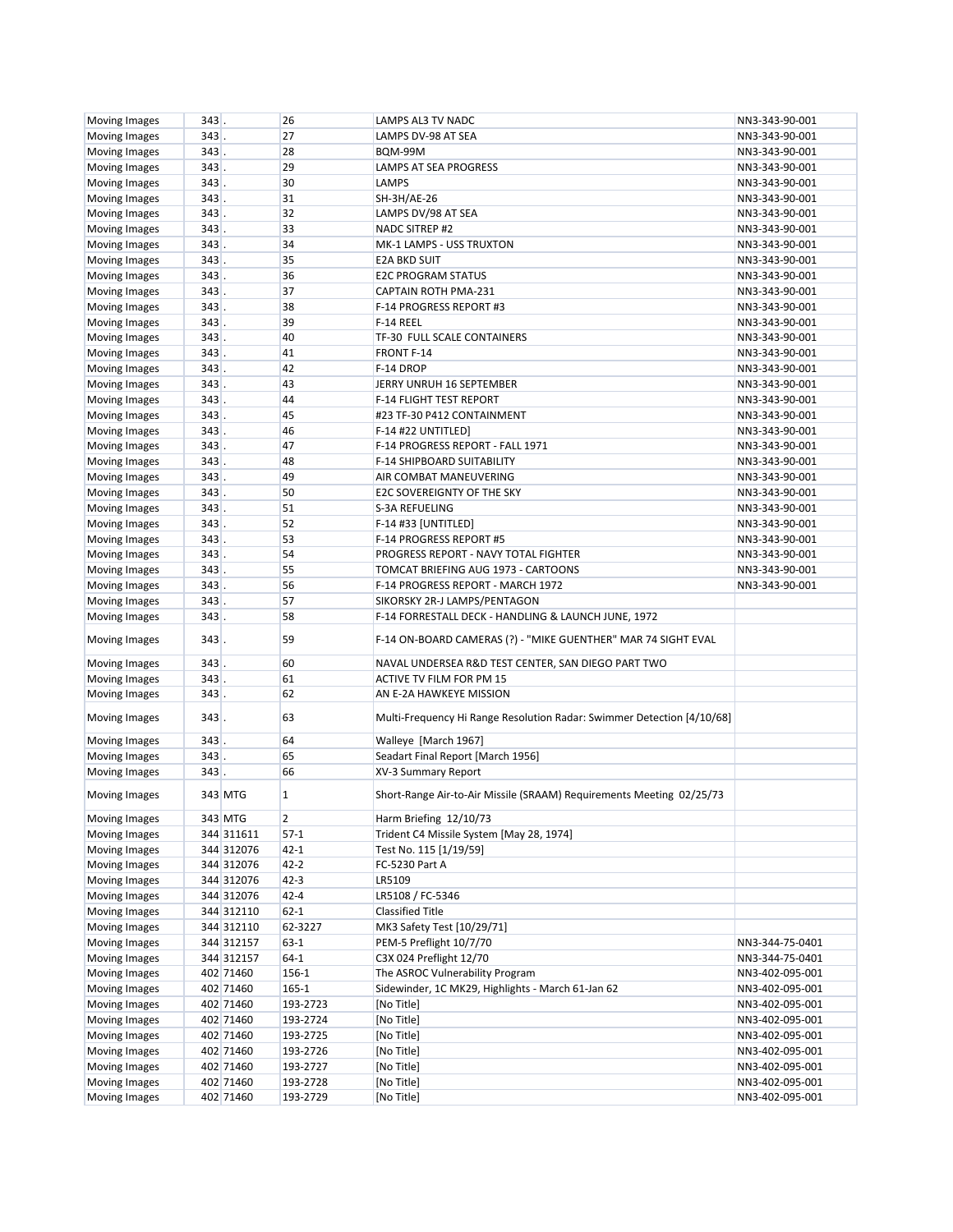| <b>Moving Images</b> |        | 402 71460 | 193-2730    | [No Title]                                                                 | NN3-402-095-001 |
|----------------------|--------|-----------|-------------|----------------------------------------------------------------------------|-----------------|
| <b>Moving Images</b> |        | 402 71460 | 193-2779    | Bad Weather 11/20/61                                                       | NN3-402-095-001 |
| <b>Moving Images</b> |        | 402 71460 | 193-2780    | Bad Weather 11/20/61                                                       | NN3-402-095-001 |
| Moving Images        |        | 402 71460 | 194-1       | Timber Assembly and Test, Key West, FL, 11/28/61                           | NN3-402-095-001 |
| Moving Images        |        | 402 71460 | 195-1       | Nuclear Weapons Handling Carrier Installation                              | NN3-402-095-001 |
| Moving Images        |        | 402 71460 | 195-2       | TALOS Missile Handling Cruiser Installation                                | NN3-402-095-001 |
| Moving Images        |        | 402 71460 | 195-3       | Low Level Test D-13, 8-30-61                                               | NN3-402-095-001 |
| Moving Images        |        | 402 71460 | 195-4       | Boar                                                                       | NN3-402-095-001 |
| Moving Images        |        | 402 71460 | 198-1       | The TFX: A Program Review                                                  | NN3-402-095-001 |
| Moving Images        |        | 402 71460 | 198-2       | Dividing Wall Program: Phase C, Tests 1 through 7 (Jan 1960 - July 1961)   | NN3-402-095-001 |
| Moving Images        |        | 402 71460 | $322 - 1$   | TFX Radar Reflectivity 1962                                                | NN3-402-095-001 |
| Moving Images        | 428.   |           | $\mathbf 1$ | Highlights of Sidewinder Test Program, 1955                                | NC3-428-81-001  |
| Moving Images        |        | 428 AER   | $3 - 56$    | PROGRESS REPORT 1955 - GUIDED MISSILE                                      | NN3-428-91-008  |
| Moving Images        |        | 428 AER   | $1 - 58$    | PROGRESS REPORT 1957 - GUIDED MISSILES                                     | NN3-428-91-008  |
| Moving Images        |        | 428 AER   | $9 - 58$    | Dev. Nuclear Attack                                                        | NN3-428-91-008  |
| Moving Images        |        | 428 AER   | 17-57       | <b>OPERATION PLUMBOB</b>                                                   | NN3-428-91-008  |
| Moving Images        |        | 428 BUORD | $3 - 55$    | <b>Boar Missile</b>                                                        | NN3-428-94-001  |
| Moving Images        |        | 428 BUORD | $6 - 56$    | BOMARC CLUSTER WARHEAD SLED TEST                                           |                 |
| Moving Images        |        | 428 BUORD | $9 - 59$    | NAVAL ATOMIC WEAPONS VULNERABILITY PROGRAM                                 | NN3-428-94-001  |
| Moving Images        |        | 428 BUORD | 14-57       | <b>NOTS Newsreel #4</b>                                                    | NN3-428-94-001  |
| Moving Images        |        | 428 BUORD | 20-58       | NOTS Newsreel #7                                                           | NN3-428-94-001  |
| Moving Images        |        | 428 CNO   | $2 - 57$    | GUIDED MISSILE (TECHNICAL FILM REPORT)                                     | NN3-428-94-001  |
| Moving Images        | 428 FN |           | 8324        | DEFENSE BY AIR TO AIR MISSILES                                             | NN3-428-91-007  |
| Moving Images        | 428 MA |           | 8906        | ELECTRONIC SEARCH RECORDING TECHNIQUES                                     | NN3-428-90-001  |
| <b>Moving Images</b> | 428 MA |           | 8964        | <b>COMBAT SURVEILLANCE</b>                                                 | NN3-428-90-001  |
| <b>Moving Images</b> | 428 MA |           | 9850        | <b>INFORMANTS</b>                                                          |                 |
| Moving Images        | 428 MA |           | 8872B       | Atomic Demolition Pt. 2: W-7 Munition                                      |                 |
| <b>Moving Images</b> | 428 MA |           | 8872C       | Atomic Demolition Pt. 3                                                    |                 |
| Moving Images        | 428 MB |           | 9431        | SIGHT UNSEEN (1959)                                                        | NN3-428-91-007  |
| Moving Images        | 428 MC |           | 11169       | Acid                                                                       |                 |
| Moving Images        |        | 428 MED   | 28-65       | MEDICAL ASPECTS OF NBC: LATEST DEV. OF CHEM. & BIO. WARFARE<br>(HAPMB 528) | NN3-428-94-001  |
| Moving Images        | 428 MN |           | 7856        | Atomic Bomb at Sea                                                         |                 |
| Moving Images        | 428 MN |           | 8420        | INTRODUCTION TO SIDEWINDER                                                 | NN3-428-91-007  |
| <b>Moving Images</b> | 428 MN |           | 8846        | Delivery of Atomic Death Bombs                                             |                 |
| Moving Images        | 428 MN |           | 8948        | ELECTRONIC WARFARE (1958)                                                  | NN3-428-90-001  |
| Moving Images        | 428 MN |           | 9011        | CUTTERO GRAPNEL-BEACHHEAD                                                  | NN3-428-94-001  |
| <b>Moving Images</b> | 428 MN |           | 9152        | <b>GUIDED MISSILES--A FILM REPORT</b>                                      | NN3-428-91-007  |
| Moving Images        | 428 MN |           | 9170        | [No Title]                                                                 |                 |
| Moving Images        | 428 MN |           | 9368        | Navy Employment of Atomic Weapons                                          |                 |
| <b>Moving Images</b> | 428 MN |           | 9518        | SPECIAL ASW REPORT                                                         | NN3-428-91-007  |
| Moving Images        | 428 MN |           | 9945        | SIDEWINDER THEORY OF OPERATION                                             | NN3-428-91-007  |
| Moving Images        | 428 MN |           | 10309       | BIOLOGICAL AND CHEMICAL AIR-LAUNCHED WEAPONS                               | NN3-428-91-007  |
| <b>Moving Images</b> | 428 MN |           | 10485       | AN INTRODUCTION TO TORPEDO MK 46 MOD 1                                     | NN3-428-90-001  |
| Moving Images        | 428 MN |           | 10996       | Fighting the Fresco: Nickel on the Grass, Part 2                           |                 |
| <b>Moving Images</b> | 428 MN |           | 11018       | <b>Enemy Territory</b>                                                     |                 |
| Moving Images        | 428 MN |           | 11566       | <b>Tactical Action Officer</b>                                             | NN3-343-00-002  |
| Moving Images        | 428 MN |           | 13161       | AIR WEAPONS TECHNOLOGY                                                     | NN3-428-94-001  |
| Moving Images        | 428 MN |           | 10889B      | The Intelligence Cycle                                                     |                 |
| Moving Images        | 428 MN |           | 11479A      | TACTICAL ELECTRONIC WARFARE OPERATIONS                                     | NN3-428-90-001  |
| Moving Images        | 428 MN |           | 11479B      | TACTICAL ELECTRONIC WARFARE EQUIPMENT                                      | NN3-428-90-001  |
| Moving Images        | 428 MN |           | 39Q         | MINESWEEPING - MAGNETIC GEAR FOR SWEEPING VERTICAL COMP.<br><b>MINES</b>   | NN3-428-90-001  |
| Moving Images        | 428 MN |           | 6539C       | MINE WARFARE INSTRUCTION: PRINCIPLES OF MINESWEEPING                       | NN3-428-91-007  |
| Moving Images        | 428 MN |           | 6539D       | MINE WARFARE INSTRUCTIONS: PRINCIPLES OF INFLUENCE MINING                  | NN3-428-91-007  |
| Moving Images        | 428 MN |           | 6539E       | MINE WARFARE INSTRUCTIONS: MINELAYING                                      | NN3-428-91-007  |
| Moving Images        | 428 MN |           | 6987C       | ELECTRONIC COUNTERMEASURES                                                 | NN3-428-90-001  |
| Moving Images        | 428 MN |           | 8215B       | SPARROW III MISSILE - FLIGHT OPERATING PROCEDURES                          | NN3-428-91-007  |
| Moving Images        | 428 MN |           | 8322A       | THE ECHO- RANGING SONOBUOY- AN/SSZ-150 OPERATION                           | NN3-428-91-007  |
| Moving Images        | 428 MN |           | 8413D       | THE F11 F-1 TIGER OPERATION                                                | NN3-428-91-007  |
|                      |        |           |             | SUBMARINE TACTICS - INDEPENDENT APPROACH AND ATTACK AGAINST                |                 |
| Moving Images        | 428 MN |           | 8487A       | <b>SURFACE TARGETS</b>                                                     | NN3-428-91-007  |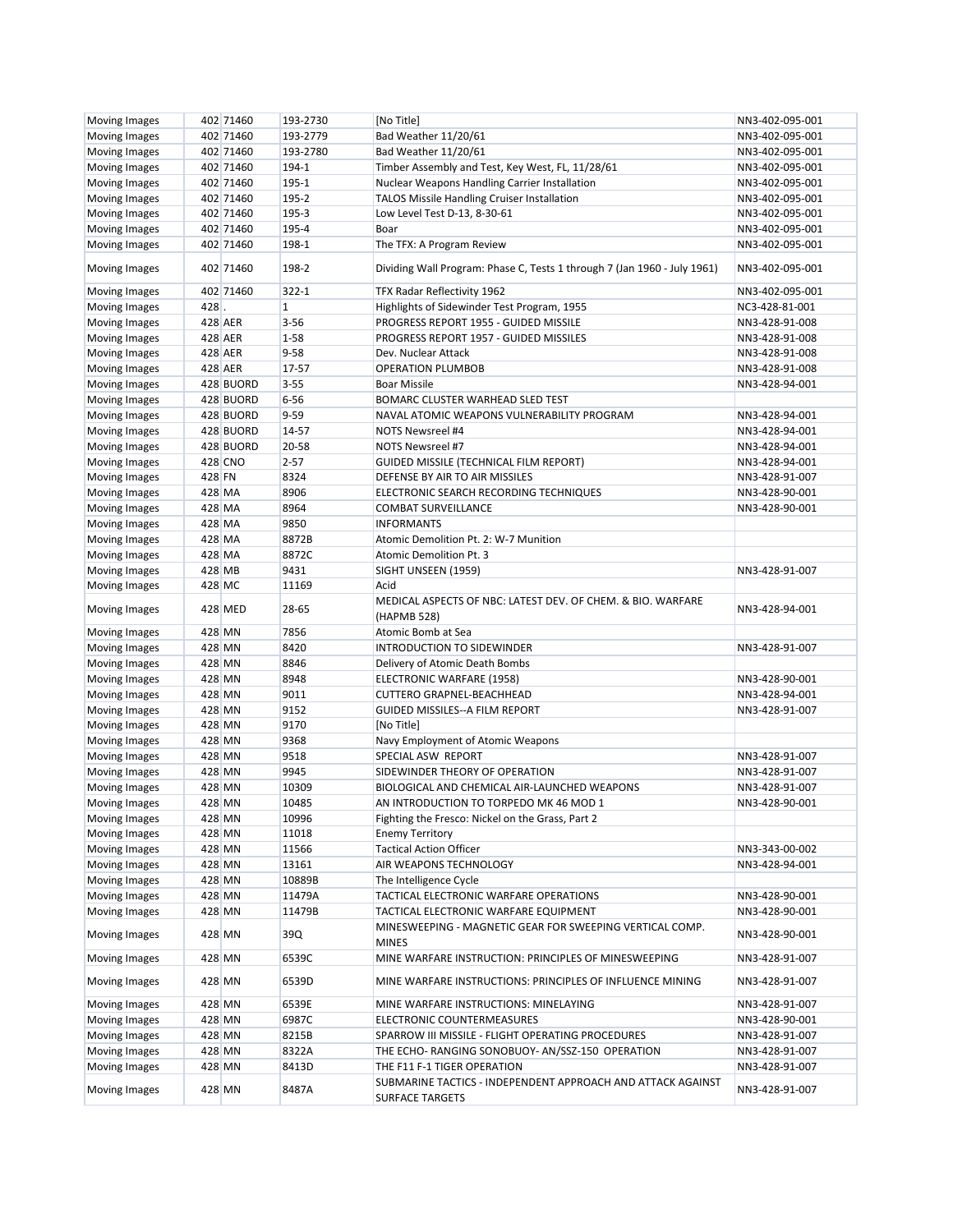| Moving Images        | 428 MN |           | 8487B        | SUBMARINE TACTICS - APPROACH AND ATTACK PROCEDURES            | NN3-428-91-007 |
|----------------------|--------|-----------|--------------|---------------------------------------------------------------|----------------|
| Moving Images        | 428 MN |           | 8487G        | COORDINATED SUBMARINE - AIR ASW TACTICS                       | NN3-428-91-007 |
| <b>Moving Images</b> | 428 MN |           | 8496A        | THE SIDEWINDER GUIDED MISSILE - OPERATIONAL USE               | NN3-428-91-007 |
| Moving Images        | 428 MN |           | 8551C        | MINE SWEEPING                                                 |                |
| Moving Images        | 428 MN |           | 8556A        | MINESWEEPING- THE MSO                                         | NN3-428-91-007 |
| Moving Images        | 428 MN |           | 855C (8556C) | Minesweeping the MSB                                          | NN3-428-91-007 |
| Moving Images        | 428 MN |           | 8593C        | SONAR SYSTEM FOR SUBMARINES                                   | NN3-428-90-001 |
| Moving Images        | 428 MN |           | 8723A        | AIRBORNE COUNTERMEASURES                                      | NN3-428-90-001 |
| Moving Images        | 428 MN |           | 8736A        | THIS IS BULLPUP                                               | NN3-428-91-007 |
| Moving Images        | 428 MN |           | 8761A        | PROGRESS REPORT 1957, GUIDED MISSILES 2-57                    | NN3-428-91-007 |
| Moving Images        | 428 MN |           | 8815E        | <b>CARRIER STRIKE FORCE OPERATIONS</b>                        | NN3-428-91-007 |
| Moving Images        | 428 MN |           | 8866C        | Watch in the Sea: Project Caesar JUL 1978                     |                |
| Moving Images        | 428 MN |           | 8967A        | <b>MK Bomb</b>                                                |                |
| Moving Images        | 428 MN |           | 8967B        | MK BombSafe Procedures for Nuclear Weapons                    |                |
| Moving Images        | 428 MN |           | 8998E        | JEZEBEL: AN AIRBORNE JEZEBEL MISSION                          | NN3-428-91-007 |
| Moving Images        | 428 MN |           | 9161C        | GUIDED MISSILES OF THE ARMED FORCES                           | NN3-428-91-007 |
| Moving Images        | 428 MN |           | 9170A        | BIOLOGICAL AND CHEMICAL WARFARE                               | NN3-428-94-001 |
|                      |        |           |              | DCNO-AIR-CLASSIFIED PROJECT SECRET-NAVY GUIDED MISSILE ANNUAL |                |
| Moving Images        | 428 MN |           | 9179A        | REPORT 1953                                                   | NN3-428-91-007 |
| Moving Images        | 428 MN |           | 9179B        | NAVY GUIDED MISSILE REPORT-REPORT NO. 2                       | NN3-428-91-007 |
| Moving Images        | 428 MN |           | 9364A        | Delivery of Atomic Weapons by Night Carrier                   |                |
| Moving Images        | 428 MN |           | 9550E        | BULLPUP WEAPONS SYSTEM - FLYING BULLPUP WITH ADAPTIVE         | NN3-428-91-007 |
|                      |        |           |              | <b>CONTROLS (1967)</b>                                        |                |
| Moving Images        | 428 MN |           | 9683A        | TACTICAL EMPLOYMENT OF AIR WEAPONS - THE F-4B WEAPON          | NN3-428-91-007 |
| Moving Images        | 428 MN |           | 9683C        | TACTICAL EMPLOYMENT OF AIR WEAPONS - THE A-5A, RA-5C ATTACK   | NN3-428-91-007 |
| Moving Images        | 428 MN |           | 9996A        | AIR INTERCEPT MISSILES - AIM 9C, AIM 9D-SIDEWINDER 1-C        | NN3-428-91-007 |
| Moving Images        | 428 MN |           | 9996E        | AIM-9D - AIR INTERCEPT MISSILE                                | NN3-428-91-007 |
| Moving Images        | 428 MV |           | 10634        | Throw a Nickel on the Grass and Have a Doughnut               | NN3-343-00-002 |
| Moving Images        |        | 428 NARAD | $1 - 56$     | Research and Development                                      |                |
| Moving Images        |        | 428 NARAD | $1 - 57$     | <b>RESEARCH &amp; DEVELOPMENT</b>                             | NN3-428-94-001 |
| Moving Images        |        | 428 NARAD | $3 - 57$     | <b>RESEARCH &amp; DEVELOPMENT REPORT</b>                      | NN3-428-94-001 |
| Moving Images        |        | 428 NARAD | $1 - 58$     | RESEARCH AND DEVELOPMENT REPORT                               | NN3-428-94-001 |
| Moving Images        |        | 428 NARAD | $2 - 58$     | RESEARCH AND DEVELOPMENT REPORT                               | NN3-428-94-001 |
| Moving Images        |        | 428 NARAD | $3 - 58$     | RESEARCH AND DEVELOPMENT REPORT                               | NN3-428-94-001 |
| Moving Images        |        | 428 NARAD | $1 - 59$     | R & D BRIEFING REPORT                                         | NN3-428-94-001 |
| Moving Images        |        | 428 NARAD | $2 - 59$     | R & D BRIEFING REPORT                                         | NN3-428-94-001 |
| Moving Images        |        | 428 NARAD | $2 - 60$     | Research and Development Breifing Report                      | NN3-428-94-001 |
| Moving Images        |        | 428 NARAD | $3 - 61$     | <b>R&amp;D BRIEFING REPORT</b>                                | NN3-428-91-006 |
| Moving Images        |        | 428 NARAD | $2 - 62$     | <b>NARAD BRIEFING REPORT 2-62</b>                             |                |
| Moving Images        |        | 428 NARAD | $1 - 63$     | R & D BRIEFING Report                                         | NN3-428-94-001 |
| <b>Moving Images</b> |        | 428 NARAD | $2 - 63$     | <b>CNO NARAD (2-63)</b>                                       | NN3-428-94-001 |
| Moving Images        |        | 428 NARAD | $1 - 64$     | R & D BRIEFING                                                | NN3-428-94-001 |
| Moving Images        |        | 428 NARAD | $2 - 64$     | R & D BRIEFING REPORT (CNO NARAD)                             | NN3-428-94-001 |
| Moving Images        |        | 428 NARAD | $1 - 65$     | <b>BRIEFING REPORT</b>                                        | NN3-428-94-001 |
| Moving Images        |        | 428 NARAD | $4 - 67$     | <b>CNO BRIEFING REPORT</b>                                    | NN3-428-94-001 |
| Moving Images        |        | 428 NARAD | $3 - 68$     | NARAD BRIEFING REPORT                                         | NN3-428-94-001 |
| Moving Images        |        | 428 NARAD | $4 - 70$     | <b>BRIEFING REPORT</b>                                        | NN3-428-94-001 |
| Moving Images        |        | 428 NARAD | $1 - 72$     | <b>R &amp; D REPORT 1-72</b>                                  | NN3-428-94-001 |
| Moving Images        |        | 428 NARAD | $2 - 72$     | NARAD 2-72                                                    | NN3-428-94-001 |
| Moving Images        |        | 428 NARAD | $1 - 73$     | NAVY R&D DEVELOPMENT BRIEFING REPORT (CNO NARAD)              | NN3-428-94-001 |
| Moving Images        |        | 428 NARAD | $1 - 74$     | CNO - NARAD 1-74                                              | NN3-428-94-001 |
| Moving Images        |        | 428 NARAD | $2 - 77$     | NARAD 2-77                                                    | NN3-428-94-001 |
| Moving Images        |        | 428 NPC   | 26004        | [No Title]                                                    | NN3-428-81-001 |
| Moving Images        |        | 428 NPC   | 26005        | [No Title]                                                    | NN3-428-81-001 |
| Moving Images        |        | 428 NPC   | 26007        | [No Title]                                                    | NN3-428-81-001 |
| Moving Images        |        | 428 NPC   | 26011        | [No Title]                                                    | NN3-428-81-001 |
| Moving Images        |        | 428 NPC   | 27852        | [No Title]                                                    |                |
| Moving Images        |        | 428 NPC   | 28053        | [No title]                                                    |                |
| Moving Images        |        | 428 NPC   | 28055        | [No Title]                                                    | NN3-428-81-001 |
| Moving Images        |        | 428 NPC   | 28057        | [No Title]                                                    | NN3-428-81-001 |
| Moving Images        |        | 428 NPC   | 28058        | [No Title]                                                    |                |
| Moving Images        |        | 428 NPC   | 28063        | [No Title]                                                    | NN3-428-81-001 |
| Moving Images        |        | 428 NPC   | 28064        | [No Title]                                                    | NN3-428-81-001 |
|                      |        |           |              |                                                               |                |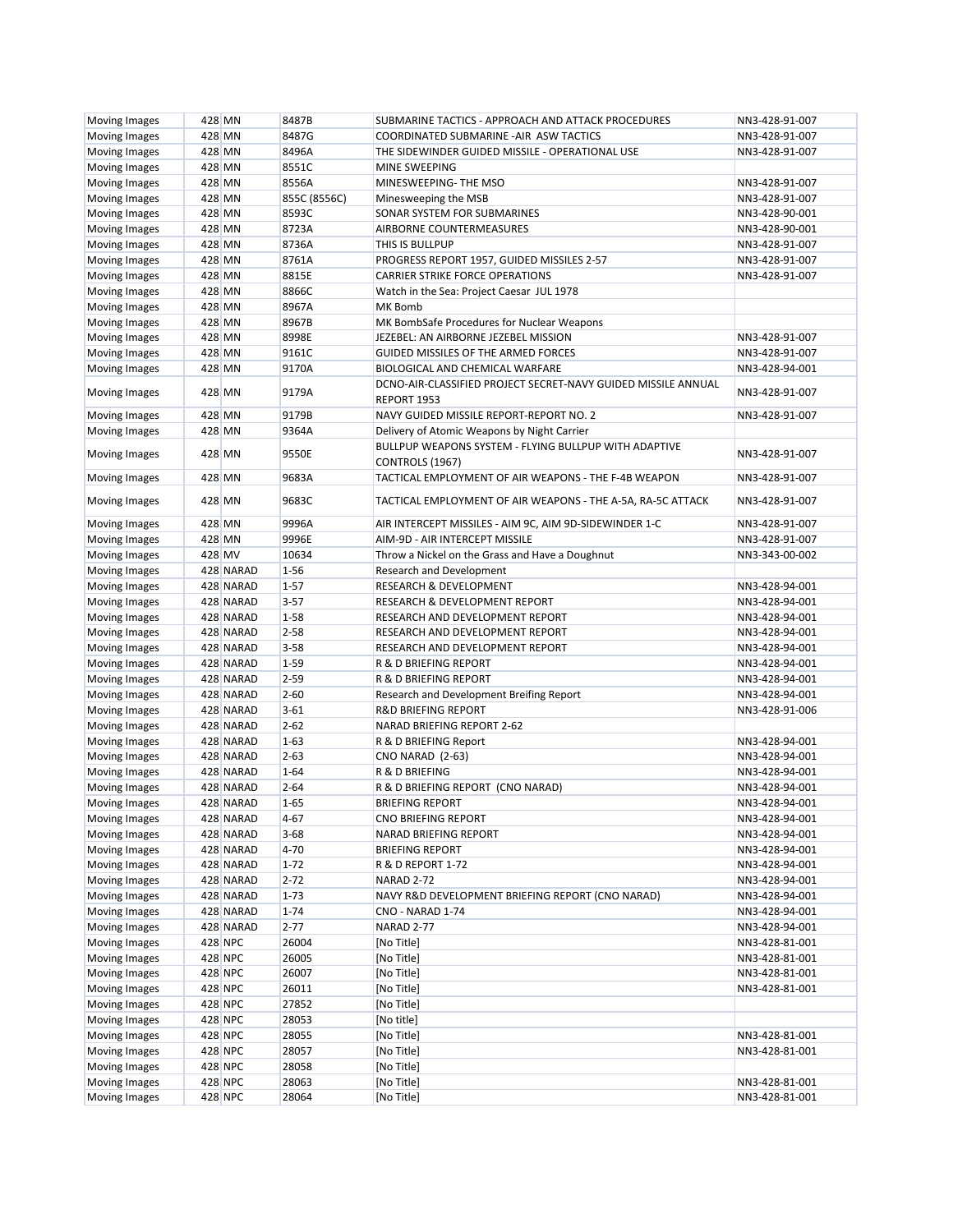| <b>Moving Images</b>           |        | 428 NPC   | 35023                   | SEA SPARROW LAUNCHING FROM USS NORTON SOUND (AVM-1) | NN3-428-94-001 |
|--------------------------------|--------|-----------|-------------------------|-----------------------------------------------------|----------------|
| Moving Images                  |        | 428 NPC   | 44226                   | [No Title]                                          |                |
| Moving Images                  |        | 428 ONR   | $3 - 67$                | NOL FILM REPORT NO. 9: Swimmer Weapons System       | NN3-428-94-001 |
| Moving Images                  |        | 428 SHIPS | $1 - 59$                | <b>PROJECT MASKER</b>                               | NN3-428-94-001 |
| Moving Images                  |        | 428 SHIPS | 8-60                    | PRAIRIE MARKER                                      | NN3-428-94-001 |
| Moving Images                  |        | 428 WEPS  | 12-61                   | BULLPUP B-DEVELOPMENT AND DEMONSTRATION             | NN3-428-94-001 |
| Moving Images                  |        | 428 WEPS  | $2 - 63$                | THE SHRIKE WEAPONS SYSTEM YASAM-N-10                | NN3-428-94-001 |
| Moving Images                  |        | 428 WEPS  | $6 - 65$                | <b>WALLEYE WEAPONS SYSTEM</b>                       | NN3-428-94-001 |
| Moving Images                  |        | 428 WEPS  | $4 - 67$                | NAVY LABORATORIES SERVE THE FLEET DA-LHL 67-4       | NN3-428-94-001 |
| Moving Images                  |        | 428 WEPS  | $8 - 67$                | <b>BIGEYE (INFORMX VERSION)</b>                     | NN3-428-94-001 |
| Moving Images                  |        | 428 WEPS  | $4 - 69$                | Intro to MK 82 Thermal Bomb                         |                |
| Moving Images                  |        | 428 WEPS  | $4 - 73$                | SEA SPARROW-THINGS TO COME (D-A-LHL-73-04)          | NN3-428-94-001 |
| Moving Images                  |        | 428 WEPS  | $2 - 75$                | ALL WEATHER CHAPARRAL (D-A-LHL-75-02)               | NN3-428-94-001 |
| Moving Images                  |        | 428 WEPS  | $4 - 75$                | HARPOON A YEAR IN REVIEW (DA-LAW-5-04)              | NN3-428-94-001 |
| Moving Images                  |        | 428 WEPS  | 16-71                   | CONDOR WEAPON SYSTEM (D-A-LHL 71-16)                | NN3-428-94-001 |
| Moving Images                  |        | 428 WEPS  | 23-61                   | <b>TACTICAL AIR WEAPONS</b>                         | NN3-428-94-001 |
| Moving Images                  |        | 428 WEPS  | 23-71                   | BULLDOG WEAPONS SYSTEM (D-A-LHL-071-23)             | NN3-428-94-001 |
| Moving Images                  | 428 X  |           | 1029-X                  | FLEET BALLISTIC MISSILE TECH FILM REPORT #5         | NN3-428-94-001 |
| Moving Images                  | 428 X  |           | 1173-X                  | <b>HOME OF POLARIS</b>                              | NN3-428-94-001 |
| Moving Images                  | 428 X  |           | $1210-X(A)$             | Phoenix Missile Progress Report                     | NN3-428-94-001 |
| Moving Images                  | 428 X  |           | $1210-X(E)$             | PHOENIX REPORT #5                                   | NN3-428-94-001 |
| Moving Images                  | 428 X  |           | $1210-X(F)$             | PHOENIX MISSILE REPORT #6                           | NN3-428-94-001 |
| Moving Images                  | 428 X  |           | $1210-X(G)$             | PHOENIX REPORT #7                                   | NN3-428-94-001 |
| Moving Images                  | 428 X  |           | 1223-X                  | <b>OPERATION DOMINIC STATUS REPORT #1</b>           | NN3-428-94-001 |
| Moving Images                  | 428 X  |           | 1224-X                  | <b>OPERATION DOMINIC STATUS REPORT #2</b>           | NN3-428-94-001 |
| Moving Images                  | 428 X  |           | 1225-X                  | 1962 PACIFIC NUCLEAR TEST                           | NN3-428-94-001 |
| Moving Images                  | 428 X  |           | 1229-X                  | NAV. OPER. IN JTF 8, NUCLEAR TEST PROGRAM           | NN3-428-91-008 |
| Moving Images                  | 428 X  |           | 1813-X                  | CAPTIVITY IN SEA 1964-1973 (1400-111-74)            | NN3-428-94-001 |
| Moving Images                  | 428 X  |           | 1863-X                  | <b>RETURN WITH HONOR (1410-101-75)</b>              | NN3-428-94-001 |
| Moving Images                  | 428 X  |           | 1865-X                  | <b>RETURN WITH HONOR</b>                            | NN3-428-94-001 |
| Moving Images                  | 428 X  |           | 766-X                   | THIS IS RUSSIA                                      | NN3-428-94-001 |
| Moving Images                  | 428 X  |           | 945-X                   | Inflatoplane -- Seaplane Version [1202-169]         | NN3-428-94-001 |
| Moving Images                  | 428 X  |           | 990-X                   | TARGET INTELLIGENCE IN ACTION                       | NN3-428-94-001 |
| Moving Images                  | 428 X  |           | 991-X                   | FBM Documentary #2                                  |                |
| Moving Images                  | 472.   |           | $\overline{4}$          | Pictures taken from Aircraft                        |                |
| Moving Images                  | 472.   |           | 5                       | <b>TOW AT KONTUM</b>                                |                |
| Moving Images                  | 518 AR |           | $\overline{1}$          | Mission #6: Robin 2/7/91                            | NN3-518-93-001 |
| Moving Images                  | 518 AR |           | $\overline{2}$          | Mission #9: Sparrow 2/5/91                          | NN3-518-93-001 |
| Moving Images                  | 518 AR |           | $\overline{\mathbf{3}}$ | Mission #10: Starling 2/5/91                        | NN3-518-93-001 |
| Moving Images                  | 518 AR |           | $\overline{4}$          | Mission #11: Hawk 2/6/91                            | NN3-518-93-001 |
| Moving Images                  | 518 AR |           | 5                       | Mission #12: Finch 2/6/91                           | NN3-518-93-001 |
| Moving Images                  | 518 AR |           | 6                       | Mission #14: Thrush 2/7/91                          | NN3-518-93-001 |
| Moving Images                  | 518 AR |           | $\overline{7}$          | Mission #15: Crow                                   | NN3-518-93-001 |
| Moving Images                  | 518 AR |           | 8                       | Mission #16: Oriole 2/8/91                          | NN3-518-93-001 |
| Moving Images                  | 518 AR |           | $\overline{9}$          | Mission #16: Oriole 2/8/91                          | NN3-518-93-001 |
| Moving Images                  | 518 AR |           | 10                      | Mission #17: Cardinal 2/8/91                        | NN3-518-93-001 |
| Moving Images                  | 518 AR |           | 11                      | Mission #17: Cardinal 2/8/91                        | NN3-518-93-001 |
| Moving Images                  | 518 AR |           | 12                      | Mission #19: Condor 2/9/91                          | NN3-518-93-001 |
| Moving Images                  | 518 AR |           | 13                      | Mission #20: Swallow 2/10/91                        | NN3-518-93-001 |
| Moving Images                  | 518 AR |           | 14                      | Mission #22: Martin 2/11/91                         | NN3-518-93-001 |
| Moving Images                  | 518 AR |           | 15                      | Mission #27: Popo                                   | NN3-518-93-001 |
| Moving Images                  | 518 AR |           | 16                      | Mission #29: Swift 2/14/91                          | NN3-518-93-001 |
| Moving Images                  | 518 AR |           | 17                      | Mission #31: Opus 2/15/91                           | NN3-518-93-001 |
| Moving Images                  | 518 AR |           | 18                      | Mission #34: Mocking Bird/Opus 2/16/91              | NN3-518-93-001 |
| Moving Images                  | 518 AR |           | 19                      | Mission #37: Mocking Bird/Opus 2/18/91              | NN3-518-93-001 |
| Moving Images                  | 518 AR |           | 20                      | Mission #40: Mocking Bird/Opus 2/19/91              | NN3-518-93-001 |
| Moving Images                  | 518 AR |           | 21                      | Mission #45: Mocking Bird/Opus 2/21/91              | NN3-518-93-001 |
| Moving Images                  | 518 AR |           | 22                      | Mission #47: Mocking Bird/Opus 2/22/91              | NN3-518-93-001 |
|                                | 518 AR |           | 23                      | Mission #47: Mocking Bird/Opus 2/22/91              | NN3-518-93-001 |
| Moving Images                  | 518 AR |           | 24                      | Mission #48: Mocking Bird/Opus 2/23/91              | NN3-518-93-001 |
| Moving Images<br>Moving Images | 518 AR |           | 25                      | Mission #49: Mocking Bird/Opus 2/23/91              | NN3-518-93-001 |
|                                |        |           | 26                      | Mission #50: Mocking Bird/Opus 2/24/91              | NN3-518-93-001 |
| Moving Images                  | 518 AR |           | 27                      | Mission #51: Mocking Bird/Opus 2/24/91              | NN3-518-93-001 |
| Moving Images                  | 518 AR |           |                         |                                                     |                |
| Moving Images                  | 518 AR |           | 28                      | Mission #51: Mocking Bird/Opus 2/24/91              | NN3-518-93-001 |